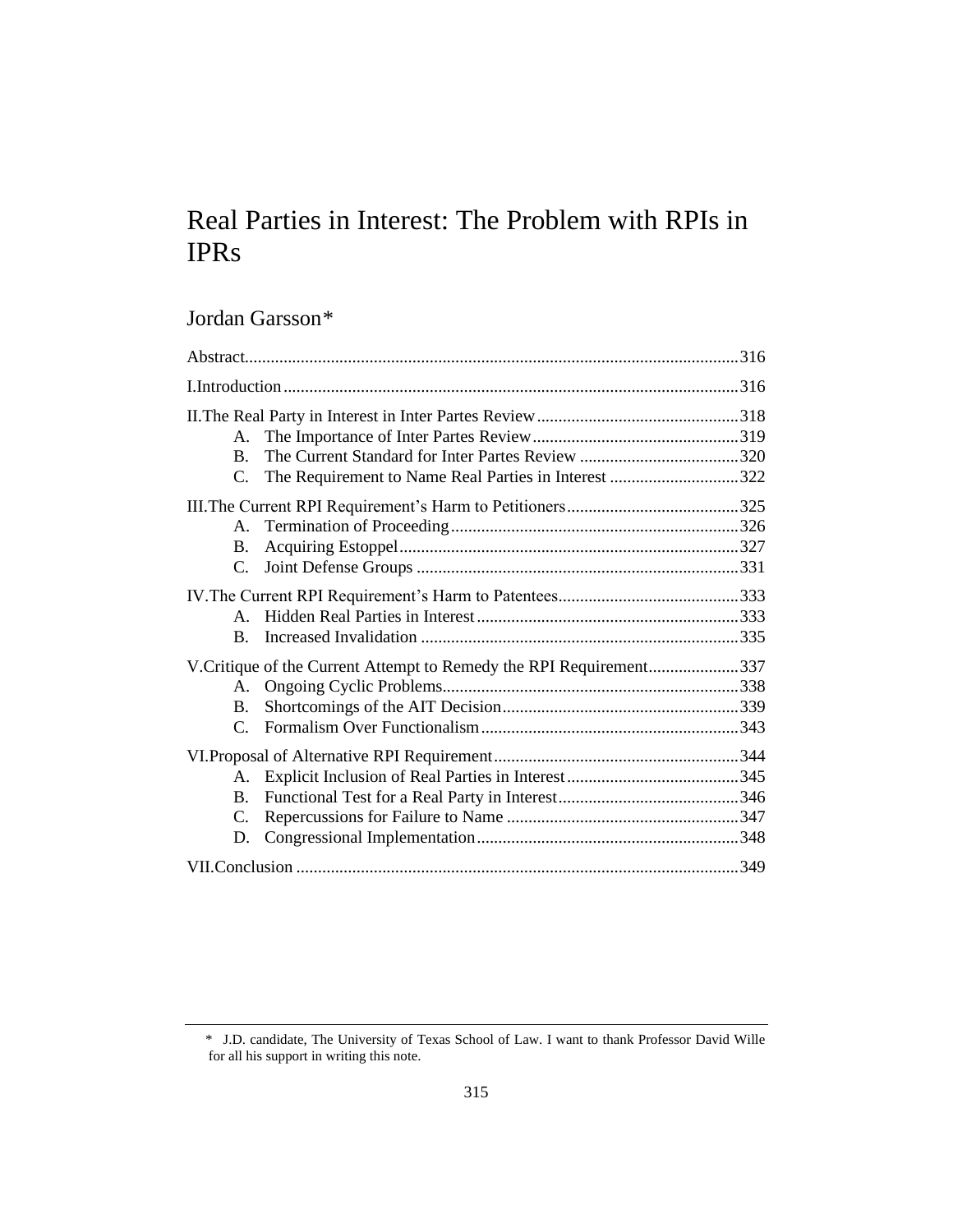#### **Abstract**

Petitioners and patentees currently play a game of cat-and-mouse at the United States Patent and Trademark Office—through the process of obtaining an inter partes review ("IPR"). While petitioners rush to invalidate patents through efficient IPR proceedings, patentees work to get the petition denied on the basis of failing to name a real party in interest ("RPI"). Despite the notably low threshold for obtaining an IPR, the AIA implemented two distinct limitations: a one-year time bar applied to all parties and the requirement to name all RPIs. The limitations go hand-inhand since the time bar applies not only to petitioners but also to any RPI. Further, any estoppel effects apply to all named parties, including RPIs. As such, strict harms arise from naming—or failure to name—an RPI in a petition for IPR. Consequently, with increasing frequency, petitioners "hide" the RPIs through practices such as third-party petitioning.

Although petitioners originally hid RPIs to protect themselves from a total denial of an IPR and the associated repercussions of such a denial, petitioners now leverage the practice to get a "second bite at the apple" of litigation. Thus, petitioners and patentees experience a harm-shifting effect during the petition for an IPR proceeding. While the Federal Circuit has issued decisions to lessen this problem, the decisions have not amounted to an actual remedy for the harm faced by either side in the IPR proceeding. This paper analyzes the current standard for including RPIs in IPR petitions and advocates for a new, functionalist approach in contrast to the formalist approaches adopted by PTAB and Federal Circuit today.

# **I. Introduction**

While patent rights are granted exclusively through the United States Patent and Trademark Office ("USPTO"), there are multiple forums in which a patent may be lost.<sup>1</sup> Most often, the loss of a granted patent—or the right to exclude given by the grant of a patent<sup>2</sup>—comes from invalidation on the basis of either a lack of nov $e^{\frac{1}{2}}$  or obviousness.<sup>4</sup> The invalidity of a patent is typically raised as a defense by an accused patent infringer, which often results in the challenge of invalidity being made during litigation in a district court or at the United States International Trade Commission.<sup>5</sup> But increasingly, parties are turning to the USPTO to revisit validity in the forum where the patent was issued.<sup>6</sup> After the creation of new administrative

<sup>1</sup> Walter Holzer, *Effective Mechanisms for Challenging the Validity of Patents*, WIPO PRESENTATIONS 1 (2006).

<sup>&</sup>lt;sup>2</sup> 35 U.S.C. § 154(a)(1).

<sup>3</sup> Holzer, *supra* note 1.

<sup>4</sup> 35 U.S.C. § 311.

<sup>5</sup> Arjun Rangarajan, *Towards A More Uniform Procedure for Patent Invalidation*, 95 J. PAT. & TRADEMARK OFF. SOC'Y 375, 377–78 (2013).

<sup>6</sup> *See* John M. Bird & Margaret M. Welsh, *Strategic Considerations Before Filing an IPR*, 7 NO. 2 LANDSLIDE 12, 12 (2014) (discussing how have changed the landscape of the patent scheme "as they are being filed at an exponential rate").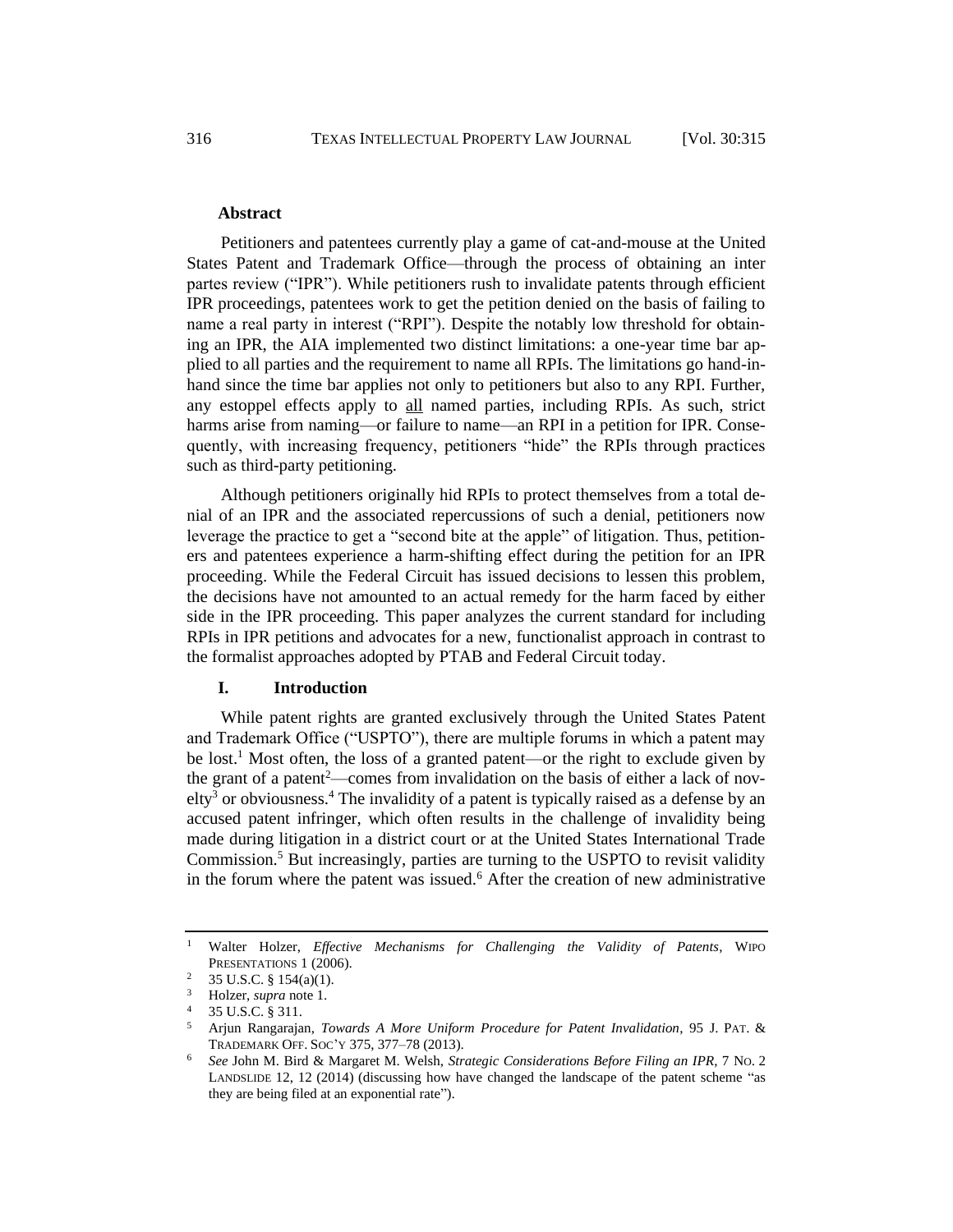trial proceedings by the 2011 Leahy-Smith America Invents Act ("AIA"), $^7$  the PTAB has been one of the busiest patent litigation venues.<sup>8</sup> In fact, there were over eleven-thousand petitions for AIA trials filed by September 2020, of which 93% were filed for IPR proceedings.<sup>9</sup>

The reason for the increase in patent litigation in front of the USPTO following the enactment of the AIA is the numerous advantages that a petitioner receives when pursuing litigation in front of the PTAB instead of within a district court.<sup>10</sup> Post-grant patent proceedings—specifically, and most importantly for this paper, inter partes review  $("IPR")<sup>11</sup>$ —allow for the correction of the patent "regardless of whether or not there is a case or controversy."<sup>12</sup> IPR permits review of prior-art invalidation without expounding on further technical and legal questions.<sup>13</sup> Additionally, the administrative agency is directly responsible for the review in IPR proceedings, resulting in adjudication by those with greater expertise than a standard jury.<sup>14</sup> As Congress described when enacting several administrative trial proceedings through the AIA, such post-grant proceedings are intended to provide "quick and cost-effective alternatives to litigation."<sup>15</sup>

However, beyond simply aiming to achieve the goal of cost-effective litigation, Congress specifically intended to reduce the "ability to use post-grant procedures for abusive serial challenges to patents."<sup>16</sup> To accomplish this, the AIA limits certain actions that can be taken by a petitioner, a real party in interest ("RPI"), or a party in privity with the petitioner.<sup>17</sup> Because the IPR limitations apply to petitioners, RPIs, and parties in privity, there are statutory provisions that require an RPI to be named within a petition for IPR;<sup>18</sup> moreover, failure to do so can result in denial of the IPR petition entirely.<sup>19</sup> Thus, throughout the PTAB's history, patent owners

<sup>7</sup> *See* Leahy-Smith America Invents Act ("AIA"), Pub.L. 112-29, 125 Stat. 299 (2011) (establishing new post-grant proceedings).

<sup>8</sup> *Trial Statistics IPR, PGR, CBM*, USPTO (Sep. 2020), [https://www.uspto.gov/sites/default/files/documents/trial\\_statistics\\_20200930.pdf;](https://www.uspto.gov/sites/default/files/documents/trial_statistics_20200930.pdf) Roger Allen Ford, *Patent Invalidity Versus Noninfringement*, 99 CORNELL L. REV. 71, 73 (2013).

<sup>9</sup> *Trial Statistics IPR, PGR, CBM*, *supra* note 8.

<sup>&</sup>lt;sup>10</sup> *See* discussion *infra*, Part II.B.<br><sup>11</sup> See ALA, sunga pote 7 (ostablish-

<sup>11</sup> *See* AIA, *supra* note 7 (establishing inter partes review as a new, particular post-grant review).

<sup>12</sup> Colleen Chien, Christian Helmers & Alfred Spigarelli, *Inter Partes Review and the Design of Post-Grant Patent Reviews*, 33 BERKELEY TECH. L.J. 817, 820 (2018).

<sup>13</sup> Bronwyn H. Hall & Dietmar Harhoff, *Post-Grant Reviews in the U.S. Patent System—Design Choices and Expected Impact*, 19 BERKELEY TECH. L.J. 989, 1001 (2004).

<sup>14</sup> *Id. See, e.g.*, Joseph Farrell & Robert P. Merges, *Incentives to Challenge and Defend Patents: Why Litigation Won't Reliably Fix Patent Office Errors and Why Administrative Patent Review Might Help*, 19 BERKELEY TECH. L.J. 943, 945 (2004).

<sup>15</sup> H.R. REP. NO. 112-98, pt. 1, at 48 (2011).

<sup>&</sup>lt;sup>16</sup> 157 CONG. REC. S9, 36–53 (2011) (comment of Sen. Grassley).<br><sup>17</sup> See 35 U.S.C. & 3150 (orticulating the 1 year time limitation for

<sup>17</sup> *See* 35 U.S.C. § 315() (articulating the 1-year time limitation for filing an IPR petition).

<sup>18</sup> *See* 35 U.S.C. § 312(a)(2) (highlighting that the Patent Act requires that any petition for an Inter Partes Review "the petition identifies *all* real parties in interest." (emphasis added)).

<sup>19</sup> Stacy Lewis & Tom Irving, *Very Few Appreciated Just How Bad AIA Inter Partes Reviews (IPRs) Would Be for Patent Owners, Although IPR Denials Have Been, For Patent Owners, A Glimmer of*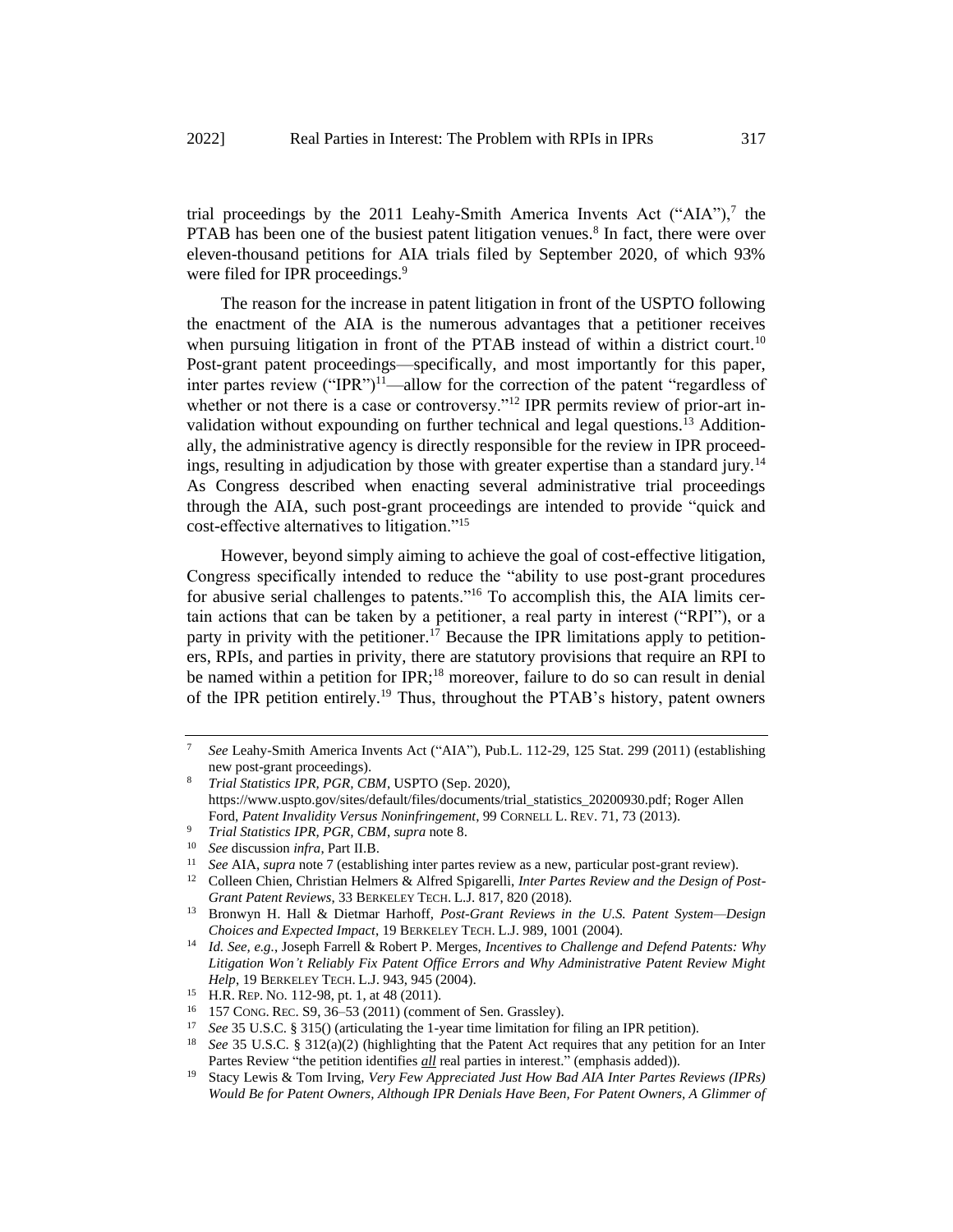have tried to leverage a petitioner's alleged failure to name all RPIs as a way to achieve denial of an IPR petition or trial termination.<sup>20</sup>

While IPRs wear the guise of an optimal proceeding that allows anticipated or obvious patents to be invalidated so long as the petitioner follows the minimal requirements involving timing and RPI-naming, there are a variety of complications that lead to denials.<sup>21</sup> These challenges faced by petitioners have resulted in workarounds that effectively shift the hardships to the patentee.<sup>22</sup> The Federal Circuit having recognized the problems faced by both the IPR petitioner and patentee due to the requirement of naming RPIs—has attempted to implement case law that can correct some of the foundational flaws in the IPR-proceeding scheme.<sup>23</sup> Nonetheless, this paper suggests that the problems caused by the requirement to explicitly include RPIs within a petition for IPR necessitate a solution beyond case law and instead would be best fixed through Congressional action.<sup>24</sup>

This paper is split into five substantive parts—Part II through Part VI. Part II provides background on the IPR proceeding, including the addition of the post-grant proceeding in the AIA and the requirements for naming RPIs. Part III analyzes the various harms faced by petitioners filing for IPR under the current standard for including RPIs, specifically addressing the burdens associated with particular RPI types. Part IV analyzes the harms faced by the other adversarial party in an IPR the patentee. Specifically, Part IV not only reflects the conventional harm that can come from the nature of the RPI requirement itself, but also analyzes the harm that is inflicted on patentees because of petitioners' attempts to avoid the harm caused by the current RPI requirement. Part V critiques the Federal Circuit's attempt to stop the harm caused by the RPI requirement; particularly, Part V discusses the impact of the Federal Circuit's decision in *Applications in Time v. RPX Corp.* ("*AIT Decision*"), followed by an explanation of why there are continued troubles with RPIs even post-*AIT Decision*. Finally, in Part VI, a possible alternative requirement for including RPIs within IPR proceedings will be proposed.

## **II. The Real Party in Interest in Inter Partes Review**

Although the AIA established the current IPR proceeding, the review process was not an entirely novel framework.<sup>25</sup> Rather, IPR proceedings arose as a revision and replacement of the previous inter partes reexamination process.<sup>26</sup> While the

*Hope*, 11 BUFF. INTELL. PROP. L.J. 28, 41 (2015).

<sup>20</sup> *See, e.g.*, Fall Line Patents v. Unified Patents, LLC, 818 Fed. App'x 1014 (Fed. Cir. 2020).

<sup>21</sup> *See* discussion *infra*, Part III.A.

<sup>22</sup> *See* discussion *infra*, Part IV.B.

<sup>23</sup> *See* Applications in Internet Time, LLC v. RPX Corp., 897 F.3d 1336, 1345 (Fed. Cir. 2018) (establishing a broader framework for identifying RPIs and criticizing previous PTAB opinions for taking an unduly narrow view).

<sup>&</sup>lt;sup>24</sup> *See* discussion *infra*, Part VI.

<sup>25</sup> Aashish Kapadia, *Inter Partes Review: A New Paradigm in Patent Litigation*, 23 TEX. INTELL. PROP. L.J. 113, 114 (2015).

<sup>26</sup> *Id.*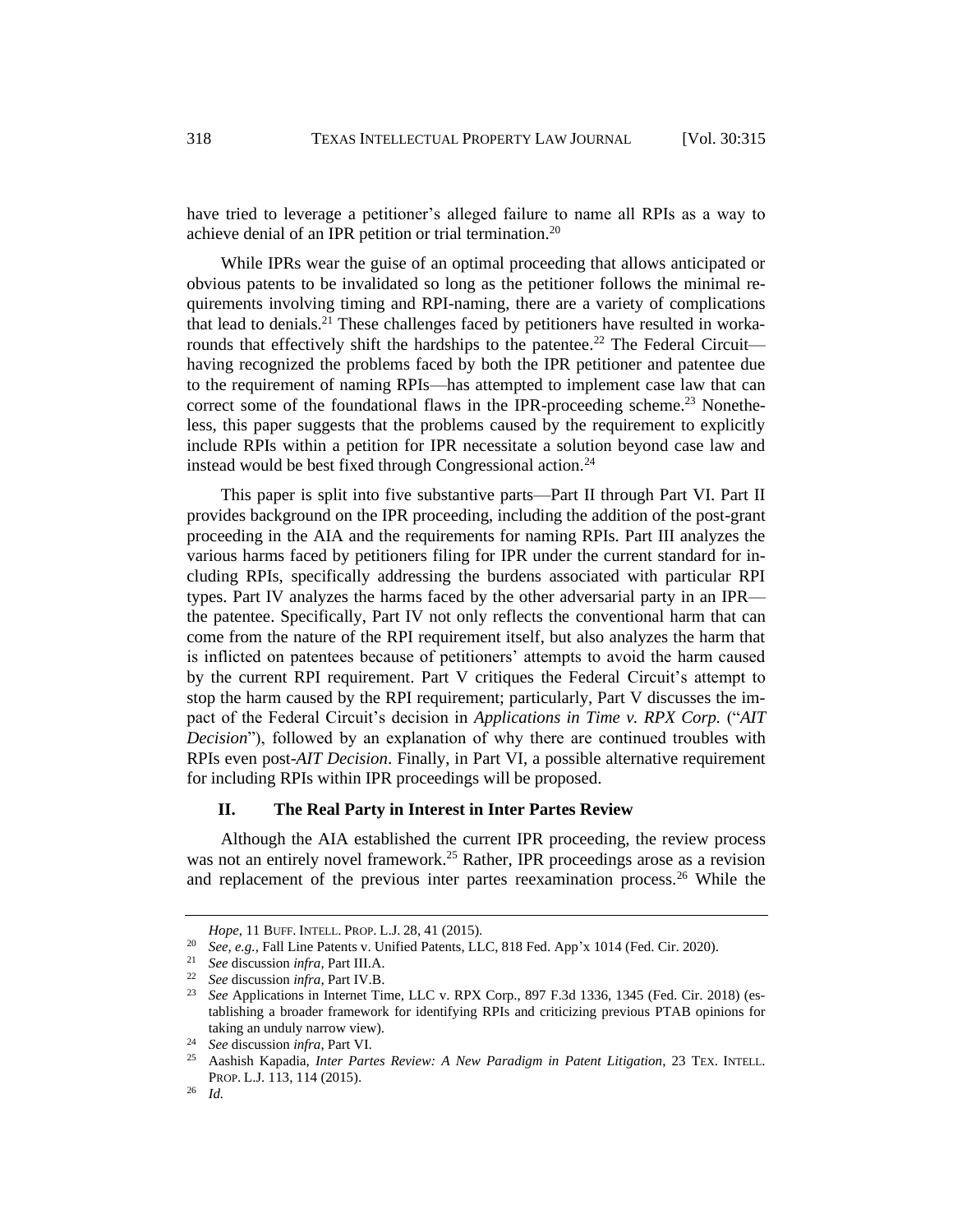AIA resulted in the establishment of multiple new post-grant proceedings, IPR proceedings were specifically meant to be a challenge available to a broader array of patents.<sup>27</sup> To prevent abuse of the broad applicability of IPR proceedings, there are statutory limitations that apply to IPR.<sup>28</sup> The two relevant limitations for this paper are: the time-bar limitation, which requires that an IPR be filed within one year of an interested party learning of infringing activities; and the RPI requirement, which requires the petitioner to explicitly name all real parties in interest.<sup>29</sup> The limitations seem relatively simple on their face; however, there has been exploitation unimaginable at the time of the AIA's enactment.<sup>30</sup> This exploitation has highlighted the need to define the exact bounds of the statutory limitations, especially due to the intertwinement of the time-bar limitation with the RPI requirement.<sup>31</sup> Thus, this Part articulates exactly how the statutory limitations shape the framework for the necessary components of an IPR petition.

Specifically, this Part begins with a detailed discussion of what constitutes an IPR proceeding and an explanation of the necessary components of an IPR petition. As such, this Part analyzes the impact of the addition of IPRs with the enactment of the AIA, looking specifically to the procedural benefits that are provided to both adversarial sides of an IPR proceeding. Next, this Part discusses the policy justifications for having IPRs, and the importance of the overall role of IPRs within the patent scheme. Finally, this Part examines RPIs both generally and specifically in the context of IPRs. In doing so, this Part asserts that the ambiguity as to what exactly constitutes an RPI, especially within the context of IPRs, could lead to devastating consequences as the filings for IPRs exponentially grow.

#### A. The Importance of Inter Partes Review

Section 6 of the AIA established various new post-grant review processes.<sup>32</sup> One of these review processes, known as the IPR, has become a massively utilized means for challenging the validity of an issued patent.<sup>33</sup> The fundamental purpose of the IPR is to provide a cheap, efficient, and expert method<sup>34</sup> for invalidating lowquality patents.<sup>35</sup> IPRs were established as a replacement for the previously existing inter partes reexamination ("IPX") proceedings. As soon as IPR proceedings became available, the USPTO began phasing out the IPX proceedings; this was be-

<sup>27</sup> AIA, *supra* note 7, at 299.

<sup>28</sup> 35 U.S.C. § 312.

<sup>29</sup> 35 U.S.C. § 315(b); 35 U.S.C. § 312(a)(2).

<sup>30</sup> *See* discussion *infra*, Part III, IV.

<sup>31</sup> Lewis, *supra* note 19, at 43–46.

<sup>32</sup> AIA, *supra* note 7, at 299; Carl Charneski, *Impact of the AIA on Patent Litigation Changes that May Affect Your Choice of Forum*, 4 NO. 5 LANDSLIDE 45, 47 (2012).

<sup>33</sup> Brian J. Love & Shawn Ambwani, *Inter Partes Review: An Early Look at the Numbers*, 81 U. CHI. L. REV. DIALOGUE 93, 97 (2014) (reporting that petitions for IPR are received at a rate of six times that of the previous process of *inter partes* reexamination).

<sup>34</sup> Rebecca Gentilli, Note, *A Free Bite at the Apple: How Flawed Statutory Drafting Has Undermined the Purpose of the Patent Trial and Appeal Board*, 67 DUKE L.J. 1579, 1579 (2018).

<sup>35</sup> Chien, *supra* note 12, at 827.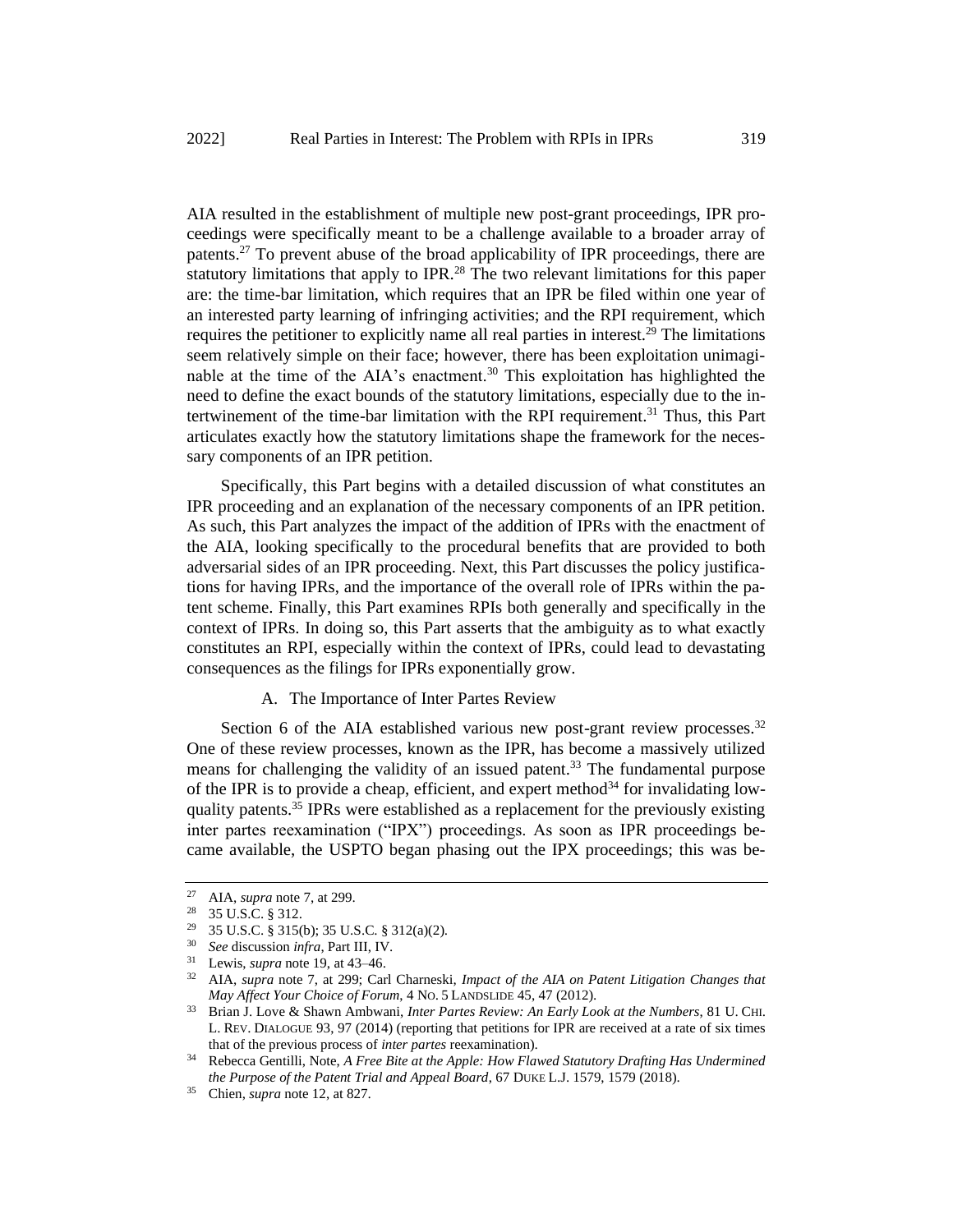cause IPRs were developed to provide the benefits of IPXs, while not containing the major areas of complaint associated with IPX proceedings.<sup>36</sup> Specifically, IPRs are statutorily mandated to have a within-one-year duration between the start of review and the determination, $37$  whereas the previous IPX proceedings had no durational limitations and could last for an average of three and a half years.<sup>38</sup> Additionally, IPRs differ by being readily available for a petitioner to bring against any issued patent.<sup>39</sup>

The IPR is widely considered to be the most popular form of post-grant review, and is markedly more utilized than its predecessor.<sup>40</sup> Beyond serving as an improvement to the IPX proceeding, IPRs include provisions that are tied to estoppel repercussions.<sup>41</sup> Since the post-grant proceedings established by the AIA act as alternative methods for litigation, parties are prohibited from having multiple attempts to invalidate a patent using arguments that they raised or reasonably could have raised during a previous AIA review that reached a final written decision.<sup>42</sup> Thus, the connection of estoppel to the IPR proceeding "encourages reliance on judicial decisions, bars vexatious litigation, and frees the courts to resolve other disputes."<sup>43</sup>

#### B. The Current Standard for Inter Partes Review

An IPR is an administrative trial proceeding that was instituted with the enactment of the AIA on September 16,  $2012<sup>44</sup>$  Since IPR proceedings are handled purely by the administrative agency, the adversarial hearings are held within the USPTO.<sup>45</sup> Further, as the administrative agency is responsible for the proceedings, all decisions are made by the PTAB, which consists of both statutory members, including the Director of the USPTO, and administrative patent judges.<sup>46</sup> Within the

<sup>36</sup> Kapadia, *supra* note 25.

*Id.* at 115–16.

UNITED STATES PATENT AND TRADEMARK OFFICE, REEXAMINATIONS - FY 2014 (2014), http://www.uspto.gov/patents/stats/Reexamination\_operational\_statistic\_F\_14\_Q3.pdf.

<sup>39</sup> Kapadia, *supra* note 25, at 116. Moreover, shortly following the passage of the AIA, Congress passed a technical amendment permitting IPRs to be filed on patents issued under the prior first-toinvent system immediately after issuance. Act of Jan. 14, 2013, Pub. L. No. 112-274, § 1(d), 126 Stat. 2456, 2456 (2013) (Leahy-Smith America Invents Act technical corrections)

<sup>40</sup> Chien, *supra* note 12, at 817 (noting "the inclusion of key procedural features in IPRs, such as fixed time frames and expanded discovery contributed to making it far more popular than its predecessors").

<sup>41</sup> 35 U.S.C. § 315(e).

<sup>42</sup> Michael Xun Liu, *Balancing the Competing Functions of Patent Post-Grant Proceedings*, 25 J. INTELL. PROP. L. 157, 185 (2018).

<sup>43</sup> Brown v. Felsen, 442 U.S. 127, 131 (1979).

AIA, *supra* note 7 (now enacted as 35 U.S.C. § 311).

<sup>45</sup> Christopher E. Loh & Christopher P. Hill, *How Inter Partes Review Differs from District Court Patent Litigation*, N.Y. L.J. (Dec. 9, 2013), http://www.newyorklawjournal.com/id=1202630855916/How-Inter-Partes-Review-Differs-From-District-Court—Patent-Litigation.

<sup>46</sup> *See* America Invents Act, S.23, 112th Cong. § 5 (2011); Leahy–Smith America Invents Act, H.R.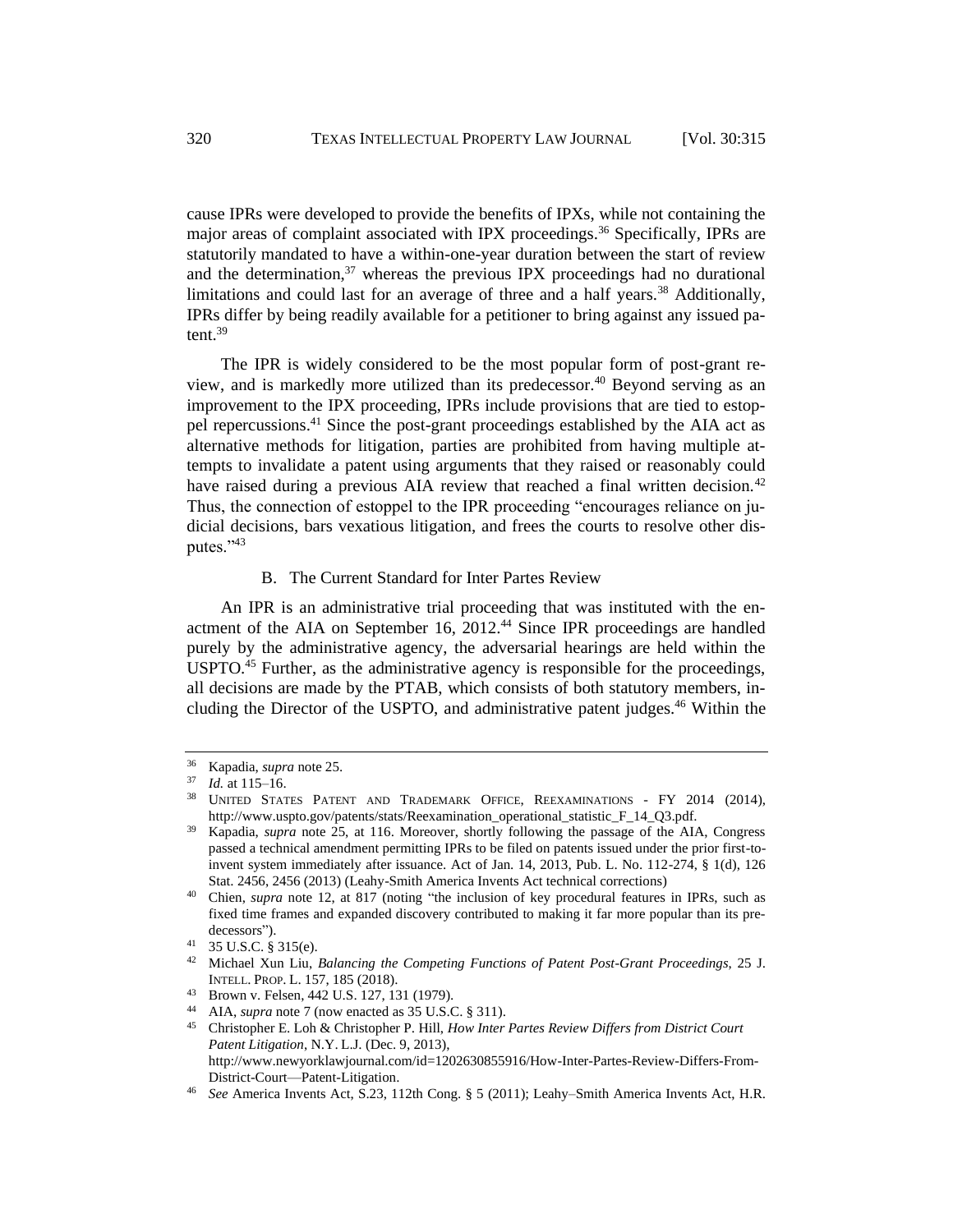IPR process, the PTAB reviews the patentability of an issued patent; specifically, the PTAB assesses whether pieces of prior art—a printed publication, patent application, or another issued patent—anticipate the claims of the patent being reviewed, or if the claims are rendered obvious in light of the prior art. $47$ 

During the IPR proceedings, there are oral arguments between the petitioner, who is the person challenging the validity of the issued patent, and the patentee, who is the owner of the challenged patent.<sup>48</sup> Since the IPRs are purposefully designed to be low-cost and efficient methods for challenging the validity of issued patents, there is a limited form of discovery available.<sup>49</sup> Typically, discovery for an IPR proceeding does not include more than depositions of key witnesses and experts who have submitted sworn affidavits.<sup>50</sup> But, not all parties that seek IPR are able to challenge the validity of an issued patent through IPR proceedings.<sup>51</sup>

In order to reach IPR proceeding in front of the PTAB, the petitioner must first file a petition for IPR.<sup>52</sup> Such a petition can be no more than sixty pages; however, the page limitation does not include required sections, such as appendices, tables of contents, and a section explicitly naming the RPIs.<sup>53</sup> Taking the required sections into account,<sup>54</sup> the average IPR petition is over 60 pages in length.<sup>55</sup> If the petitioner establishes "a reasonable likelihood that the petitioner would prevail with respect to at least one claim challenged in the petition," then the petitioner is granted IPR.<sup>56</sup> However, there are specific requirements associated with the IPR petition, and if the petitioner fails to follow the requirements exactly, then the statute mandates that the USPTO must deny the entire petition.<sup>57</sup>

The two most important limitations associated with IPR petitions are the timebar limitation and the RPI requirement.<sup>58</sup> The initial time limitations state that an

<sup>1249. 112</sup>th Cong. § 6 (2012), (both discussing ways in which the PTAB would essentially replace the previously utilized BPAI).

<sup>47</sup> 37 C.F.R. § 42.104(b)(2); Barbara A. Wrigley, *The America Invents Act Rolls Out: Strategic Considerations for Intellectual Property Practitioners*, 2013 WL 7121035 \*3 (2013).

<sup>48</sup> Ryan Damon, Andrew Lowes & Russ Emerson, *5 Years Later: Lessons Learned from the First Inter Partes Reviews*, 36 NO. 4 ACC DOCKET 38, 42 (2018).

<sup>49</sup> Gentilli, *supra* note 34.

<sup>50</sup> Joseph W. Dubis, *Inter Partes Review: A Multi-Method Comparison for Challenging Patent Validity*, 6 CYBARIS AN INTELL. PROP. L. REV. 107, 117–18 (2015).

<sup>51</sup> Gregory J. Gonsalves & Kathy Grubbs, *The PTAB's Interpretation of the Real Party in Interest and Privy Provisions in the AIA: A Look at the PTAB's Rulings for Several Fact Scenarios*, 96 J. PAT. & TRADEMARK OFF. SOC'Y 22, 23–24 (2014).

<sup>52 37</sup> C.F.R. § 42.101; 35 U.S.C. § 312.<br>53 See 37 C F R § 42.24 (setting out page

<sup>&</sup>lt;sup>53</sup> *See* 37 C.F.R. § 42.24 (setting out page limitations and required sections for an IPR petition).

 $\frac{54}{55}$  *Id.* 

<sup>55</sup> Stan Lewis, *A Review of the PTAB Trial Practice Guide August 2018 Updates*, BAKER BOTTS (Sept. 12, 2018), https://www.bakerbotts.com/thought-leadership/publications/2018/09/a-reviewof-the-ptab-trial-practice-guide-august-2018-updates.

 $^{56}$  35 U.S.C. § 314(a).<br> $^{57}$  35 U.S.C. § 312

<sup>57</sup> 35 U.S.C. § 312.

<sup>58</sup> 35 U.S.C. § 311; 35 U.S.C. § 312(a)(2); 35 U.S.C. § 315(b).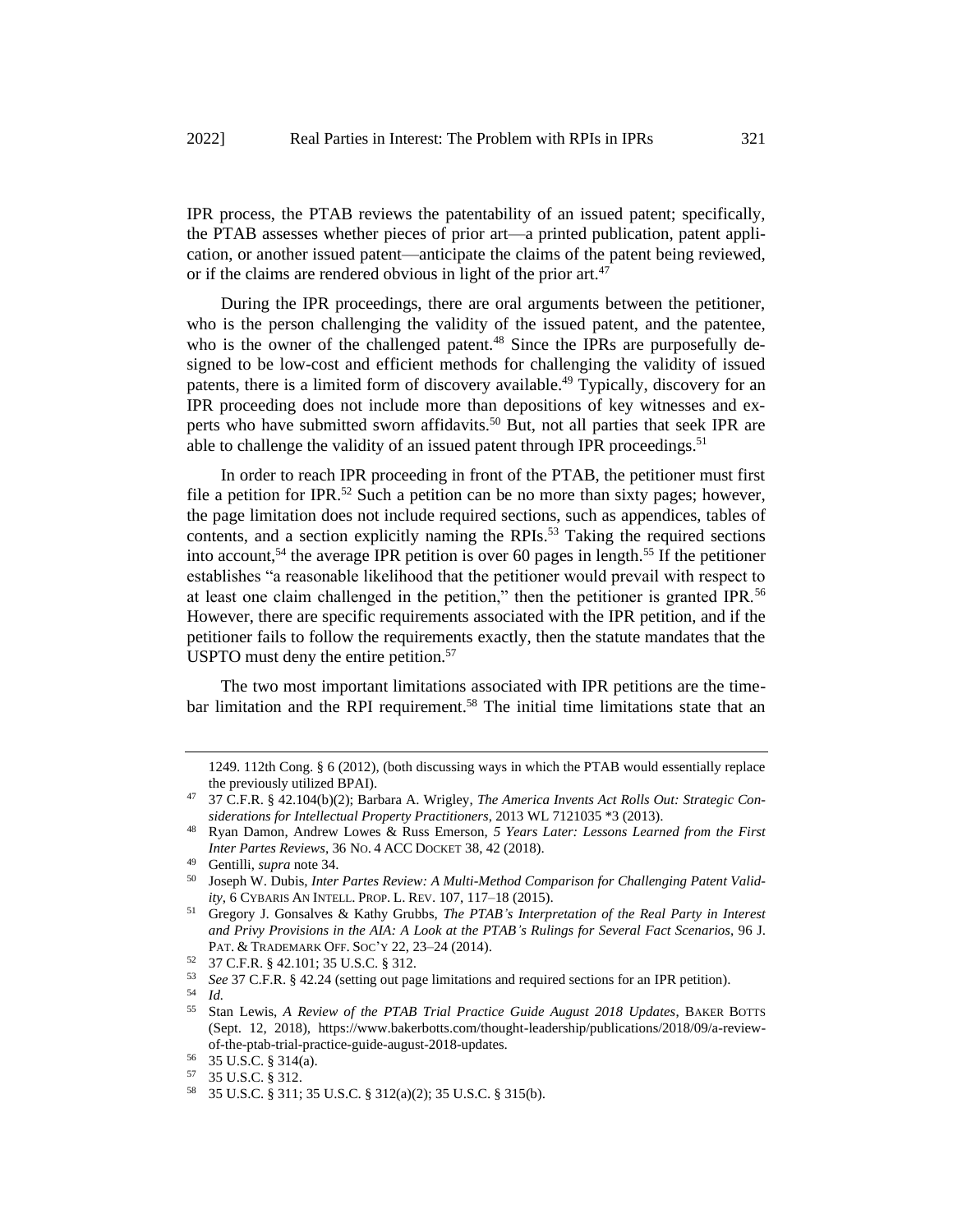IPR petition may not be filed immediately upon granting of a patent or upon the reissue of a patent. Additionally, the initial time limitations prohibit the petition from be filed during an ongoing post-grant review proceeding.<sup>59</sup> However, the main timebar limitation states a petition for IPR must be filed within one year of being "served with a complaint alleging infringement of the patent" or the entire petition will be barred.<sup>60</sup> The strict time limitations apply not only to the petitioner but also to all RPIs.<sup>61</sup> If these limitations are met and the petitioner satisfies the reasonablelikelihood-of-prevailing standard for at least one claim, then the IPR proceeding will be granted.<sup>62</sup> Since IPRs were enacted to provide a rapid alternative to the long litigation practices in district court, the entirety of the IPR—from the filing of the petition to the final determination of the PTAB—occurs between eighteen and twenty-four months.<sup>63</sup> Once the PTAB's decision is given, the petitioner can appeal to the Federal Circuit; still, regardless of whether the PTAB or Federal Circuit renders the final decision, the parties, including RPIs, are bound to the estoppel effects on all grounds the petitioner "raised or reasonably could have raised."<sup>64</sup>

C. The Requirement to Name Real Parties in Interest

Due to the impact on the time-bar limitation and the estoppel provisions, the RPI requirement is a pivotal component of the petition for IPR proceedings. Specifically, the requirement to explicitly identify all RPIs within the petition ensures that none of the parties have been served with a complaint of infringing activity prior to a year before the petition was filed.<sup>65</sup> This connection between the RPI requirement and the time-bar limitation is meant to protect the patentee from copious amounts of challenges by competitors. Additionally, as mentioned above, the RPI requirement is necessary to ensure that the statutory estoppel provisions cover all interested parties.<sup>66</sup> The primary reason to apply the estoppel to all RPIs is that it prevents petitioners from having multiple attempts to invalidate a patent on the basis of the same prior art.<sup>67</sup>

 $^{59}$  35 U.S.C. § 311(c)(2).<br>  $^{60}$  35 U.S.C. § 315(b)

 $^{60}$  35 U.S.C. § 315(b).<br>  $^{61}$  35 U.S.C. § 315(a)

 $^{61}$  35 U.S.C. § 315(a).<br> $^{62}$  35 U.S.C. § 314

 $^{62}$  35 U.S.C. § 314.<br>  $^{63}$  Sec 35 U.S.C. 8

<sup>63</sup> *See* 35 U.S.C. § 316(a)(11) (statutorily requiring that the decision written from the board is within 1 year).

<sup>64</sup> 35 U.S.C. § 315(e)(1).

<sup>65</sup> Patrick T. Muffo, *When an Indemnifying Party Can Be Considered a "Real Party in Interest*,*"* MONDAQ (Oct. 14, 2015), https://www.mondaq.com/unitedstates/patent/434622/when-anidemnifying-party-can-be-considered-a-real-party-in-interest.

<sup>66</sup> Stephanie M. Brooker, Robert Breetz, Matthew Johnson & Thomas Ritchie, *Post-AIT of Real Party in Interest Decisions*, 19 CHI.-KENT J. INTELL. PROP. 513, 514 (2020).

<sup>67</sup> United States Patent and Trademark Office, Patent Trial and Appeal Board Trial Practice Guide, 77 FED. REG. 48,756, 48,758 (Nov. 2012) [hereinafter PTAB Trial Guide] (stating estoppel provisions "protect patent owners from harassment via successive petitions by the same or related parties, to prevent parties from having a 'second bite at the apple,' and to protect the integrity of both the USPTO and Federal Courts by assuring that all issues are promptly raised and vetted.").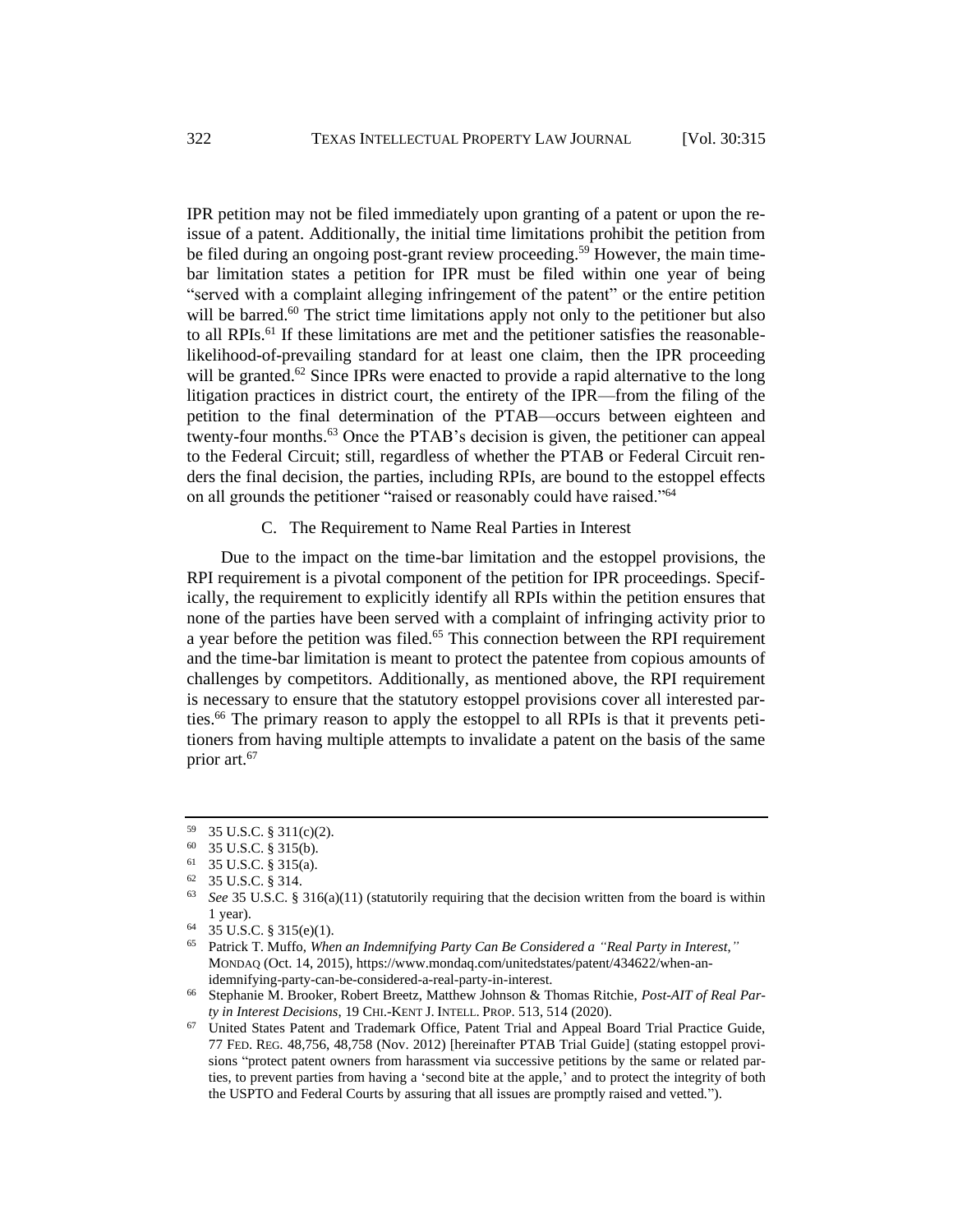While the RPI requirement serves a legitimate and necessary purpose within the scope of IPR proceedings, the requirement itself is notably vague and the statute provides no definition for an RPI; all that is statutorily mandated is that a petition must "identif[y] all real parties in interest."<sup>68</sup> Beyond the statutory provisions, both the PTAB Trial Guide and case law have supplemented what is required of a petitioner when listing RPIs.<sup>69</sup> Although the PTAB Trial Guide expresses that an RPI encompasses more than just the petitioner and "may [include] the party or parties at whose behest the petition has been filed," there is little additional instruction given on how to identify an RPI beyond stating that the determination is a fact-specific issue that must be decided on a case-by-case basis.<sup>70</sup> Moreover, early Federal Circuit case law regarding IPRs merely indicated that the RPI requirement placed the burden of proof upon the petitioner.<sup>71</sup> While the burden of proof, a preponderance of the evidence, is placed upon the petitioner, the courts have consistently still required the patent owner to "produce some evidence to support its argument that a particular third party should be named a real party in interest."<sup>72</sup> In short, the legislative history, case law, and USPTO guidance all offer little to no instruction on how to actually determine when an unnamed party rises to the level of an RPI.

Therefore, the general meaning of an RPI, and appropriate tests for finding an RPI, can be discerned from other areas of the law. In modern case law, an RPI has been adapted to refer to a "person or entity who will benefit from a lawsuit or petition even though the plaintiff  $\ldots$  is someone else.<sup> $\frac{1}{3}$ </sup> But in a more general sense, the term RPI refers to "[a] person entitled under the substantive law to enforce the right sued upon and who generally, but not necessarily, benefits from the action's final outcome."<sup>74</sup> For nearly two centuries, federal codes have expressly included a requirement that a pleading must name an RPI through which the action must be prosecuted.<sup>75</sup> However, the idea of RPIs far predates the early statutory requirements, as the term originated in English common law, where common law judges recognized that beyond the party whose legal right had been affected there could be other parties benefitting from the proceeding.<sup>76</sup> Thus, the root of what constitutes an RPI is a party that is benefitting from the proceeding even if they are a different entity than the petitioner, and the modern understanding of an RPI is a concise defini-

<sup>68</sup> 35 U.S.C. § 312(a)(2).

<sup>69</sup> PTAB Trial Guide, *supra* note 67; *see also* Taylor v. Sturgell, 553 U.S. 880, 888 (2008) (supplying the factors for real parties in interest that have been used to support the understanding of RPIs within IPR proceedings).

<sup>&</sup>lt;sup>70</sup> PTAB Trial Guide, *supra* note 67, at 48,759.<br><sup>71</sup> Worlds Inc. y. Bungie, Inc. 903 F 3d 1237.

<sup>&</sup>lt;sup>71</sup> Worlds Inc. v. Bungie, Inc., 903 F.3d 1237, 1242–43 (2018).<br><sup>72</sup> *Id.* at 1242

 $\frac{72}{73}$  *Id.* at 1242.

<sup>73</sup> *Real Party in Interest*, NOLO'S PLAIN-ENGLISH LAW DICTIONARY (2009).

<sup>74</sup> *Real Party in Interest*, BLACK'S LAW DICTIONARY (11th ed. 2019).

<sup>75</sup> Charles E. Clark & Robert M. Hutchins, *The Real Party in Interest*, 34 YALE L.J. 259, 259 (discussing the inclusion of real parties in interest in the original New York Code of 1848).

<sup>76</sup> *See* Anderson v. Martindale (1801, K. B.) I East, 497 (referencing real parties in interest within the context of the English common law).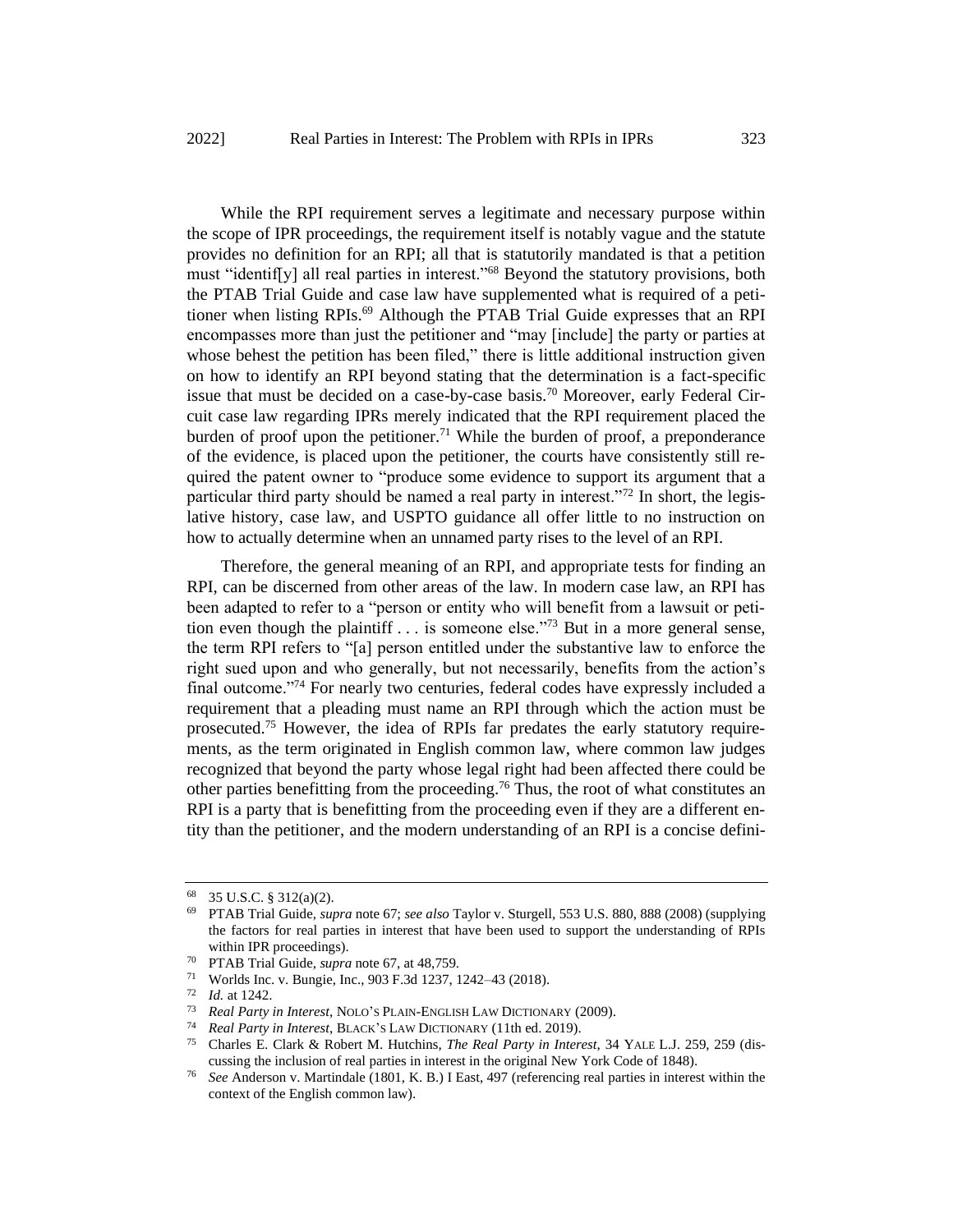tion of the original meaning from common law. $77$ 

In the absence of any hard and fast rules providing a bright-line test for when a party should be considered an RPI, the Supreme Court articulated in *Taylor* a factor-based approach for determining when to include an entity as an RPI expressly.<sup>78</sup> In *Taylor*, the Court was tasked with determining whether estoppel principles through an issue preclusion bar—applied to a party not named within the earlier litigation, but nonetheless had an interest in the outcome of the lawsuit.<sup>79</sup> Specifically, the case arose after Greg Herrick, a plane-owner who sought to obtain documents for restoring his plane, filed suit against the Federal Aviation Administration for a charge against the Freedom of Information Act, which allowed individuals to request the records of federal agencies.<sup>80</sup> The courts sided in favor of the Federal Aviation Administration and expressly noted the issues that Herrick failed to pursue in his litigation. $81$ 

Although Herrick lost his litigation battles, due to the claims that the documents he requested were considered to be trade secrets, Herrick convinced his friend Brent Taylor to file a suit seeking the same documents.<sup>82</sup> Taylor's litigation—which was funded by Herrick and used the same council that represented Herrick—was able to argue all of the issues missed by Herrick.<sup>83</sup> For Taylor's case, the company refusing to issue documents filed a motion to dismiss on the basis that Taylor was already virtually represented by Herrick and that estoppel provisions should prevent the second attempt at litigating the issues. $84$  While the D.C. Circuit held that Taylor should be precluded from the litigation, the Supreme Court unanimously held that Taylor was not virtually represented in Herrick's earlier litigation, and that tying a party as an RPI is a rarity.<sup>85</sup>

In Justice Ginsburg's opinion for the majority, she stated that there are exceptions—which can be treated like factors for finding whether a party amounts to an  $RPI$ —to the general rule against nonparty claim preclusion.<sup>86</sup> Particularly, Justice Ginsburg noted six factors that amount a nonparty to the status of an RPI.<sup>87</sup> Therefore, an unnamed party constitutes an RPI in instances where:

(1) person agrees to be bound by determination of issues in action between others; (2) there is a pre-existing substantive legal relationship between person to be bound and party to judgment  $\dots$ ; (3) nonparty was adequately represented by someone with the same interests who was party, as in a properly conducted class action or suit brought by trustee,

<sup>77</sup> *Compare Real Party in Interest*, *supra* note 73, *with Anderson*, I East at 497.

 $^{78}$  Taylor v. Sturgell, 553 U.S. 880, 888 (2008)

 $\frac{79}{80}$  *Id.* at 884.

 $\frac{80}{81}$  *Id.* at 880.

 $\frac{81}{82}$  *Id.* at 881.

<sup>82</sup> *Id.* at 880.

 $\frac{83}{84}$  *Id.* 

 $\frac{84}{85}$  *Id.* at 899.

 $\frac{85}{86}$  *Id.* at 895–96.

*Id.* at 893.

<sup>87</sup> *Id.* at 893–95.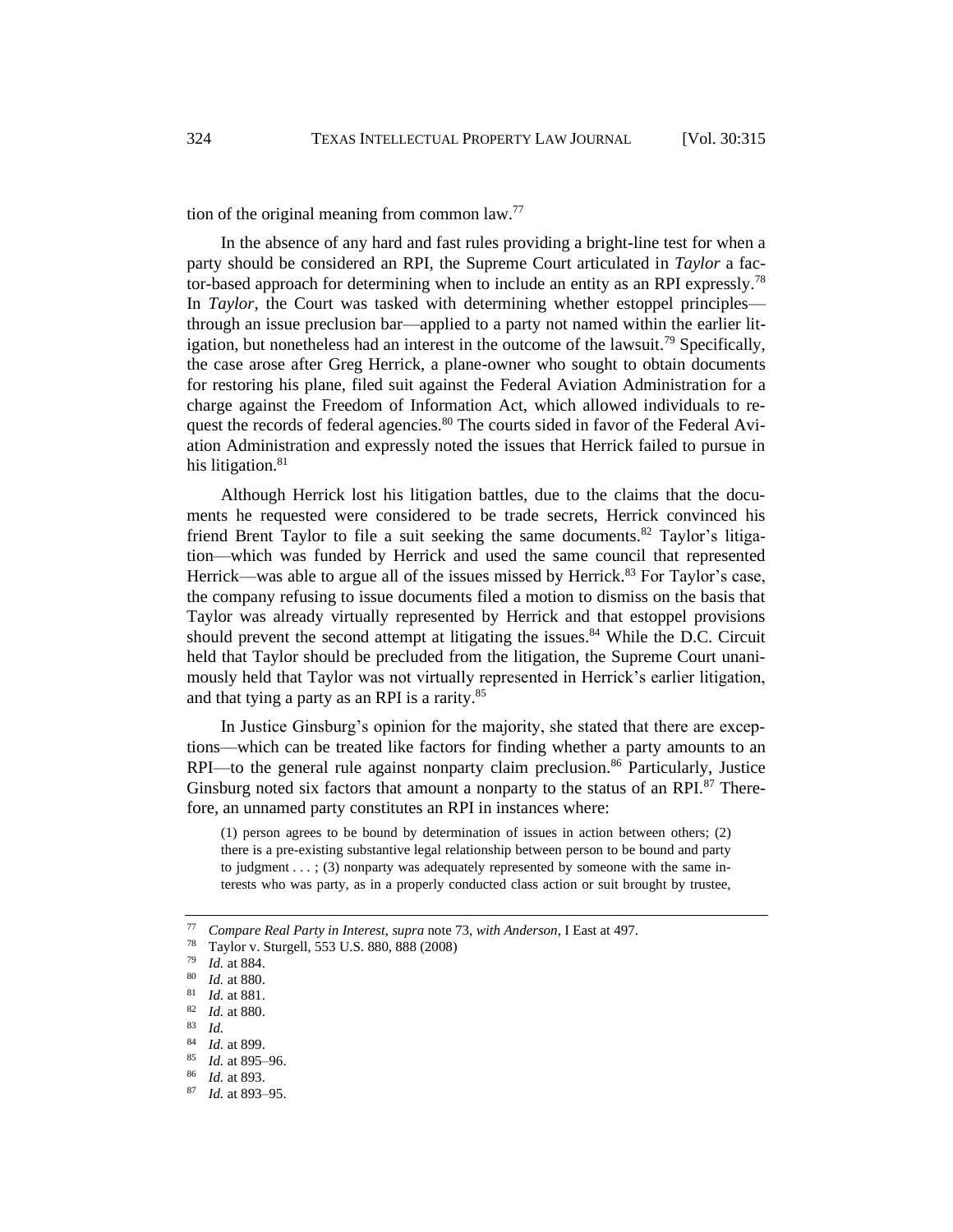guardian or other fiduciary; (4) nonparty assumed control over litigation; (5) nonparty serves as proxy for party; or (6) special statutory scheme expressly forecloses successive litigation by nonlitigants and is otherwise consistent with due process.<sup>88</sup>

These factors have extended beyond the scope of merely acting as exceptions and have developed into a quasi-test for an RPI embraced within the patent scheme.<sup>89</sup> While the PTAB and Federal Circuit have often harkened to the *Taylor* decision when attempting to identify whether an unnamed party is a required RPI, there is one particular factor from *Taylor* that has been given determinative weight for identifying RPIs that must be named in IPR petitions<sup>90</sup>—the fourth *Taylor* factor, whether "the nonparty assumed control over litigation."<sup>91</sup> Accordingly, although there is no set definition for an RPI, *Taylor* has provided the PTAB with somewhat of a guideline.<sup>92</sup> Yet, the PTAB's approach for determining the control mentioned within *Taylor* has led to complications surrounding the RPI requirement.<sup>93</sup>

# **III. The Current RPI Requirement's Harm to Petitioners**

While IPR proceedings are widely regarded as a petitioner-friendly option for challenging the validity of an issued patent, there are hardships still imposed on the petitioner.<sup>94</sup> The RPI serves the necessary function of protecting the patentee from an unfair post-grant proceeding;  $95$  however, the current RPI requirement has imposed burdens upon the petitioner that exceed the intended balancing effect of the requirement.<sup>96</sup> This Part begins with an assessment of the severe repercussions that a petitioner can face for failure to include an RPI in a petition for IPR. Further, this Part argues that changes in scope of the estoppel provisions associated with IPR proceedings have heightened the harm arising from acquired estoppel. Lastly, this Part considers the additional harms imposed on Joint Defense Groups when a member enters into IPR proceedings.

 $rac{88}{89}$  *Id.* 

<sup>89</sup> PTAB Trial Guide, *supra* note 67, at 48,759 (citing *Taylor*, 553 U.S. at 893–95 and 896 n.6).

<sup>90</sup> RPX Corp. v. VirnetX Inc., IPR2014-00171, Paper 49 at 6–10 (PTAB June 5, 2014) (determining that the petitioner acted as a proxy for an unnamed party). Many practitioners have noted that the PTAB focuses heavily on this factor, with one stating "[a]t the end of the day, it is all about control." Nicole Jantzi, *What PTAB Attys Need to Know About Real Parties in Interest*, LAW360 (June 15, 2018), https://www.mwe.com/it/media/ptab-attys-real-parties-in-interest/.

<sup>91</sup> *Taylor*, 553 U.S. at 895.

<sup>92</sup> *See* PTAB Trial Guide, *supra* note 67, at 48,759 (citing *Taylor*, 553 U.S. at 893–95 and 896 n.6) (noting that the Office will take into consideration how courts have viewed the terms "real partyin-interest" and "privy").

<sup>93</sup> *See* discussion *infra*, Part IV(A).

<sup>94</sup> Kirby Drake, *IPR Defense 2017 – Lessons from Denied Inter Partes Review Petitions*, KLEMCHUK LLP (Aug. 6, 2017), https://www.klemchuk.com/legal-insights/ipr-defense-2017-inter-partesreview.

<sup>95</sup> Evan Day, Kevin Patariu & Bing Ai, *Uncertainty About Real Parties In Interest and Privity in AIA Trials*, 17 CHI.-KENT J. INTELL. PROP. 1, 1 (2018).

<sup>96</sup> *See* discussion *infra*, Part III(B).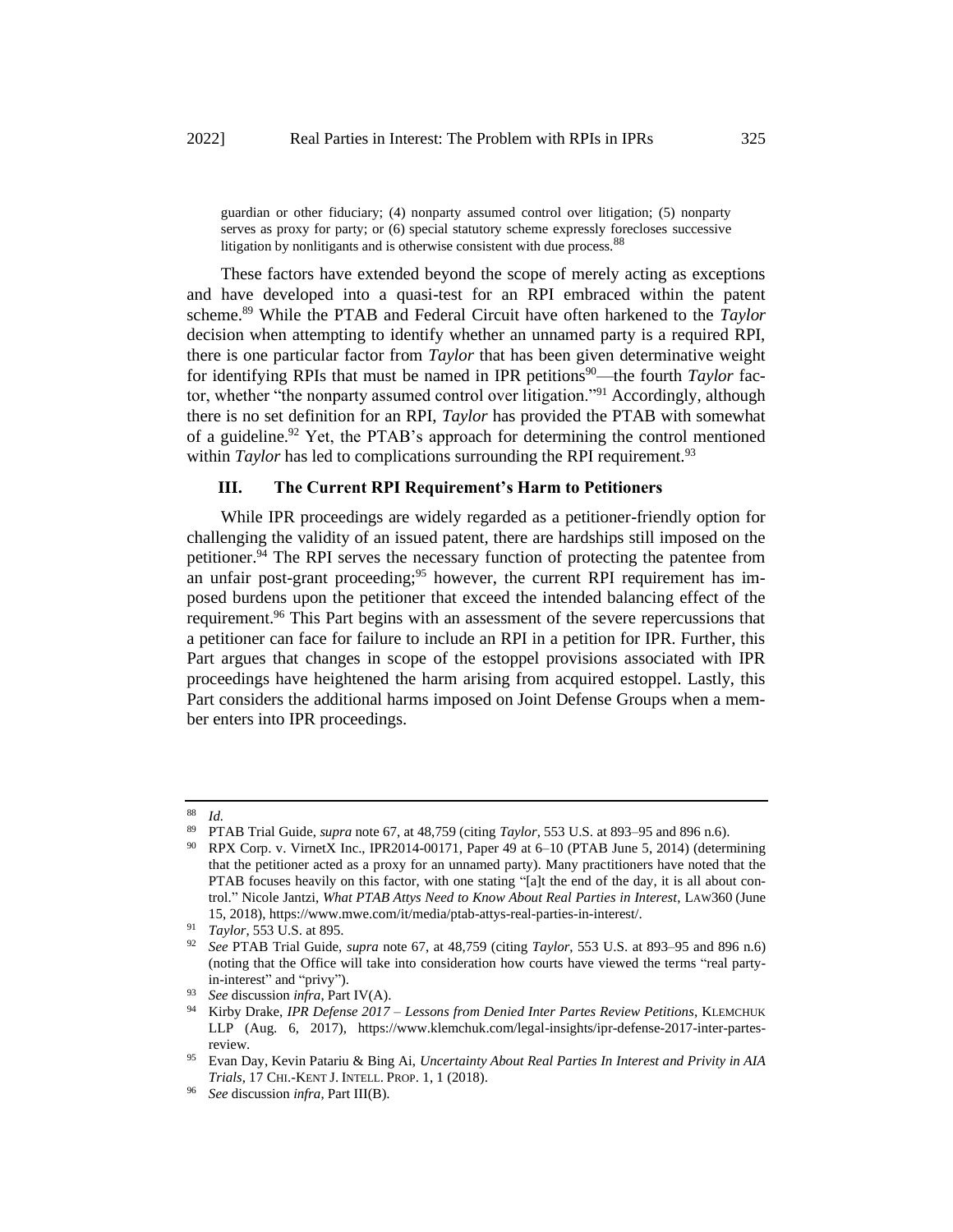#### A. Termination of Proceeding

Despite the relatively minimal effort that is needed to include the RPIs within an IPR petition, failure to name a required RPI has severe repercussions. A petition requesting an IPR proceeding costs the petitioner a nineteen-thousand dollar filing fee from the USPTO. $97$  Moreover, the petition is comprised of a multitude of required sections, including the grounds for standing, an identification of all of the claims being challenged, the grounds on which the challenge to each claim is based upon, the claim construction of each challenged claim, the arguments for all grounds of unpatentability or invalidity, the explanation of the relevance of all evidence and prior art references, a copy of each piece of evidence<sup>98</sup>, and—perhaps most importantly—an explicit identification of all RPIs.<sup>99</sup> Due to the vast quantity of information required within an IPR petition, the average petition is over sixty pages in length;<sup>100</sup> however, the required RPI-identification section is typically only one paragraph that spans less than a single page.<sup>101</sup>

Yet, failure to include one RPI results in the denial of the petition entirely, with the statutory language explicitly forbidding the consideration of an IPR petition that does not identify all RPIs.<sup>102</sup> Further, if the PTAB concludes that a petitioner failed to name a required RPI after the IPR proceedings have been initiated, the proceedings are immediately terminated, estoppel provisions still apply, and the petitioner may not recover any of the costs already spent on litigation.<sup>103</sup> Thus, the petition can be subjected to harsh penalties for not including one sentence within a 60-page document. A petitioner's incorrect belief that an unnamed party does not amount to an RPI can result in the petitioner losing thousands of dollars<sup>104</sup> and stop the petitioner's ability to bring forth the arguments of invalidation against a potentially lowquality patent.<sup>105</sup>

While the petitioner may request to update the IPR to amend the section listing RPIs to include the unnamed party, this determination is subject to the Director of USPTO's approval.<sup>106</sup> However, this position is currently at odds with the USPTO's reports directly to Congress, in which the problems with severe repercussions associated with the RPI requirement were expressed. Specifically, the report noted that "[e]rrors in identifying real parties in interest sometimes occur without deceptive

<sup>97 37</sup> C.F.R.  $\S$  42.15(a)(1).

<sup>98</sup> 37 C.F.R. § 42.104.

<sup>99</sup> 37 C.F.R. § 42.8(b)(1).

<sup>100</sup> *See* 37 C.F.R. § 42.24 (setting a limit of 14,000 words for petitions requesting IPR).

<sup>101</sup> *See, e.g.*, Petition for Inter Partes Review of U.S. Patent No. 7,986,426.

<sup>102</sup> 35 U.S.C. § 312(a)(2).

<sup>103</sup> On average, such costs for IPR litigation can be over \$100,000. *See* Gideon Mark & T. Leigh Anenson, *Inequitable Conduct and Walker Process Claims After Therasense and the America Invents Act*, 16 U. PA. J. BUS. L. 361, 412 n.322 (2014) ("One projection of the average cost for PGR/IPR is \$150,000 to \$300,000 per party").

<sup>104</sup> *Id.*

<sup>105</sup> Chien, *supra* note 12, at 827.

<sup>106</sup> Wi-Fi One, LLC v. Broadcom Corp., 878 F.3d 1364, 1374 n.9 (Fed. Cir. 2018) (en banc).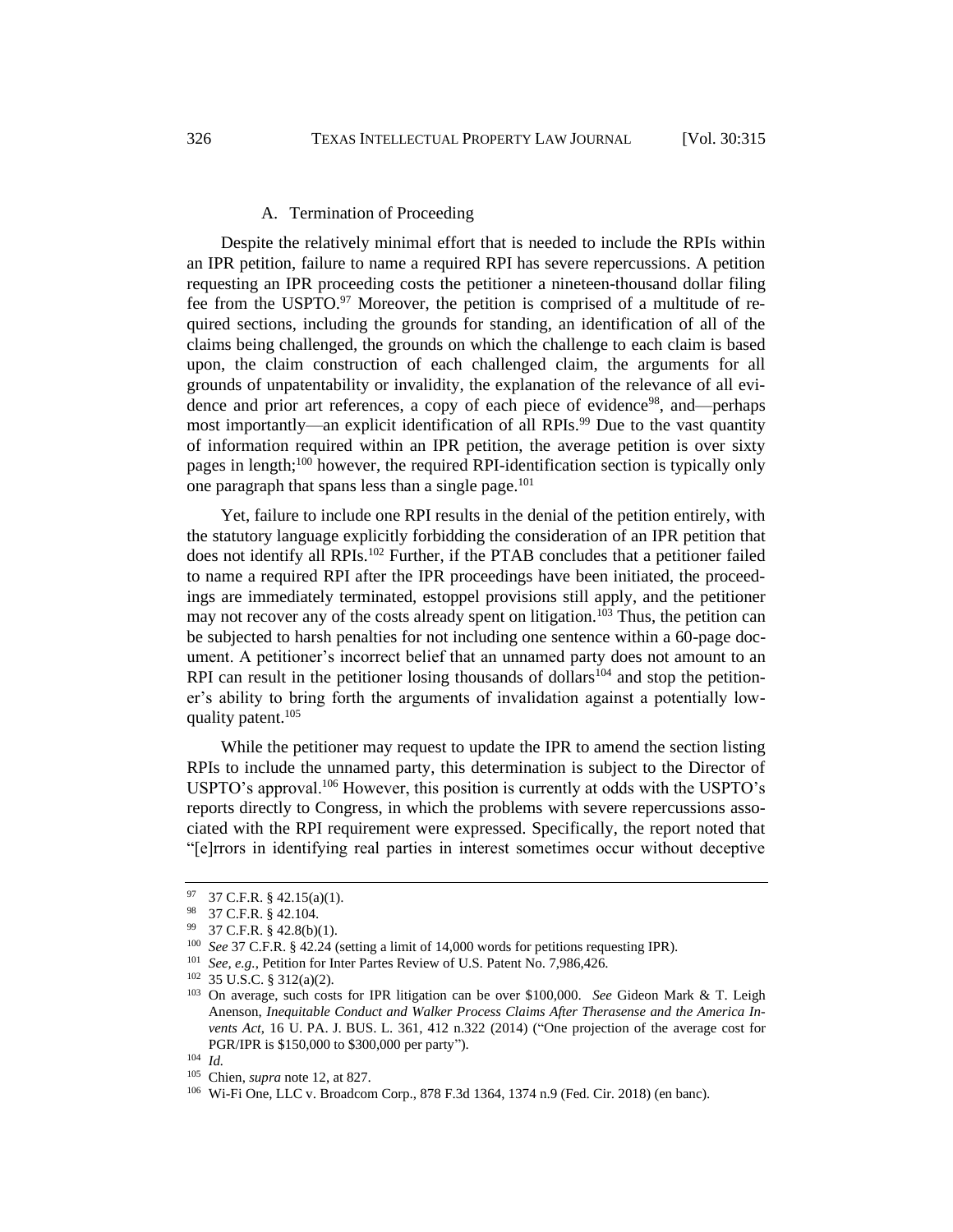intent and currently are not correctable."<sup>107</sup> In fact, the message to Congress remarked that "[a] statutory change is *necessary* to avoid situations where petitions are denied based on good-faith, inadvertent errors in identifying all real parties in interest."<sup>108</sup> Because of the conflicting stance of the USPTO on this issue, many petitioners are unaware of the possibility to amend the section identifying RPIs, or face an inability to do so. Thus, petitioners are often subject to their entire petition being denied, termination of an entire proceeding, and a prohibition of continued action.

## B. Acquiring Estoppel

The estoppel provisions tied to IPR proceedings are vital to the post-grant review's role in the patent scheme. While the estoppel provisions are often noted as the safeguard for patentees present within IPRs, the principles of estoppel act beyond this one function.<sup>109</sup> The term estoppel is used broadly throughout the legal practice, where estoppel refers to a principle that functions as "a bar or impediment which precludes allegation or denial of a certain fact or state of facts, in consequence of previous allegation or denial or conduct or admission, or in consequence of a final adjudication of the matter in a court of law."<sup>110</sup> As such, estoppel is a commonly utilized tool to protect parties in litigation; further, estoppel provisions promote consistency in the  $law<sup>111</sup>$  and protects against wasting time and resources.<sup>112</sup> While estoppel can act as protection for certain parties, such as the patentee in an IPR proceeding, it can harm the adversary in such a proceeding if the party is estopped in an excessive manner.<sup>113</sup>

In the framework of IPR proceedings, estoppel provides a forceful and strong effect on the parties, largely due to the RPI requirement. Since the IPR estoppel provisions apply to all RPIs, any party named within the petition faces the same estoppel effects.<sup>114</sup> Additionally, the time-bar limitation acts as a quasi-estoppel principle, effectively estopping certain RPIs, which have already been alerted to infringing activity over a year prior, from petitioning for an IPR proceeding.<sup>115</sup> Since RPIs

<sup>107</sup> USPTO, Study and Report on the Implementation of the Leahy-Smith America Invents Act 35 (September 2015),

https://www.uspto.gov/sites/default/files/documents/Report\_on\_Implementation\_of\_the\_AIA\_Sept ember2015.pdf.

<sup>108</sup> *Id.* (emphasis added).

<sup>109</sup> *See* Ashe v. Swenson 397 U.S. 436, 442–43 (1970) (discussing various protections arising from keeping someone from being a part of litigation over the same matters).

<sup>110</sup> *Estoppel*, BLACK'S LAW DICTIONARY (11th ed. 2019).

<sup>111</sup> Timothy Le Duc, *The Application of Collateral Estoppel to Markman Rulings: The Search for Logical and Effective Preclusion of Patent Claim Constructions*, 3 MINN. INTELL. PROP. REV. 297, 302 (2002).

<sup>112</sup> Blonder-Tongue Lab'ys, Inc. v. Univ. of Ill. Found., 402 U.S. 313, 338 (1971).

<sup>113</sup> *See Id.* at 328–29 ("[T]he broader question is whether it is any longer tenable to afford a litigant more than one full and fair opportunity for judicial resolution of the same issue.").

<sup>114</sup> 35 U.S.C. § 315(e).

<sup>115</sup> 35 U.S.C. § 315(b).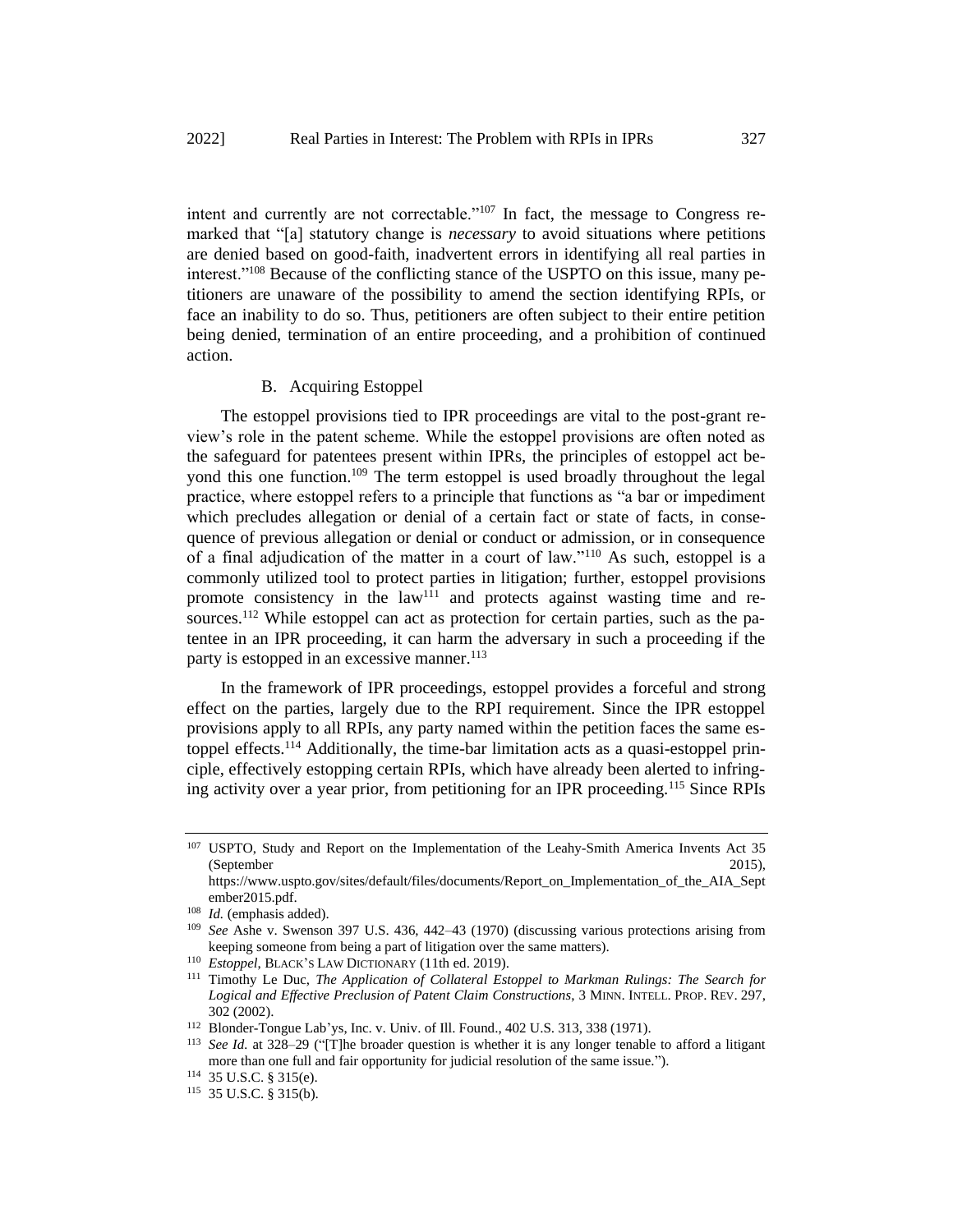are covered by these pre- and post-proceeding estoppel provisions, one of the largest harms facing petitioners comes from *acquired estoppel*—when an RPI is estopped from asserting a ground because of the IPR estoppel provisions, then that challenge may not be raised in any subsequent IPR, district court, or ITC litigation that the RPI is involved in.<sup>116</sup>

Acquired estoppel was a relatively minimal repercussion at the onset of IPR proceedings, due to the limited scope of what grounds the RPIs were estopped from presenting in subsequent litigation. While statutory IPR estoppel applies to "any ground the petitioner [and RPIs] raised or reasonably could have raised during that inter partes review," the extent of IPR estoppel has shifted since the enactment of the AIA.<sup>117</sup> Initially, directly following the enactment of IPR proceedings, the PTAB would allow partial institution of IPRs, meaning that not all of the petitioned grounds for challenging an issued patent would be considered by the PTAB during IPR.<sup>118</sup> Rather, the PTAB could pick which grounds raised by the petitioner were argued upon during IPR proceeding.<sup>119</sup> This resulted in three distinct categories of grounds for challenging validity.<sup>120</sup> The first category applied to the grounds that the petitioner raised in its petition and that the PTAB instituted for the IPR.<sup>121</sup> The second category applied to the grounds that the petitioner raised in its petition, but that the PTAB declined to review during the IPR proceeding.<sup>122</sup> Lastly, the third category applied to grounds that the petitioner did not raise in its petition and, thus, never had the chance to be reviewed in the IPR proceeding.<sup>123</sup>

In 2016, the Federal Circuit issued an opinion setting forth the rule for which grounds an RPI was estopped from litigating after an IPR proceeding.<sup>124</sup> In *Shaw*, the Federal Circuit explicitly stated that the only grounds estopped following the IPR proceeding were those within the first category, which had been raised by the petitioner and instituted for review by the PTAB.<sup>125</sup> Judge Moore's opinion for the majority used the plain meaning of the language within the AIA to support the holding; specifically, she noted that "Shaw did not raise—nor could it have reasonably raised—the [grounds that the PTAB did not institute for review] *during* the IPR."<sup>126</sup>

<sup>116</sup> Linda A. Wadler, Barbara R. Rudolph & Meredith H. Boerschlein, *IPR Estoppel: Current District Court Trends and Practice Tips*, 30 NO. 1 INTELL. PROP. & TECH. L.J. 3, 3 (2018).

<sup>117</sup> 35 U.S.C. § 315(e)(1).

<sup>118</sup> *See* 37 C.F.R. § 42.108 (2016) ("[T]he Board may authorize the [IPR] review to proceed on all or some of the challenged claims and on all or some of the grounds of unpatentability asserted for each claim.").

<sup>119</sup> *Id.*

<sup>120</sup> Jennifer Esch, Paula Miller, Stacy Lewis & Tom Irving, *Petitioner Estoppel from Patent Trial and Appeal Board Proceedings After* SAS Institute Inc. v. Iancu, 18 CHI.-KENT J. INTELL. PROP. 10, 11– 13 (2019).

<sup>121</sup> *Id.* at 11.

<sup>122</sup> *Id.*

<sup>123</sup> *Id.*

<sup>124</sup> Shaw Indus. Grp., Inc. v. Automated Creel Sys., Inc., 817 F.3d 1293, 1299–1300 (Fed. Cir. 2016).

<sup>125</sup> *Id.* at 1300.

<sup>126</sup> *Id.* (emphasis in original).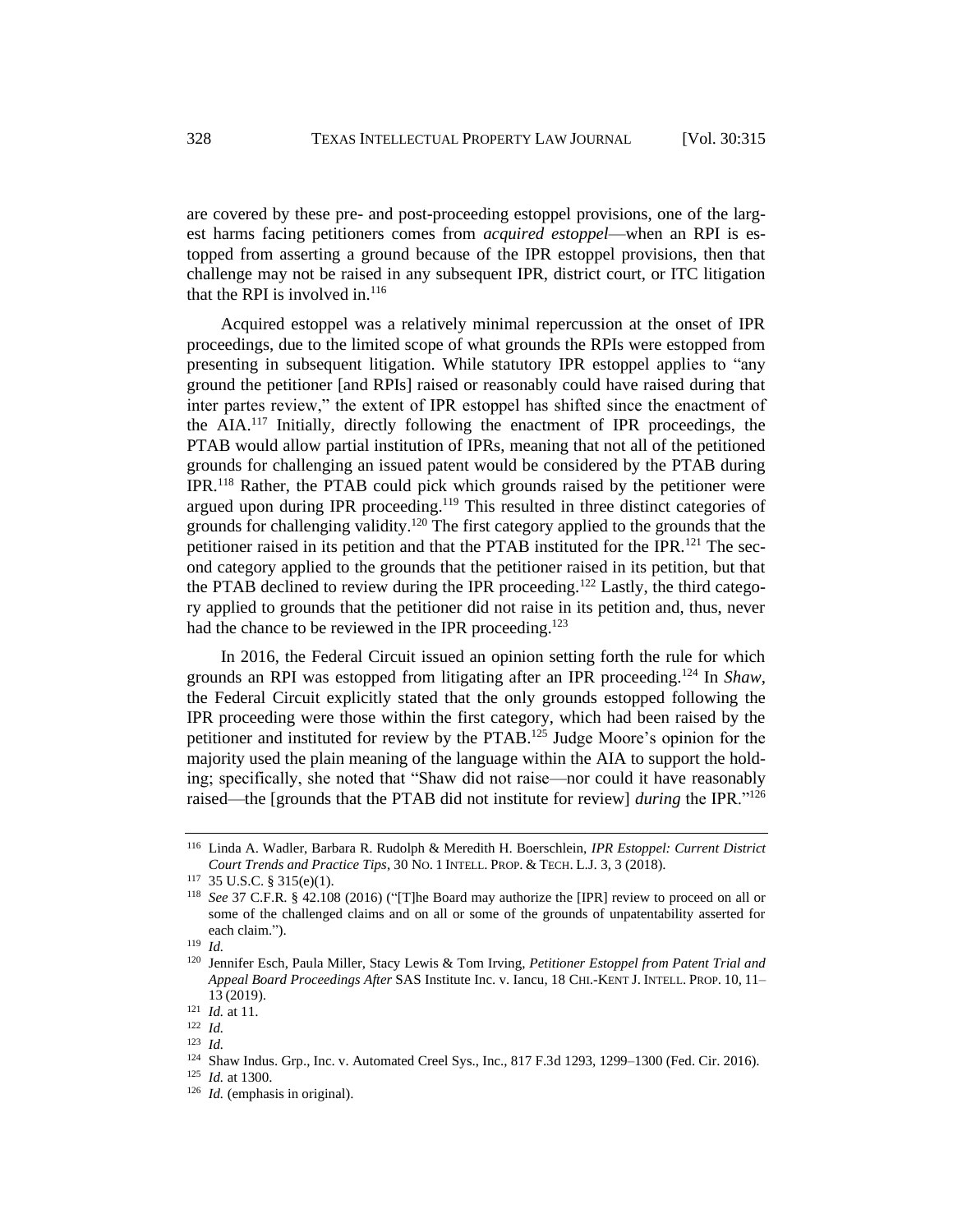Thus, the Federal Circuit clarified that petitioners and RPIs were only estopped from bringing claims covering the same grounds litigated in the IPR proceedings.<sup>127</sup> In turn, this allowed for an RPI to be party to a later challenge to the validity of the same patent so long as the grounds had not been instituted in front of the PTAB during the prior IPR proceeding.<sup>128</sup> However, a split within the district courts arose shortly after the *Shaw* decision regarding whether the third category—grounds the petitioner did not raise in the petition—were estopped under the AIA provisions.<sup>129</sup>

After two years of confusion, the Supreme Court attempted to provide guidance through its decision in *SAS*. While the decision in *SAS* did not directly address IPR estoppel provisions, the Supreme Court's holding clarified that the PTAB must review all grounds raised by the petitioner when the USPTO allows a petition for IPR to develop into proceedings.<sup>130</sup> However, the Court's effort to provide a clear rule on estoppel principles led to a vastly different standard for applying estoppel, one that magnified the harms to petitioners caused by acquired estoppel. Since the *SAS* decision required that the PTAB no longer partially institute IPR proceedings, the courts were left to reevaluate the plain language of the statutory text with the Supreme Court's ruling in mind. $131$  From this, the consensus became that statutory estoppel covered the first and third categories of grounds for challenging validity, since the petitioner "raised" petitioned grounds and "reasonably could have raised" non-petitioned grounds.<sup>132</sup> By allowing IPR estoppel to apply to all petitioned and non-petitioned grounds—so long as the patentee could make an argument that the petitioner reasonably should have raised the non-petitioned grounds—the principles of acquired estoppel were greatly broadened.<sup>133</sup>

The extensive scope of acquired estoppel has increased the harm brought to petitioners, since the petitioner is functionally estopped from all related challenges to a patent's validity if the petitioner does not prevail in the IPR proceeding. Since these estoppel principles apply to the RPIs as well, all named parties within an IPR petition are subject to these increased harms. The troubles with the heightened applicability of acquired estoppel are especially prevalent in instances where companies merge or enter into business agreements, since the business arrangement may inad-

<sup>127</sup> *Id.*

<sup>128</sup> Wadler, *supra* note 116.

<sup>&</sup>lt;sup>129</sup> After *Shaw*, certain district courts interpreted the decision to prohibit the estoppel on nonpetitioned grounds, since *Shaw* stated the IPRs did not begin until institution. *Shaw*, 817 F.3d at 1300. But, on the other side of the split, certain district courts held non-petitioned grounds could be estopped and were the reason Congress included the language "reasonably could have raised" in the statutory text. Steven J. Schwarz, Tamatane J. Aga, Kristin M. Adams & Katherine C. Dearing, *Savvy Shaw-ping: A Strategic Approach to AIA Estoppel*, 17 CHI.-KENT J. INTELL. PROP. 67, 69–75 (2018).

<sup>&</sup>lt;sup>130</sup> SAS Inst., Inc. v. Iancu, 138 S. Ct. 1348, 1353 (2018).<br><sup>131</sup> See e.g. Eacebook Inc. v. Windy City Innovations

<sup>131</sup> *See, e.g.*, Facebook, Inc. v. Windy City Innovations, LLC, 973 F.3d 1321, 1331–33 (Fed. Cir. 2020).

<sup>132</sup> 35 U.S.C. § 315(e)(1).

<sup>133</sup> Esch, *supra* note 120, at 17.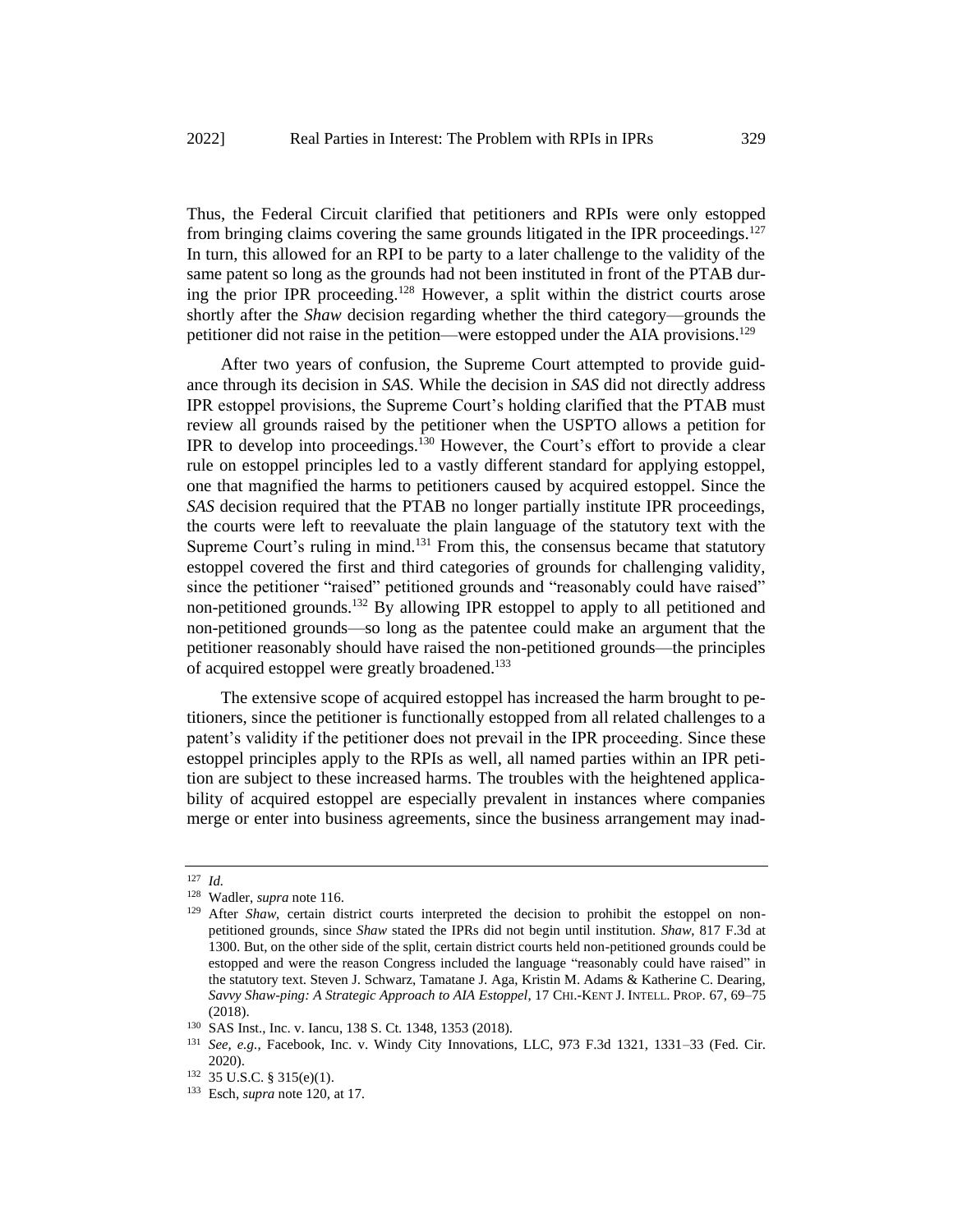vertently cause a company that was a part of a previous IPR proceeding to become an RPI for a new IPR petition.<sup>134</sup> In these instances, because IPR estoppel provisions apply to one party in the business agreement, the principle of acquired estoppel may estop all parties from challenging the validity of a patent.<sup>135</sup>

The severity of such repercussions is illustrated through a 2020 decision by the Central District of California, the *California Institute of Technology v. Broadcom Ltd*. In 2016, California Institute of Technology ("Caltech") filed suit against Broadcom, Avago Technologies Ltd., and Apple for infringing upon three of its patents.<sup>136</sup> Apple immediately filed an IPR petition against Caltech; however, it was unsuccessful in invalidating any of Caltech's patents.<sup>137</sup> Despite Broadcom's contention that it could successfully assert prior art to invalidate Caltech's patents, Broadcom was estopped from making any claims against the validity of Caltech's patents in court.<sup>138</sup> The reason for this estoppel was because of Apple's previous IPR proceedings; since Apple was a party to the suit and the prior art that Broadcom wished to assert could have reasonably been raised in Apple's earlier IPR proceeding, all of the parties were estopped from challenging the validity of Caltech's patents.<sup>139</sup> Broadcom was left in a position where it was unable to challenge the validity of the Caltech patents—purely because it acquired Apple's estoppel.<sup>140</sup> Consequently, the only arguments permitted in front of the jury at the district court addressed Broadcom's potentially infringing activity and the damages that should be awarded to Caltech.<sup>141</sup> Thus, the jury returned a judgment for \$1.1 billion in damages against Broadcom.<sup>142</sup> Although the damages of \$1.1 billion were vacated by the Federal Circuit, the circuit court took the opportunity to affirm the reasoning on estoppel used by the district court and explicitly overrule *Shaw*. 143

The *Broadcom* case highlights the central problem with the increased standard for acquired estoppel; namely, currently litigants are barred from a vast quantity of invalidity arguments merely if one of their RPIs could have raised the challenge. After the Supreme Court's decision in *SAS*, the standard for applying the estoppel principles is becoming increasingly broad.<sup>144</sup> As a result, petitioners are attempting

<sup>144</sup> Esch, *supra* note 120, at 17.

<sup>134</sup> *See, e.g.*, Acoustic Tech., Inc. v. Itron Networked Sols., Inc., 949 F.3d 1360, 1363–64 (Fed. Cir. 2020).

<sup>135</sup> *Id.*

<sup>136</sup> Judgment at 2–3, California Inst. of Tech. v. Broadcom Ltd., No. CV 16-3714-GW-AGRx, Document 2245 (Aug. 3, 2020).

<sup>137</sup> Final Ruling on: Pl.'s Mot. for Partial Summ. J. at 4, California Inst. of Tech. v. Broadcom Ltd., No. CV 16-3714-GW-AGRx, Document 830 (Dec. 28, 2018).

<sup>138</sup> Judgment at 2, *California Inst. of Tech*, No. CV 16-3714-GW-AGRx.

<sup>139</sup> Final Ruling on: Pl.'s Mot. for Partial Summ. J. at 15–17, 28, *California Inst. of Tech*, No. CV 16- 3714-GW-AGRx.

<sup>140</sup> *Id.* at 15.

<sup>141</sup> Jury Verdict at 2–3, California Inst. of Tech. v. Broadcom Ltd., No. CV 16-3714-GW-AGRx, Document 2114 (Jan. 29, 2020).

<sup>142</sup> *Id.* at 4.

<sup>143</sup> Cal. Inst. of Tech. v. Broadcom Ltd., 25 F.4th 976, 989–91 (Fed. Cir. 2022).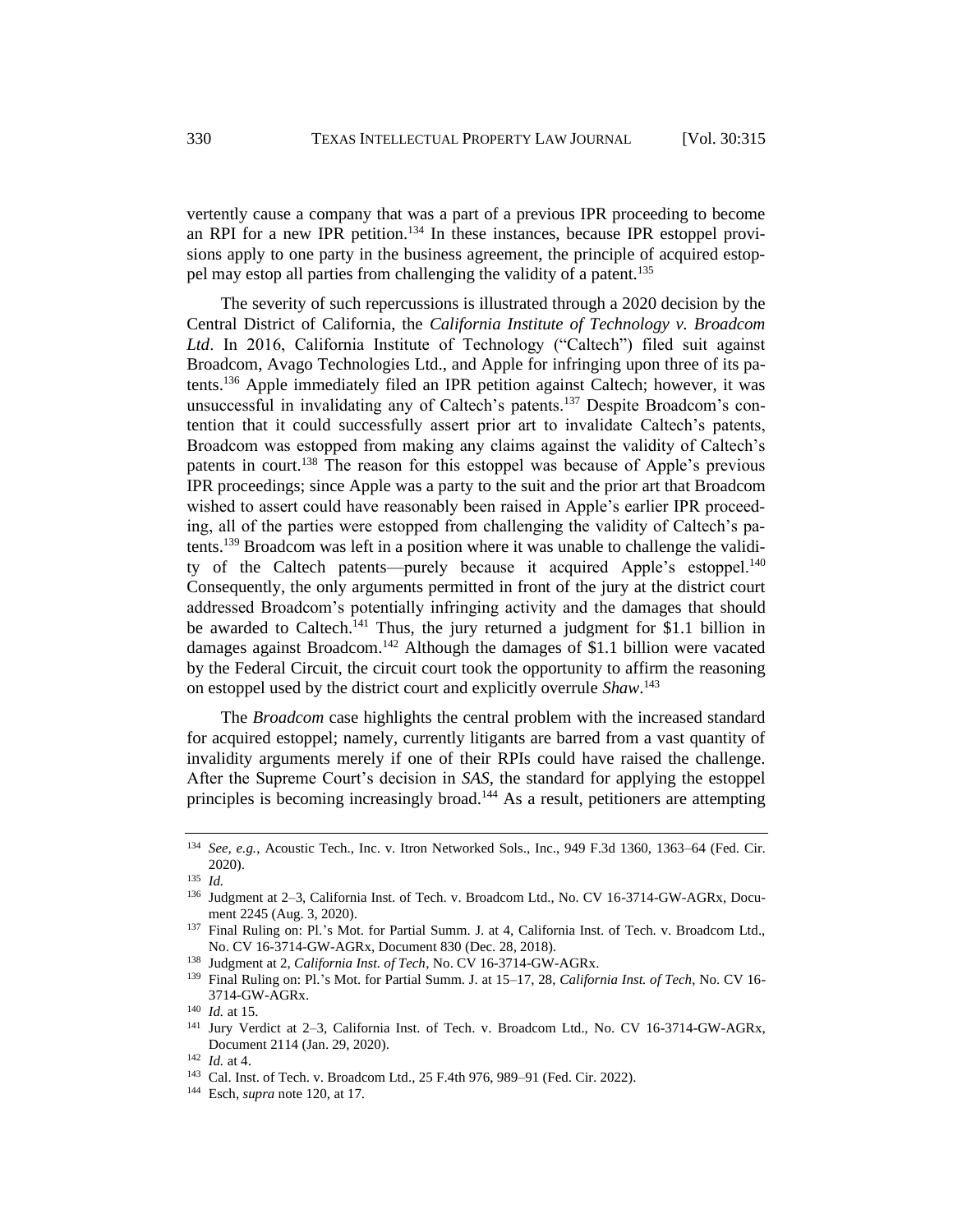to hide RPIs, since minimizing the parties involved in the IPR proceeding is one of the only ways to cabin the acquisition of estoppel repercussions.

# C. Joint Defense Groups

The estoppel provisions and limited discovery associated with IPR proceedings are inherently harmful to petitioners because of the RPI requirement, but these issues are further complicated by the practice of Joint Defense Groups. A Joint Defense Group is established whenever two or more clients and their respective lawyers join into a contract that permits the sharing of otherwise attorney-client privileged information without waiving such privileges.<sup>145</sup> Accordingly, one of the key benefits of a Joint Defense Group is the ability for multiple parties to communicate about and exchange privileged information while maintaining the protections of attorney-client privilege under the work product doctrine.<sup>146</sup> However, with respect to the situation where a Joint Defense Group is involved in a patent litigation suit and one party in the Joint Defense Group enters into an IPR proceeding, these privileged communications can be frustrated — especially in instances where the patentee is attempting to determine whether the parties comprising the Joint Defense Group are required to be listed in the IPR petition under the RPI requirement.<sup>147</sup>

Patentees commonly seek discovery of the relationships that the petitioner has with other potentially interested parties as a means to discover if the parties constitute an RPI.<sup>148</sup> This practice allows the patentee to understand exactly which parties have an interest in the IPR proceeding and ties all of the RPIs to the estoppel effects of IPR litigation.<sup>149</sup> While the PTAB is sparing on its allowance and scope of discoveries, recent PTAB and Federal Circuit decisions have taken a more liberal approach to discoveries involving Joint Defense Groups, which threatens to undermine the core of Joint Defense Group interactions.<sup>150</sup>

In the PTAB's 2019 *Adobe* decision, a patentee requested discovery of the agreement and subsequent communications between members of a Joint Defense

<sup>145</sup> Steve Lokus, Jillisa L. O'Brien, Lisa Unger, Lee Wright & Irene Yesowitch, *Strategies, Benefits and Risks of Joint Defense Agreements, Including Discoverability, Conflicts of Interest and Establishing The Joint Defense Privilege*, 2015 CLM ANN. CONF. 1, 3 (2015).

<sup>146</sup> *Id.*

<sup>147</sup> *See* Scott McKeown, *PTAB Discovery of JDG Agreements*, ROPES & GRAY (May 1, 2019), https://www.patentspostgrant.com/ptab-discovery-of-jdg-agreements/ ("[T]he real party-in-interest inquiry is heavily fact-dependent and the outcome may depend on the contents of the joint defense agreement (if one exists) that outlines the relationship between the Petitioner and a non-party."); Eugene T. Perez & Kelly E. Rose, *Who is the "Real Party in Interest" in an IPR or PGR?*, BSKB (May 13, 2012), http://www.postgrantproceedings.com/who-is-the-real-party-in-interest-in-an-ipror-pgr/ (describing when parties in a Joint Defense Group must be identified as RPIs).

<sup>148</sup> *See, e.g.*, Fall Line Patents, LLC v. Unified Patents, LLC, 818 Fed. App'x 1014, 1016 (Fed. Cir. 2020).

<sup>&</sup>lt;sup>149</sup> David Mlaver, *Board to Petitioner: No RPI, No IPR*, NAT'L L. REV. (Jan. 29, 2016), https://www.natlawreview.com/article/board-to-petitioner-no-rpi-no-ipr.

<sup>150</sup> McKeown, *supra* note 147.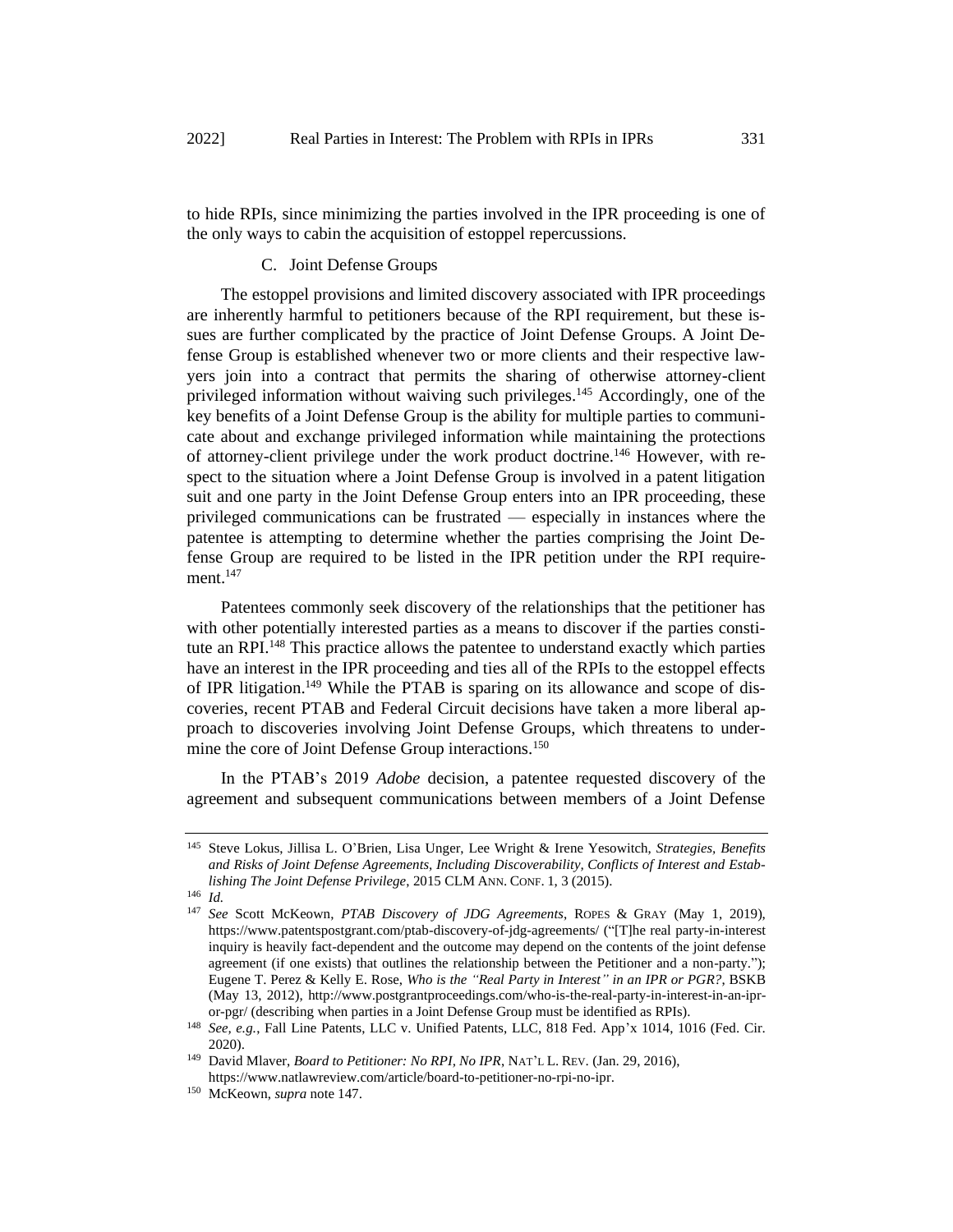Group.<sup>151</sup> To justify this request, the patentee expressed that, since one of the members of the Joint Defense Group was the petitioner in the IPR proceeding, the members could potentially coordinate a strategy to invalidate the patent along with the named petitioner.<sup>152</sup> However, the petitioner argued that the communications between the members of the Joint Defense Group were inherently privileged and that the patentee could not obtain discovery on any interactions outside of the joint status report that was presented to the district court.<sup>153</sup> The PTAB held for the patentee and in its grant of discovery noted "that the real party-in-interest inquiry . . . may depend on the contents of the joint defenses agreement (if one exists) that outlines the relationship between the Petitioner and a non-party."<sup>154</sup>

Thus, the Board concluded that, by entering the Joint Defense Group, the petitioner indicated an existing agreement between itself and the unnamed potential RPIs in the Joint Defense Group. Because of this agreement, the patent owner was permitted to take limited discovery regarding the communications of the Joint Defense Group for purposes of identifying necessary RPIs to the IPR proceedings.<sup>155</sup> The same year, the Federal Circuit addressed the ability for a patentee to take discovery on the communications of a Joint Defense Group.<sup>156</sup> Particularly, the Federal Circuit held that potential RPI relationships arising from Joint Defense Groups must be considered under the time-bar limitation.<sup>157</sup> Therefore, to the extent that communications could impact the time bar, the Federal Circuit held that patentees in some situations may view communications between members of the Joint Defense Groups for the purposes of finding RPIs.<sup>158</sup>

Thus, the recent decisions highlight a substantial difference in the treatment of Joint Defense Groups depending upon whether or not they are formed prior to the filing of an IPR petition. For typical instances where the Joint Defense Group is established after an IPR proceeding, if one member of a Joint Defense Group is barred by IPR estoppel provisions, a district court will severe the one member and allow the others to continue the district court litigation.<sup>159</sup> However, if the Joint Defense Group is established prior to the IPR petition, the group is subject to either being brought into the IPR proceeding as RPIs and subsequently bound to the estoppel effects, or forced to waive a portion of their privileged communications so that a patentee may determine whether non-petitioner members of the Joint Defense Group

<sup>151</sup> Adobe Inc. v. RAH Color Techs., LLC, IPR2019-00627, Paper 15 at 6 (P.T.A.B. Apr. 25, 2019).

<sup>152</sup> *Id.* at 5–6.

<sup>153</sup> *Id.* at 7.

<sup>154</sup> *Id.* at 10.

<sup>155</sup> *Id.* at 16.

<sup>156</sup> Power Integrations, Inc. v. Semiconductor Components Indus., LLC, 926 F.3d 1306, 1306 (Fed. Cir. 2019).

<sup>157</sup> *Id.* at 1314.

<sup>158</sup> *Id.* at 1318–19.

<sup>159</sup> Bradley C. Nahrstadt & W. Brandon Rogers, *In Unity There is Strength: The Advantages (and Disadvantages) of Joint Defense Groups*, 80 DEF. COUNS. J. 29, 40–44 (2013).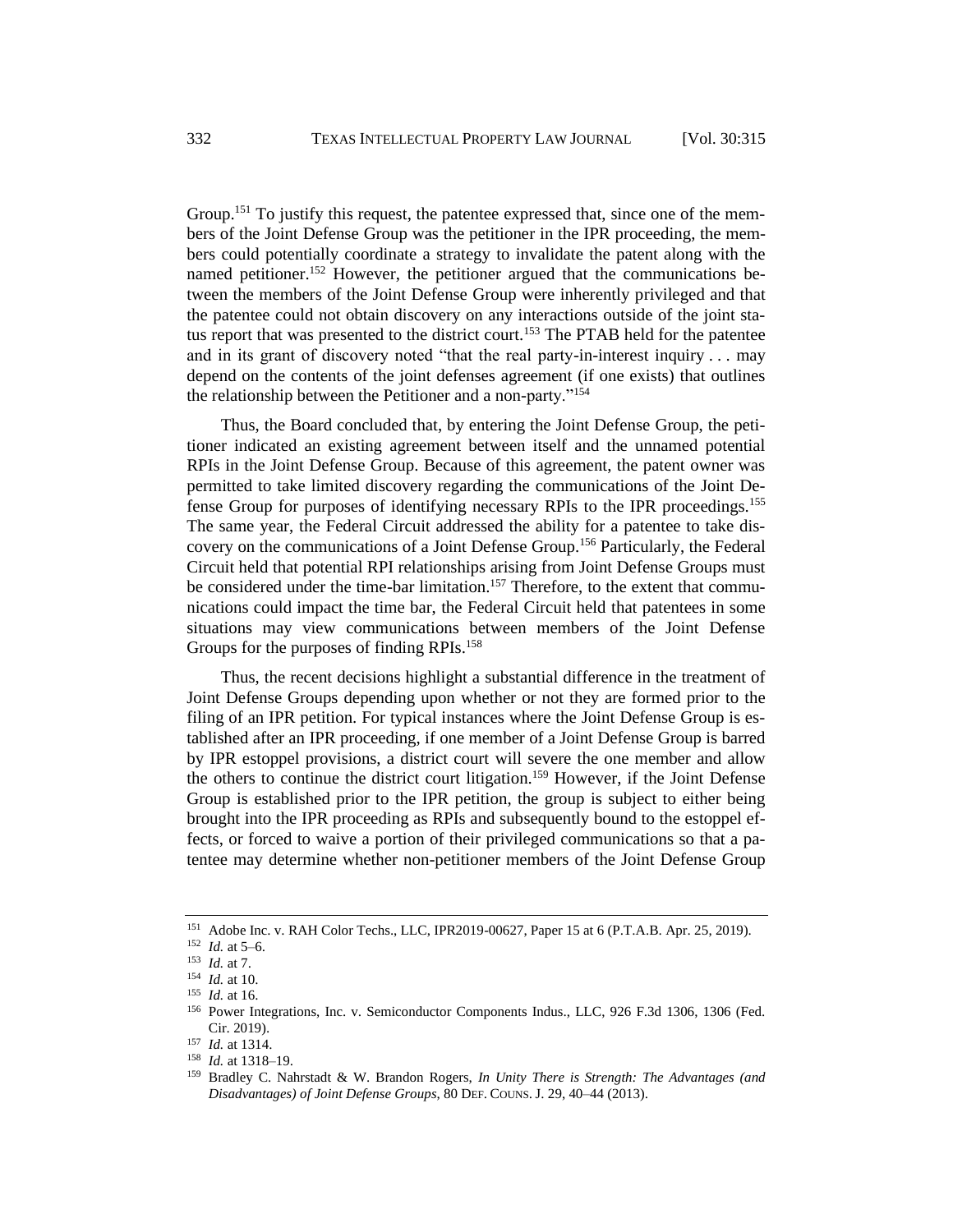amount to RPIs.<sup>160</sup> Thus, at the very least, members of a Joint Defense Group are dissuaded from having any of the members put forth an IPR petition, since it increases the burden upon the entire group and could potentially allow the patentee to become aware of the content in certain privileged communications.

### **IV. The Current RPI Requirement's Harm to Patentees**

Hardships arising from the requirement to include RPIs are not singlehandedly faced by the petitioners requesting an IPR. In fact, shortly after the enactment of the AIA, scholars feared the potentially unfair hardships being thrust upon the patentees brought into IPR proceedings.<sup>161</sup> The fundamental concern regarding patentees is the ease with which their patents may be invalidated through prior-art challenges,<sup>162</sup> especially as the PTAB has become known as a petitioner-friendly stage for validity challenges.<sup>163</sup> While the RPI requirement is intended to be a method to alleviate such harm by signaling all interested challengers to the patentee, the current RPI standard has holes that allow petitioners to avoid the naming of RPIs altogether.<sup>164</sup>

As petitioners attempt to shield themselves from estoppel effects, patentees are left to face a new, greater harm from an IPR proceeding—hidden RPIs. This Part argues that hidden RPIs are the result of an improper manipulation of the postgrant-proceeding scheme. Additionally, this Part asserts that hiding RPIs heightens the harms associated with invalidation that already plague patentees involved in IPR proceedings.

# A. Hidden Real Parties in Interest

As mentioned above,<sup>165</sup> acquired estoppel is one of the most daunting challenges faced by petitioners in an IPR proceeding; accordingly, petitioners have developed methods for avoiding this challenge.<sup>166</sup> By circumventing the RPI requirement, the petitioner can test litigation strategies during the IPR proceeding without much of the fear surrounding IPR estoppel repercussions.<sup>167</sup> Consider the following example.

A company—that has an interest in invalidating a particular patent—plans to challenge the validity of patent X. This party is aware of prior-art Y, which it believes to anticipate the claims of patent X. However, the company realizes that if it files the IPR and does not prevail, the company is estopped from bringing a claim of

<sup>160</sup> McKeown, *supra* note 147.

<sup>161</sup> *See, e.g*., Lewis, *supra* note 19, at 36–55.

<sup>162</sup> *See* discussion *infra*, Part IV(B).

<sup>163</sup> Joanna Shepherd, *Disputing the Balance: The Conflict Between Hatch-Waxman and Inter Partes Review*, 6 NYU J. INTELL. PROP. & ENT. L. 14, 33 (2016).

<sup>164</sup> *See* discussion *infra*, Part IV(A).

<sup>165</sup> *See* discussion *infra*, Part III(B).

<sup>166</sup> *Id.* 

<sup>167</sup> Wadler, *supra* note 116, at 6.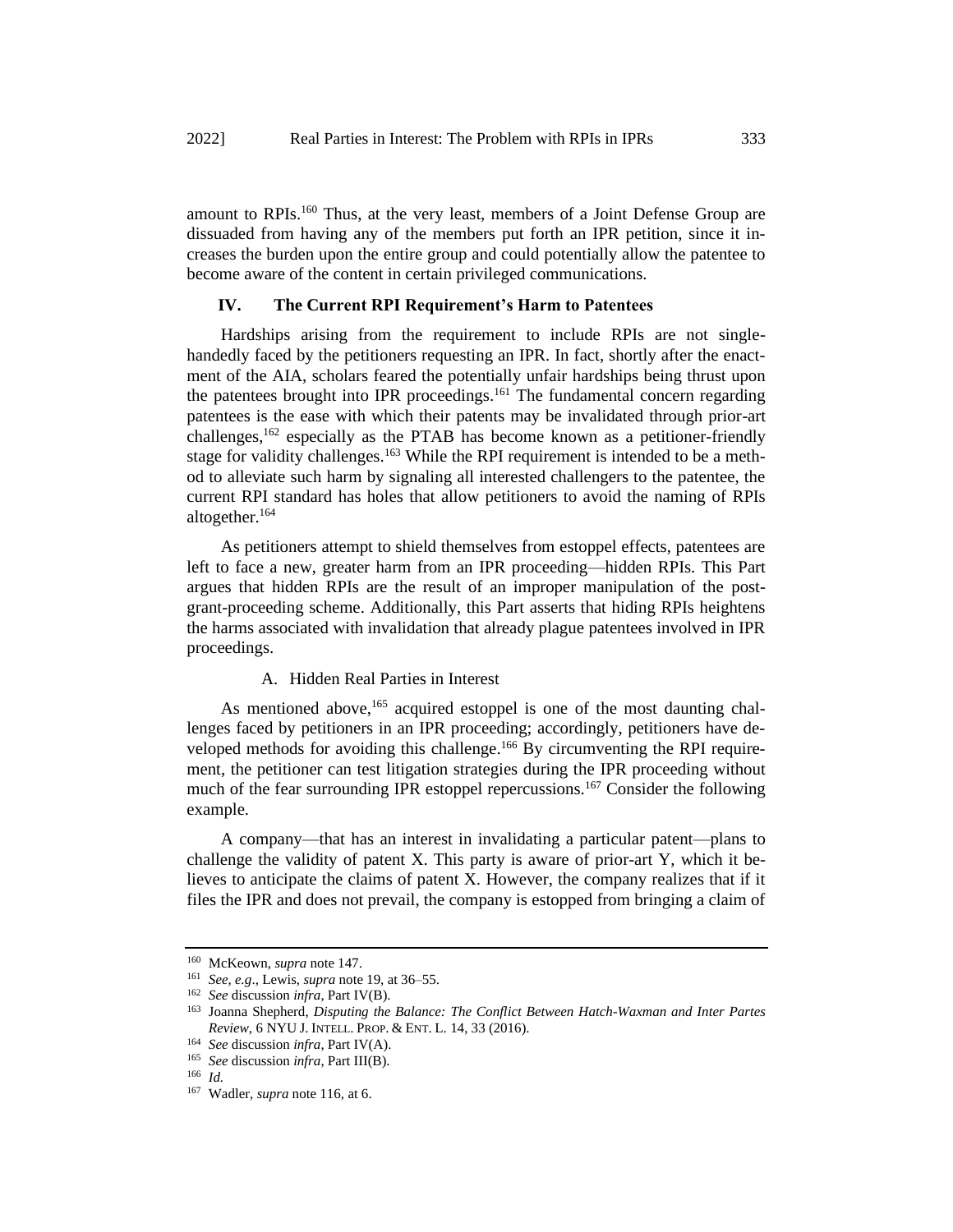invalidation against patent X again in district court. This estoppel applies even if the company feels as though the more in-depth discovery process allowed at district court would result in a different outcome. In fact, this estoppel applies to any ground that the party "raised or reasonably could have raised" during the IPR proceedings.<sup>168</sup> Understanding the hardship that arises from losing the IPR proceeding, the company hires a different group to act as the petitioner; the hired petitioner files the IPR petition against the patentee of patent  $X$ , asserting patent  $X$  is anticipated by prior-art Y. If the hired petitioner does not list the company as an RPI, then the company can later file a suit in district court. Thus, the company gets multiple chances to invalidate patent X without facing any repercussions.

However, beyond simply displaying a manipulation of the IPR process established by the AIA, the above scenario highlights the importance of the RPI requirement. The RPI requirement provides the only safeguard to prevent this litigation practice from running rampant throughout IPRs;<sup>169</sup> however, companies have gotten creative in attempting to glean the benefits shown in the example given above.<sup>170</sup> Specifically, the enactment of the IPR also gave birth to a new type of entity—the *reverse patent troll*. <sup>171</sup> This namesake is derived from the idea of a *patent troll*, a term referenced throughout patent law to refer to a non-practicing entity that seeks to enforce patents for monetary gain.<sup>172</sup> Thus, a reverse patent troll acts in the opposite manner, as a nonpracticing entity that seeks to invalidate a patent. Typically, in the scope of IPR proceedings, a reverse patent troll is a company that files an IPR petition on behalf of one of their interested clients and utilizes a shielded business model, so that the patentee cannot readily prove that the clients amount to RPIs.<sup>173</sup> Petitioners are increasingly turning to these reverse patent trolls for assistance in the IPR process.<sup>174</sup> A variety of companies have made millions, and gained notoriety, purely through their work filing IPRs to benefit their clients.<sup>175</sup>

While the patentee may assert that an unnamed party must be listed as an RPI, the petitioner's initial identification of RPIs is presumed to be correct; thus, it is accepted that all parties in privity are named within the IPR petition unless the patent-

<sup>168</sup> 35 U.S.C. § 315(e)(1).

<sup>169</sup> Michael L. Kiklis & Matthew D. Zapadka, *USPTO Designates Three Decisions Relating to Real-Party-in-Interest as Precedential*, JDSUPRA (Apr. 22, 2019),

https://www.jdsupra.com/legalnews/uspto-designates-three-decisions-91507/.

<sup>&</sup>lt;sup>170</sup> Marc Cavan, Matthew Rizzolo & Matthew McDonell, 'Reverse Patent Trolls': Patent Law's New*est Strategy Unfolds*, *in* BLOOMBERG BNA PATENT, TRADEMARK & COPYRIGHT J. 2 (2015).

<sup>171</sup> *Id.* 

<sup>172</sup> Prachi Agarwal, *Patent Troll: The Brewing Storm of Patent Reform in the United States of America*, 15 J. MARSHALL REV. INTELL. PROP. L. 63, 66–67 (2015).

<sup>173</sup> *See* Adam L. Perlman & Kathryn S. Kayali, *'Reverse' Patent Trolling: Nontraditional Participants in the Inter Partes Review Process*, 24 No. 11 WESTLAW J. HEALTH L. 2, 2 (2017).

<sup>&</sup>lt;sup>174</sup> *See id.* (describing the recent and growing participation of hedge funds in challenging pharmaceutical patents through IPRs)*.* 

<sup>175</sup> *See Success at Challenging Bad Patents*, UNIFIED PATENTS (2020), https://www.unifiedpatents.com/success (outlining how Unified Patents has become "the #6 most prolific all time PTAB petitioner and #3 for 2019").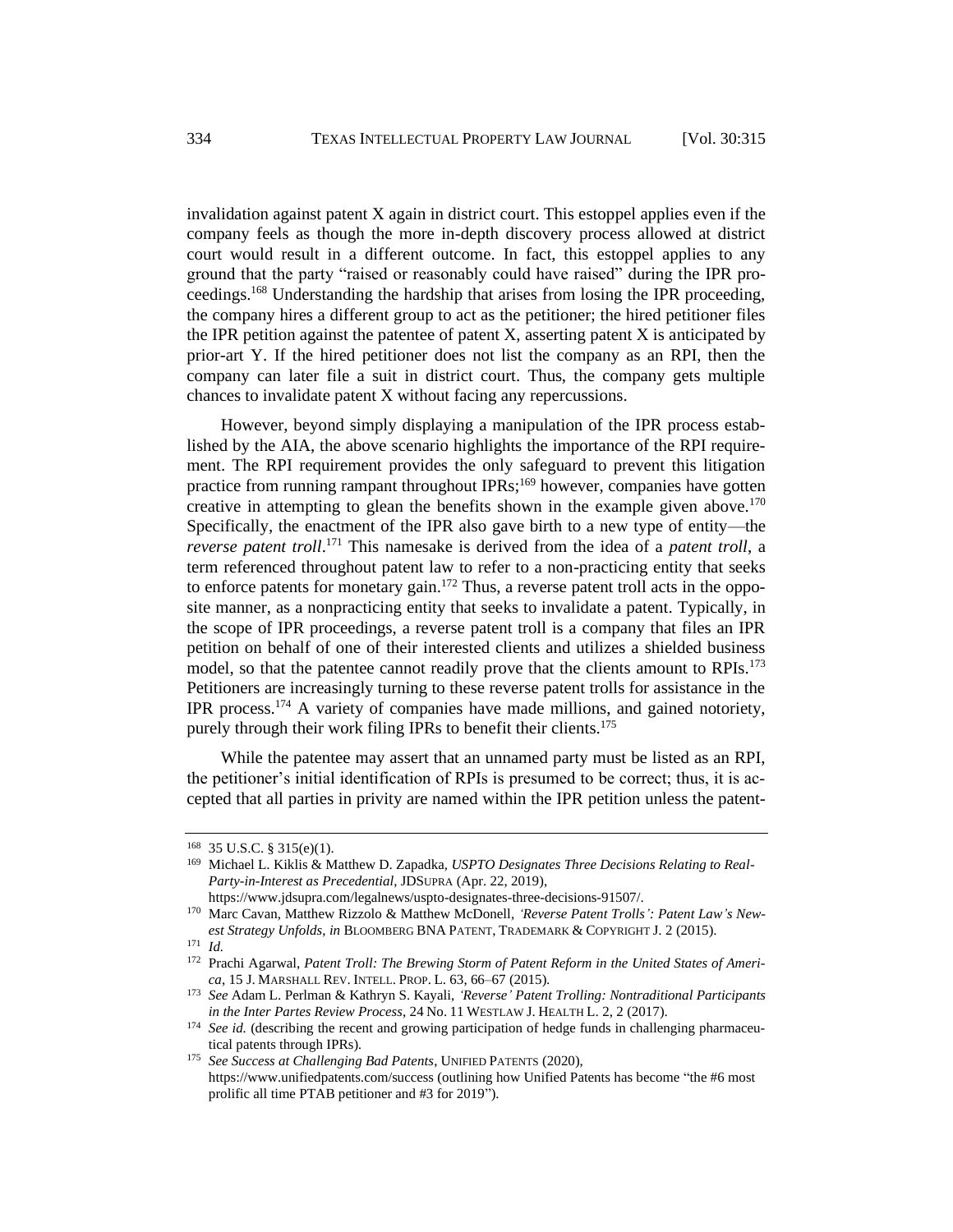ee can prove otherwise.<sup>176</sup> As such, the practice of hiding RPIs greatly extends the burden imposed on the patentee in the IPR process. Further, the PTAB has continuously required the addition of an unnamed party as an RPI only in instances where the unnamed party is exercising explicit control over the proceedings.<sup>177</sup> Although the Federal Circuit has recognized this problem and advised the PTAB to perform different analyses to determine whether a party must be named as an RPI, $^{178}$  these instructions and decisions have not resulted in the elimination of this harm, as discussed below.<sup>179</sup>

Fundamentally, the RPI requirement is a protective measure for the patentee in IPR proceedings. Allowing petitioners to avoid naming interested parties by shielding their client lists and utilizing technicalities within the courts determinations tilts the scales against the patentee in IPR proceedings.<sup>180</sup> Specifically, the practice of hiding IPRs undermines the transparency that is vital for maintaining the balance of interests that is core to an IPR.<sup>181</sup> The reverse patent trolls are effectively bringing suit against patentees, "who have no way of knowing who they are actually facing."<sup>182</sup> Because of this, patentees now cannot evaluate their options, find previous suits brought by the interested parties, and quickly present optimal defenses.<sup>183</sup>

#### B. Increased Invalidation

Patentees brought into an IPR proceeding inherently face the harm of invalidation; the entire IPR process was enacted to provide a "an affordable and efficient recourse" for a petitioner to challenge the validity of an issued patent.<sup>184</sup> Thus, it is an expected outcome that patentees would face a risk of harm through the invalidation of their patents.<sup>185</sup> However, the time-bar limitation and the RPI requirement provide protections that balance the power between the petitioner and patentee; this balance is achieved by giving the petitioner one attempt to raise arguments, within a limited timeframe after the patentee has noted infringing activities.<sup>186</sup> When petitioners evade the RPI requirement, which in turn can remove the time-bar limita-

<sup>178</sup> Applications in Internet Time, LLC v. RPX Corp., 897 F.3d 1336, 1358 (Fed. Cir. 2018).

<sup>176</sup> Worlds Inc. v. Bungie, Inc., 903 F.3d 1237, 1241–43 (2019).

<sup>177</sup> *See, e.g.*, Thryv, Inc. v. Click-to-Call Techs, L.P., 140 S. Ct. 1367, 1379–80 (Apr. 20, 2020).

<sup>179</sup> *See* discussion *infra* Part V(B)

<sup>180</sup> *See* discussion *supra* Part II(B).

<sup>181</sup> *See* Lewis, *supra* note 19, at 35 (highlighting transparency as one of Congress's motivations in enacting AIA post-grant proceedings).

<sup>&</sup>lt;sup>182</sup> Email from Wayne P. Sobon, President, American Intellectual Property Law Association, to Michelle K. Lee, Deputy Director, U.S. Patent & Trademark Office, AIPLA Comments to USPTO on Attributable Owner (Apr. 21, 2014) (on file with the USPTO).

<sup>183</sup> *Id.* 

<sup>&</sup>lt;sup>184</sup> Email from Brian Scarpelli, Senior Global Policy Counsel, ACT the App Association, to Andrei Iancu, Director, U.S. Patent & Trademark Office, Comments of ACT (Dec. 3, 2020) (on file with the USPTO).

<sup>&</sup>lt;sup>185</sup> *See id.* (describing the role of the IPR process as identifying and eliminating "invalid patents that should never have been issued")*.*

<sup>186</sup> *See* 35 U.S.C. § 315(b) (articulating that the time-bar limitation prevents petitioners from filing an IPR beyond 1 year after being alerted to infringing activity).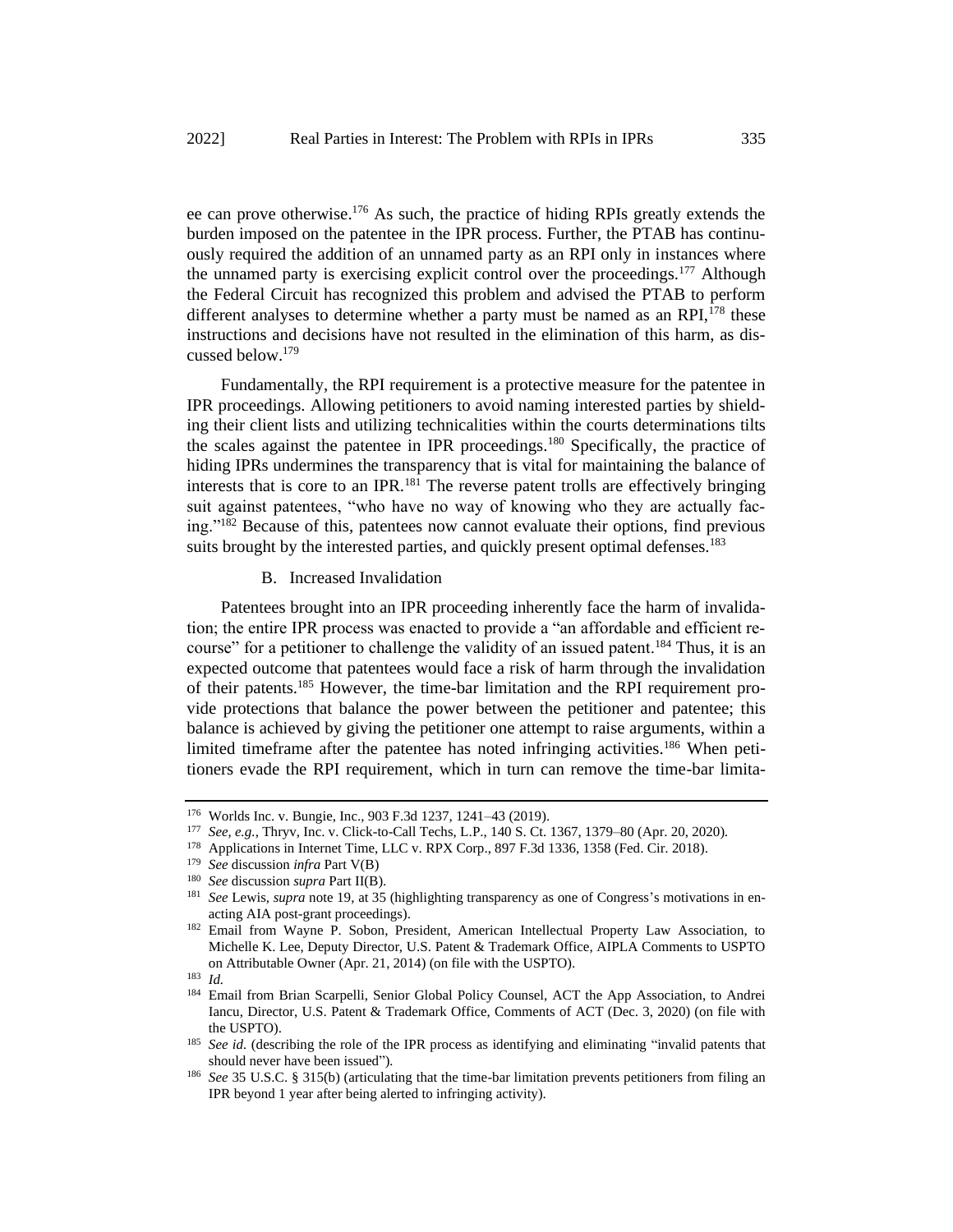tion, the petitioners are effectively given "a second bite at the apple and [are] allow[ed] to reap the benefits of an IPR without the downside."<sup>187</sup>

Even at the outset of the AIA, scholars expressed concern about the likelihood of invalidation through IPR proceedings.<sup>188</sup> Prior to the common use of reverse patent trolls, IPR decisions were shown to favor petitioners;<sup>189</sup> this concept is often attributed to the lower burden of proof that is required for invalidation in an IPR proceeding compared to what is needed in a district court.<sup>190</sup> In fact, the Supreme Court expressed shock in response to learning that a patent, already determined to be infringed and not invalid, was found invalid through an IPR proceeding between the same parties. In the opinion for such case, Chief Justice Roberts pronounced that IPR proceedings were a "bizarre way . . . to decide a legal question" and further noted that the situation was a "very extraordinary animal in legal culture to have two different proceedings addressing the same question that lead to different results." $^{191}$ 

The Supreme Court and Federal Circuit alike have acknowledged heightened chance of invalidity, with former Chief Judge Rader of the Federal Appeals Court referring to the panel of judges for IPR proceedings as "death squads, killing property rights."<sup>192</sup> However, the *Cuozzo* case highlighted that the RPI requirement acts as the fundamental protection against companies too easily invalidating their competitor's patents.<sup>193</sup> Nonetheless, with petitioners increasingly avoiding the RPI requirement, patentees are left unprotected from the harm of invalidation.

Accordingly, IPR proceedings are still an often-used path for invalidation perhaps unsurprisingly, over two-thirds of IPRs petitions are brought by defendants of patent infringement suits in district courts.<sup>194</sup> Due to the large benefits that come from succeeding in an IPR, a single patent can often be subjected to multiple IPR

<sup>187</sup> U.S. PAT. & TRADEMARK OFF., PATENT TRIAL AND APPEAL BOARD CONSOLIDATED TRIAL PRACTICE GUIDE 12 (Nov. 2019) [hereinafter Consolidated Trial Practice Guide]; Wadler, *supra* note 116, at 7–9.

<sup>188</sup> Yishi Yin, *Avenues for Addressing the Exploitation of Inter Partes Review Process by Third Parties*, 17 N.C. J.L. & TECH. 107, 120–25 (2016).

<sup>189</sup> Thomas Makin, Marion Harris & Joseph Purcell, *Checks and Balances in the Inter Partes Review Statute*, LAW360 (Apr. 6, 2016), https://www.shearman.com/~/media/Files/NewsInsights/Publications/2016/04/Checks-And-

Balances-In-The-Inter-Partes-Review-Statute.pdf.

<sup>190</sup> Lewis, *supra* note 19, at 59.

<sup>191</sup> Transcript of Oral Argument at 32, 41, Cuozzo Speed Techs., LLC v. Lee, 136 S. Ct. 2131 (2016) (No. 15-446).

<sup>192</sup> *See* Tony Dutra, *Rader Regrets CLS Bank Impasse, Comments on Latest Patent Reform Bill*, BLOOMBERG BNA (Oct. 29, 2013), http://www.bna.com/rader-regrets-clsn17179879684/ (referencing Chief Judge Rader's infamous quote).

<sup>193</sup> Transcript of Oral Argument, *supra* note 191, at 32.

<sup>194</sup> John Marlott, *Do Only Certain IPR Petitioners Have Standing To Appeal Adverse PTAB Decisions?*, JONES DAY PTAB BLOG (Dec. 28, 2018), https://www.ptablitigationblog.com/do-onlycertain-ipr-petitioners-have-standing-to-appeal-adverse-ptab-decisions/.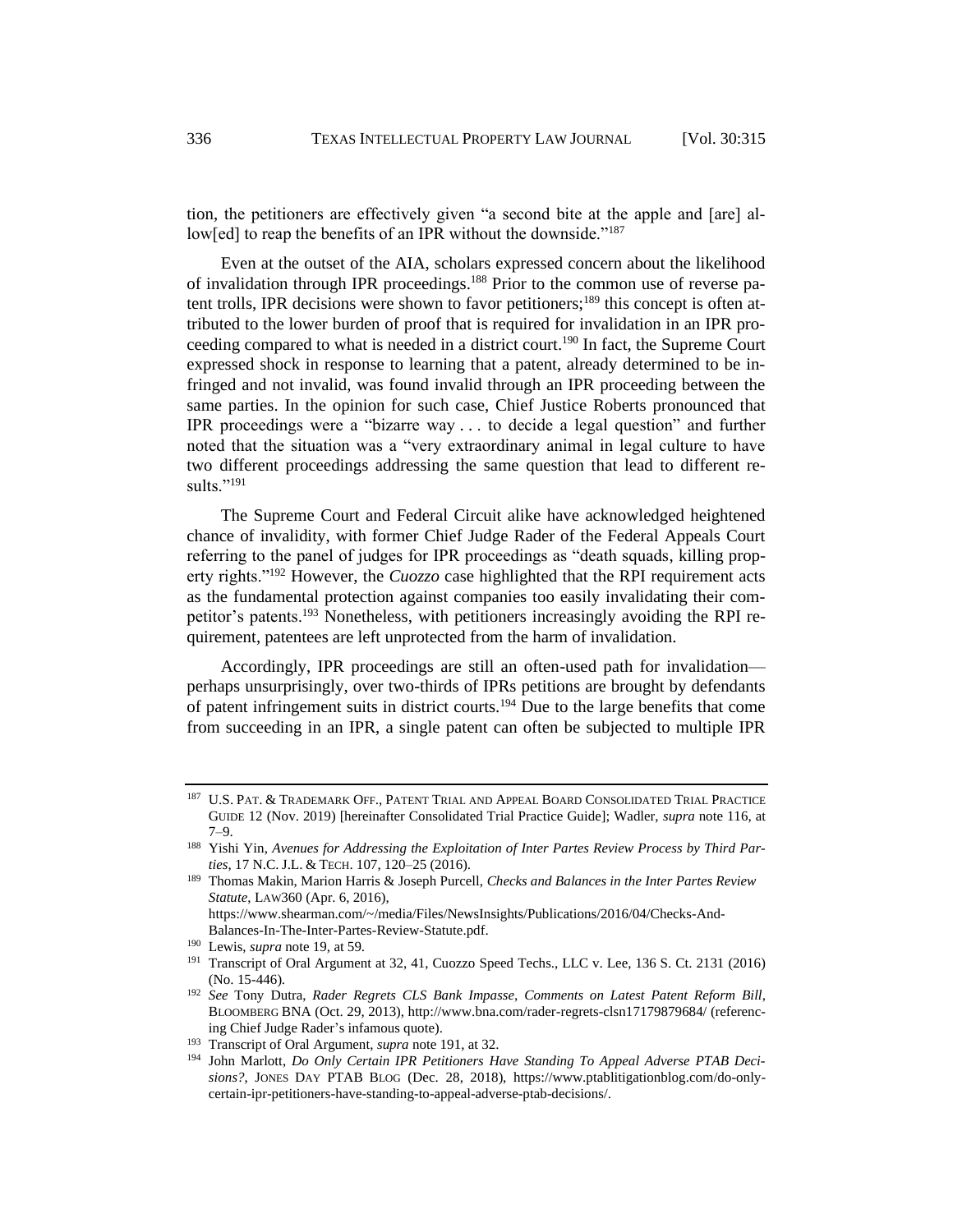petitions.<sup>195</sup> The patentee involved in an IPR proceeding "rarely comes out unscathed," as less than a quarter of IPRs have resulted in no claims being invalidated.<sup>196</sup> Thus, it is of vital importance to ensure that the occurrence of invalidation is not increased through manipulation of the IPR petition, such as the omission and avoidance of naming RPIs. Even though the current Director of the USPTO is considered to be more pro-patent than his predecessors, $197$  the Director of the USPTO cannot alone stop the climbing rate of invalidation, and rather, there must be assistance from either the courts or the legislature.

## **V. Critique of the Current Attempt to Remedy the RPI Requirement**

The harms that both petitioners and patentees face during IPR proceedings have not gone unnoticed by the PTAB or the Federal Circuit. In fact, the courts have openly remarked upon the issues with hidden RPIs and the harm that circumventing the RPI requirement inflicts on the patentee.<sup>198</sup> Despite the courts' attempts to fix the RPI requirement through implementation of case law, the judicially created rules have not instituted real change in the patent scheme.<sup>199</sup> Rather, since the Federal Circuit has spoken on the issue, petitioners have continued and even increased the abuse of the RPI requirement.

This Part begins with an explanation of how the harms facing petitioners and patentees are affecting litigation proceedings. Furthermore, in this explanation, this Part asserts that attempts to avoid harm by one side in the adversarial proceeding merely shift the harm to the other—resulting in a continuous cycle of shifting harms, which cannot be stopped without substantial changes to the RPI requirement. Following the explanation of this problem, this Part remarks on the Federal Circuit's attempt to correct parts of the RPI requirement, in an effort to lessen the frequency of hidden RPIs. However, this Part also assesses the lack of corrective changes that have resulted from the Federal Circuit's decisions; particularly, the lack of reform after the case of *Applications in Internet Time v. RPX Corporation*. 200 Consequently, this Part argues that the continued increase of hidden RPIs following the Federal Circuit's decisions are a result of a foundational flaw in the RPI requirement. Specifically, the requirement involves a formalist test that the Federal Circuit's functional approach will be futile in fixing.

<sup>&</sup>lt;sup>195</sup> For example, United States Patent No. 6,805,779 has been the subject of 20 IPR petitions by five petitioners. *Patent Review Processing System*, USPTO (retrieved December 1, 2020), http://www.ptabtrials.uspto.gov.

<sup>196</sup> Clark A. Jablon, *Is the Sky Falling in the US Patent Industry?*, 36 INFO. DISPLAY, May–June 2020, at 37, 38 (May 22, 2020), https://doi.org/10.1002/msid.1116.

<sup>197</sup> *Id.* 

<sup>198</sup> Applications in Internet Time, LLC v. RPX Corp., 897 F.3d 1336, 1349 (Fed. Cir. 2018).

<sup>199</sup> *See, e.g.*, Unified Patents, Inc. v. Velos Media, LLC, IPR2019-00635, Paper 45 at 35–38 (PTAB Aug. 18, 2020).

<sup>200</sup> *Applications in Internet Time*, 897 F.3d at 1343.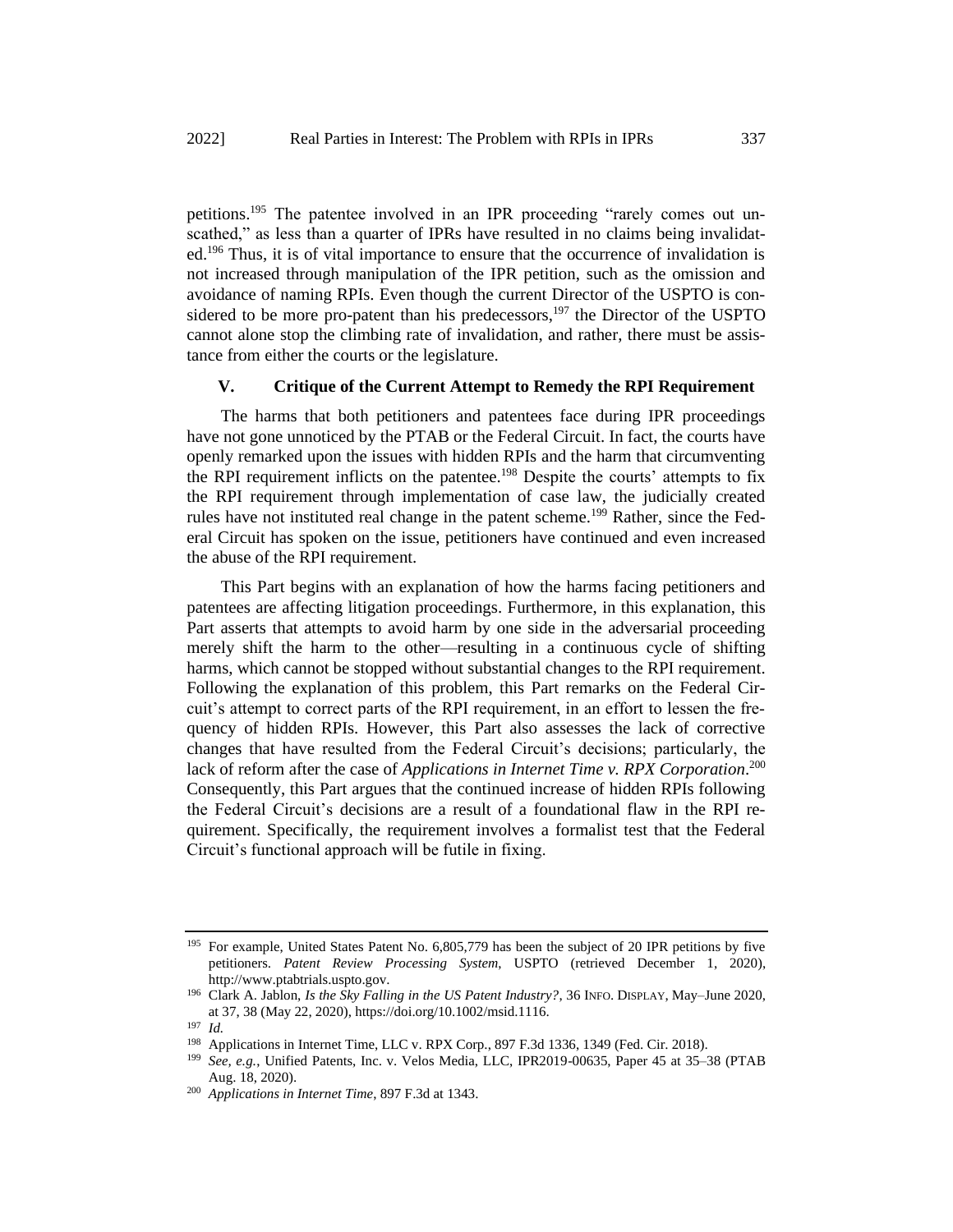#### A. Ongoing Cyclic Problems

The harms facing the patentees are heavily intertwined with the harms facing the petitioners.<sup>201</sup> As the petitioners attempt to avoid the time-bar limitation and circumvent the RPI requirement, the hardships of the IPR proceedings get pushed atop the patentees.<sup>202</sup> Since petitioners are increasingly turning to reverse patent trolls as a means to ensure the IPR petition is neither barred nor outright denied, there is an increasing amount of IPR litigation against patentees.<sup>203</sup> The resultant litigation provides the petitioners more opportunities to invalidate a patent, effectively granting the petitioner a "second bite at the apple."<sup>204</sup> As a means to deter the additional, unjustified attempts at invalidation, and as a protection for the patentee, the current RPI requirement incentivizes the patentee to declare that the petitioner has failed to name an RPI<sup>205</sup> Due to patentees increasingly asserting petitioners' failure to name an RPI, the IPR petition has become more likely to be denied, which in turn has caused companies—especially those, like reverse patent trolls, that act as frequent IPR petitioners—to structure their business to shield their clients.<sup>206</sup>

Accordingly, the petitioner cannot lessen its harm without increasing the harm to the patentee. As the petitioner and patentee prepare to enter into an IPR proceeding, the harm shifting between the sides of the adversarial proceeding undermine the core of why the IPR was instituted, to provide a low-cost and efficient litigation option.<sup>207</sup>

Admittedly, there are certain harms that are unavoidable, and at times necessary, to ensure the balance of the interests that are vital to the patent system.<sup>208</sup> Such harms include the estoppel effects that come from waiting beyond the limited time to file an IPR petition, which are necessary to protect the patentee from undue litigation.<sup>209</sup> However, there are certain unnecessary harms that the current RPI requirement has both led to and continued to worsen, including the estoppel effects applied to joint defense groups, the severe termination of IPR petitions, and the increased invalidation as a result of hidden RPIs.<sup>210</sup> Ultimately, these practices have developed into a continuous cycle of shifting harms, and there must be amendment to the RPI requirement to destroy this harmful cycle.

<sup>201</sup> *See* discussion *supra* Part IV(A).

<sup>202</sup> *See* discussion *supra* Part IV(A).

<sup>203</sup> *See* discussion *supra* Part IV(A).

<sup>204</sup> Consolidated Trial Practice Guide, *supra* note 187.

<sup>205</sup> 35 U.S.C. § 312(a)(2).

<sup>206</sup> Zachary Silbersher, *What are the takeaways from Unified Patents v. Realtime, the PTAB's first post-AIT RPI decision?*, MARKMAN ADVISORS (Nov. 30, 2018), https://www.markmanadvisors.com/blog/2018/11/30/what-are-the-takeaways-from-unified-vrealtime-the-ptabs-first-post-ait-rpi-decision.

<sup>207</sup> Gentilli, *supra* note 34, at 1587.

<sup>208</sup> Makin, *supra* note 189.

<sup>209</sup> Blonder-Tongue Lab'ys, Inc. v. Univ. of Ill. Found., 402 U.S. 313, 338 (1971).

<sup>210</sup> *See* discussion *supra* Part III(A), (C), IV(B).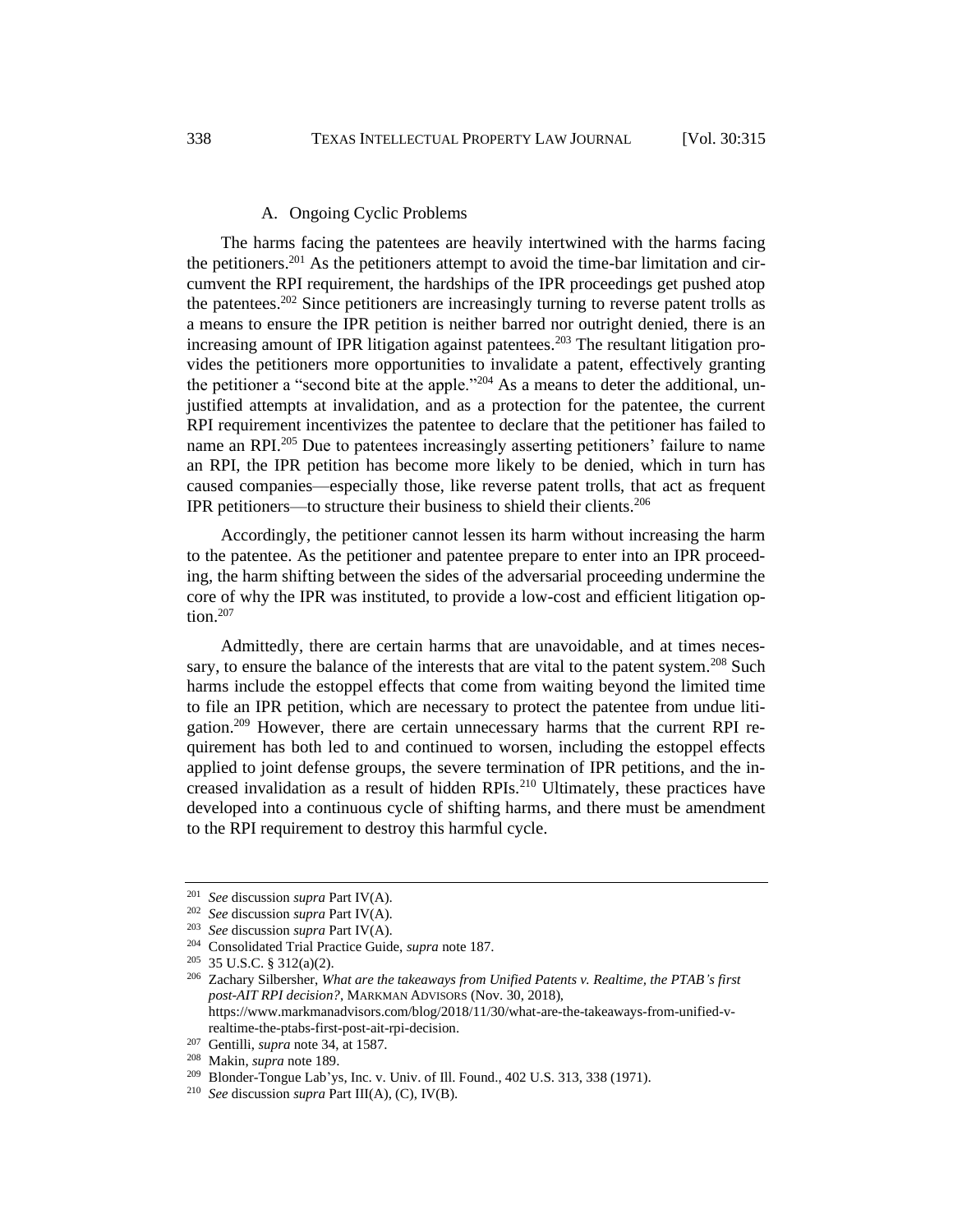#### B. Shortcomings of the AIT Decision

One of the most problematic harms arising from the RPI requirement is the required denial of the IPR petition for failure to name an RPI, and the subsequent harm to patentees that comes from a petitioner hiding RPIs. While the severity of the total denial of an IPR petition cannot be addressed by the courts, as it is mandated statutorily through the text of the  $AIA$ ,<sup>211</sup> the courts can address the harm caused to the patentees by hidden RPIs. The PTAB's initial test for RPIs was easily worked around by reverse patent trolls, and for years the PTAB continued to allow RPIs to remain hidden so long as the RPI was not exercising explicit control of the proceedings.<sup>212</sup> The Federal Circuit—noticing the harm to patentees arising from the PTAB's practices—attempted to establish a new standard for determining an RPI through the  $AIT$  decision.<sup>213</sup> Nonetheless, in the years following the  $AIT$  decision, it has become clear that the Federal Circuit's attempt at reform has not actually resulted in substantial changes or a lessening of harm to the patentees involved in IPR proceedings.<sup>214</sup> To understand the reason for the *AIT* decision's lack of an impact, this section assesses the PTAB's standard for finding RPIs prior to the Federal Circuit's decision, analyzes the exact language of the *AIT* decision, and explains the continued problems concerning IPR proceedings by articulating the shortcomings of the *AIT* decision.

From the start of the PTAB conducting IPR proceedings, the analysis of whether an unnamed party constituted an RPI focused on whether the unnamed party exerted sufficient *control* over the petition and subsequent litigation. To determine whether the unnamed party exhibited sufficient control, the PTAB looked to whether the unnamed party directed the petitioner to file the IPR petition, paid for the associated fees, or selected the prior art being raised to challenge the validity of the patent.<sup>215</sup> The PTAB's idea of sufficient control emerged in part from 2008 decision from the Supreme Court in *Taylor*, but also rested on the characterization of parties in privity used for IPX.<sup>216</sup> However, rather than determining whether the unnamed party fell within the exceptions used for IPX or those listed within *Taylor*, the PTAB condensed the test to merely a search for control.<sup>217</sup> As petitioners filed IPR petitions with an exponentially growing frequency, the test for control developed as a formalist check for whether there was a direct financier of the proceedings other than the petitioners; if so, only then would the PTAB determine that the un-

<sup>211</sup> *See* 35 U.S.C. § 312(a)(2) (inherently indicating that a petition must be denied if it does not identify all real parties in interest by explicitly stating that the PTAB may consider a petition only if the RPI requirement is met).

<sup>212</sup> *See, e.g.*, RPX Corp. v. VirnetX Inc., IPR2014-00171, Paper 49 at 6–10 (PTAB June 5, 2014).

<sup>213</sup> Applications in Internet Time, LLC v. RPX Corp., 897 F.3d 1336, 1343 (Fed. Cir. 2018).

<sup>214</sup> *See, e.g.*, NOF Corp. v. Nektar Therapeutics, IPR2019-01394, Paper 22 (PTAB Feb. 5, 2020); IPR2019-01397, Paper 24 (PTAB Feb. 10, 2020).

<sup>215</sup> *See In re* Guan Inter Partes Reexamination Proceeding, Control No. 95/001,045, Decision Vacating Filing Date, at 8.

<sup>216</sup> *Id.*

<sup>217</sup> Brooker, *supra* note 66, at 513–14.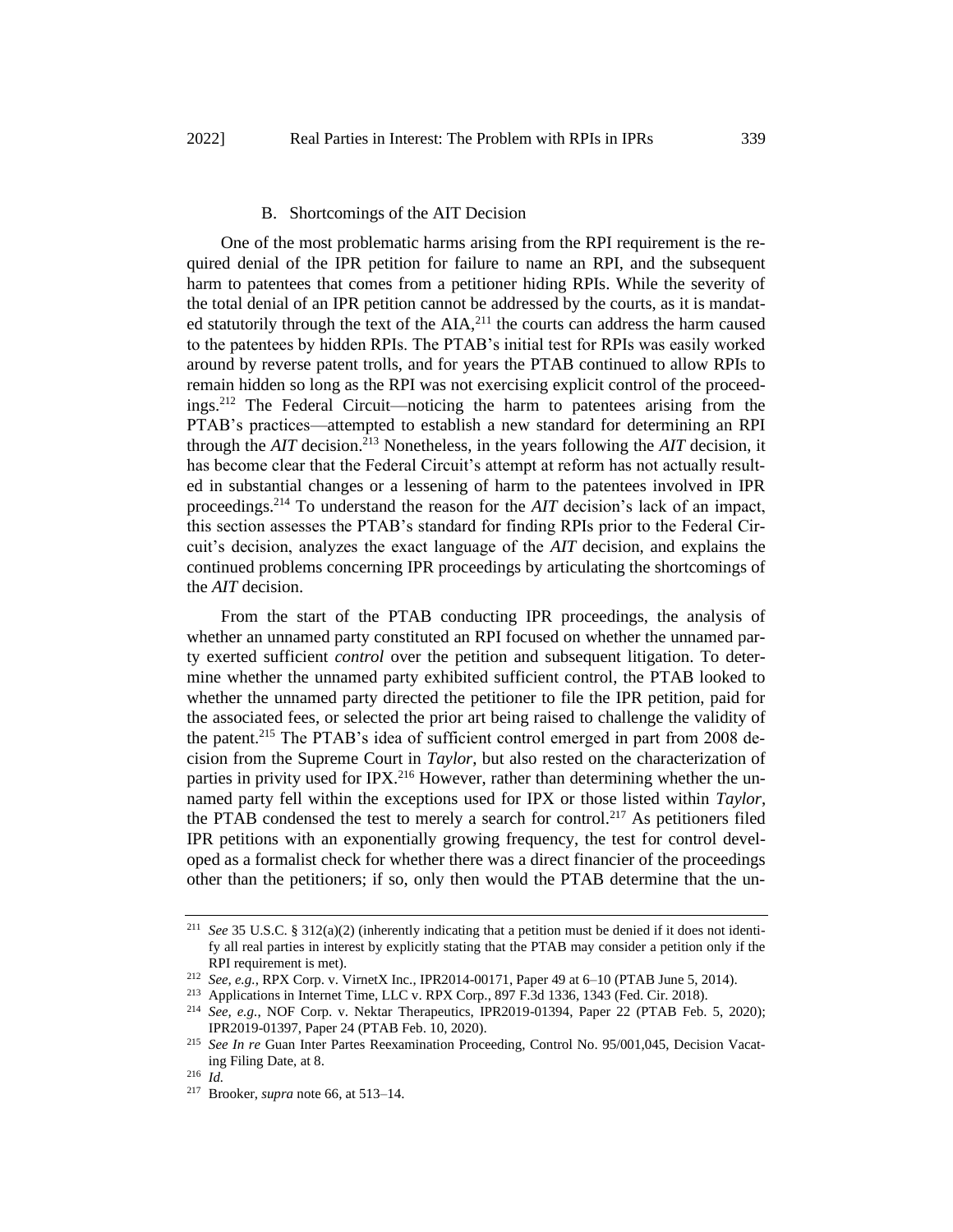named party amounted to a required RPI.<sup>218</sup>

However, the PTAB's formalist test for control directly allowed for the rise of reverse patent trolls.<sup>219</sup> After observing the harms imposed upon the patentees by hidden RPIs, the Federal Circuit attempted to institute a new method for determining RPIs in 2018—through the case of *Applications in Internet Time v. RPX Corporation*, commonly known as the *AIT* decision.<sup>220</sup> The opinion of *AIT* acted as an open admonition of the PTAB's practices.<sup>221</sup> Further, the Federal Circuit articulated a new, more functional approach to determining whether an unnamed party is an RPI; specifically, in Judge O'Malley's opinion for the majority, she expressed that the determination of an RPI "demands a flexible approach that takes into account both equitable and practical considerations, with an eye toward determining whether the nonparty is a clear beneficiary that has a preexisting, established relationship with the petitioner."<sup>222</sup>

The litigation between Applications in Internet Time ("AIT") and RPX Corporation provided the perfect opportunity for the Federal Circuit to articulate the new standard to determine when an unnamed party must amount to an RPI. As RPX Corporation is one of the more well-known reverse patent trolls, the *AIT* decision allowed the Federal Circuit to directly address the harm that these non-practicing entities and hidden RPIs are causing to patentees and the IPR system in general.<sup>223</sup>

The relevant patent litigation leading to the *AIT* decision began in 2013, when AIT brought suit against a company named Salesforce.com ("Salesforce").<sup>224</sup> The suit was filed with a claim that Salesforce was infringing upon two of AIT's patents.<sup>225</sup> In response to hearing of the suit, Salesforce filed petitions for coveredbusiness-method-patent ("CBM") review—another type of post-grant review established by the  $AIA^{226}$ —of the two allegedly infringed patents.<sup>227</sup> However, the PTAB concluded that the patents did not fall into the category of covered-business-method patents and, accordingly, denied the petitions filed by Salesforce.<sup>228</sup>

Shortly following the denial of the CBM reviews, Salesforce realized that it could assert prior art to invalidate the AIT patents.<sup>229</sup> But, Salesforce also realized that it was a facing a large problem; by choosing to pursue a CBM review,

<sup>218</sup> *Id.*

<sup>219</sup> *See* discussion *supra* Part IV(A).

<sup>220</sup> Applications in Internet Time, LLC v. RPX Corp., 897 F.3d 1336, 1343 (Fed. Cir. 2018).

<sup>221</sup> *Id.* at 1358.

<sup>222</sup> *Id.* at 1351.

<sup>223</sup> *Id.* at 1339.

<sup>224</sup> *Id.*

<sup>225</sup> *Id.*

<sup>226</sup> 35 U.S.C. § 321 (note) (discussing the introduction of a "Transitional Program for Covered Business Method Patents").

<sup>227</sup> *Applications in Internet Time*, 897 F.3d at 1339.

<sup>228</sup> *Id.*

<sup>229</sup> *Id*.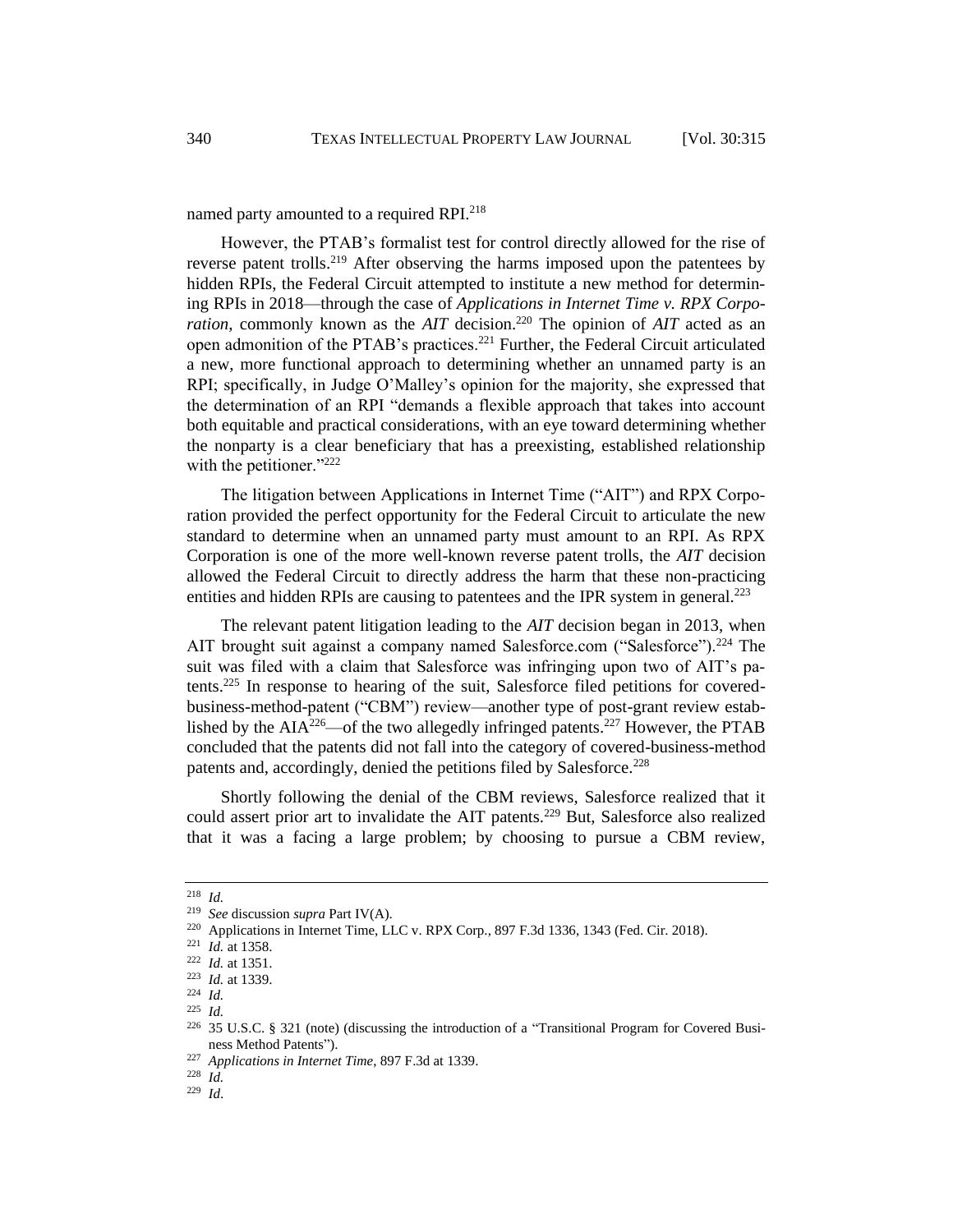Salesforce had waited over a year after being alerted of infringing activity and, thus, was prohibited from filing an IPR petition by the time-bar limitation.<sup>230</sup> As such, Salesforce hired RPX Corporation, a successful reverse patent troll that advertised its work "to help members of its client network quickly and cost-effectively extricate themselves from non-practicing entity lawsuits."<sup>231</sup>

Following, in 2015, RPX Corporation filed two IPR petitions each challenging the validity of the two AIT patents.<sup>232</sup> The IPR petitions filed by RPX Corporation asserted the invalidity based upon the prior-art references that its client, Salesforce, had identified.<sup>233</sup> Yet, RPX Corporation listed itself as the only RPI on the petitioner's side of the IPR petition.<sup>234</sup> Hence, RPX Corporation engaged in the most commonly practiced form of hiding RPIs, by shielding their client to avoid any estoppel or time-bar effects. While AIT asserted that Salesforce was an unnamed RPI and that RPX Corporation's failure to name its client required the petition to be denied, the PTAB—utilizing the formalist test for control—found that Salesforce was not an RPI, due to the lack of direct financing of the proceedings.<sup>235</sup> Further, the PTAB determined that the claims challenged within the IPR petitions were all unpatenta $ble.$ <sup>236</sup>

AIT immediately appealed the decision of the PTAB,<sup>237</sup> leading to the Federal Circuit's *AIT* decision in 2018.<sup>238</sup> The Federal Circuit subsequently vacated the decision of the PTAB and remanded the case in accordance with the new, more functional standard.<sup>239</sup> Of specific importance, the Federal Circuit harkened back to the Supreme Court's opinion in *Taylor* to suggest the need for a "flexible approach" and a functional determination of a "clear beneficiary" to the proceedings.<sup>240</sup> Thus, on remand, the PTAB complied with the Federal Circuit's instruction to implement a broader standard for determining whether the unnamed party, Salesforce, was an RPI to RPX Corporation's petitions.<sup>241</sup>

In its October 2020 opinion, the PTAB examined the entirety of the record concerning RPX Corporation's work with Salesforce.<sup>242</sup> While the PTAB reviewed

<sup>230</sup> *Id.*

<sup>231</sup> *Id.*

<sup>&</sup>lt;sup>232</sup> RPX Corp. v. Applications in Internet Time, LLC, IPR2015-01750, Paper 80 at 2 (PTAB Dec. 28, 2016).

<sup>233</sup> *Id*. at 2–5.

<sup>234</sup> *Id.* at 6.

<sup>235</sup> *Id.* at 7.

<sup>236</sup> *Id.* at 35.

<sup>237</sup> RPX Corp. v. Applications in Internet Time, LLC, IPR2015-01750, Paper 83 at 1–2 (PTAB Feb. 27, 2017).

<sup>238</sup> Applications in Internet Time, LLC v. RPX Corp., 897 F.3d 1336, 1336 (Fed. Cir. 2018).

<sup>239</sup> *Id.* at 1358.

<sup>240</sup> *Id.* at 1351.

<sup>&</sup>lt;sup>241</sup> RPX Corp. v. Applications in Internet Time, LLC, IPR2015-01750, Paper 128 at 2 (PTAB Oct. 2, 2020).

<sup>242</sup> *Id.* at 2–3.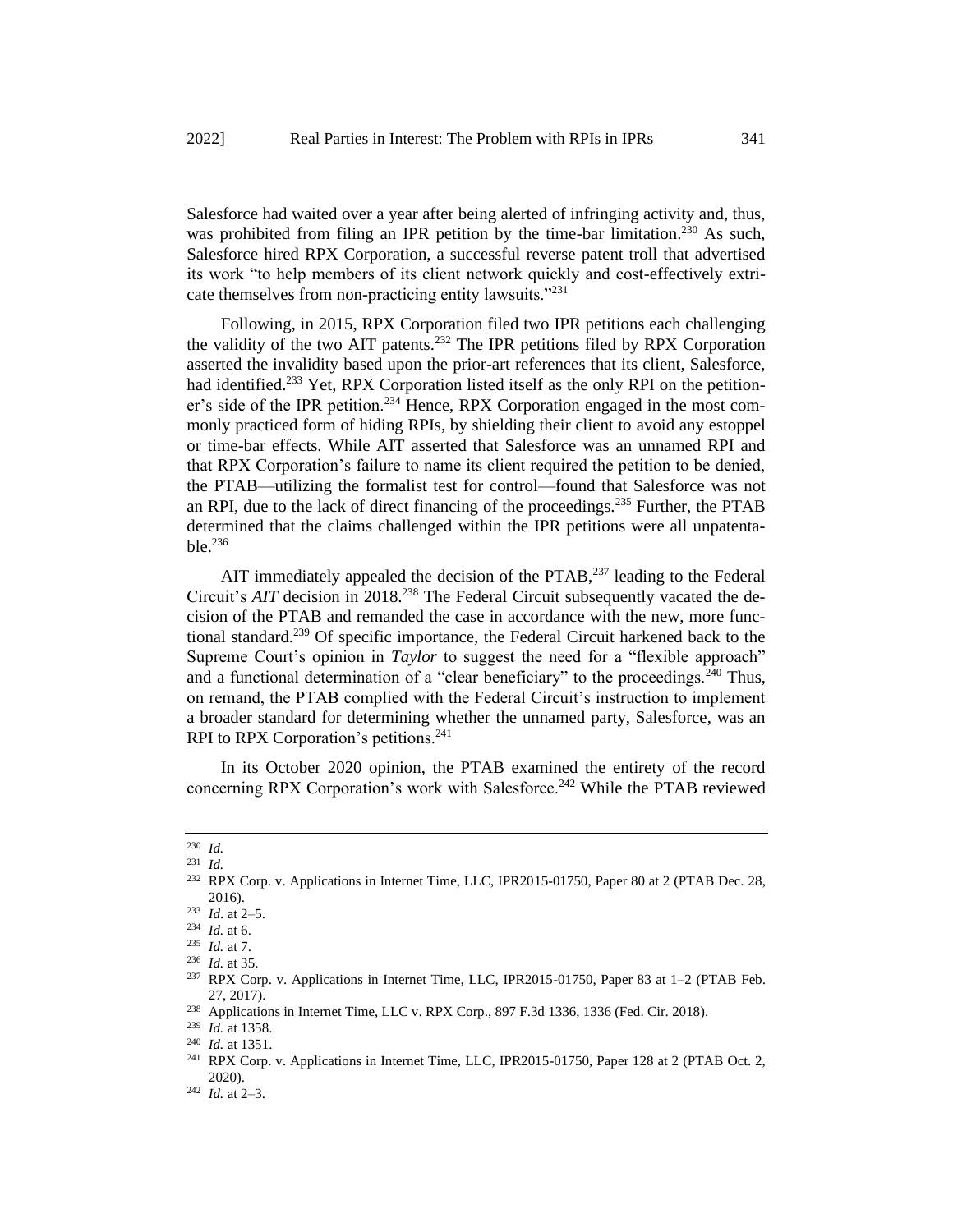the business model of RPX Corporation,<sup>243</sup> the relationship between RPX Corporation and Salesforce,  $244$  and the benefit received by Salesforce,  $245$  the final determination rested heavily on the financial backing Salesforce provided to RPX Corporation.<sup>246</sup> In fact, the PTAB explicitly stated, "[m]ost critically, Salesforce *paid* RPX to reduce Salesforce's patent litigation exposure, and RPX filed these IPRs despite having no apparent risk of infringement liability itself."<sup>247</sup> Therefore, the PTAB held that RPX Corporation failed to show by a preponderance of the evidence that Salesforce was not an RPI and terminated the IPR on the basis of the time-bar limitation and failure to name an RPI.<sup>248</sup>

Although it may appear like the PTAB embraced the more functional approach communicated by the Federal Circuit in the *AIT* decision, the only use of a functional framework was implemented to determine control.<sup>249</sup> Additionally, the control that the PTAB searched for was financial control, in a remarkably similar fashion to how the PTAB was operating prior to the *AIT* decision.<sup>250</sup> Rather than adopt an entirely new framework based upon the *AIT* decision, the PTAB has instead slightly broadened the allowable scope for determining financial control exhibited by the unnamed party. Thus, the PTAB's formalist test for determining an RPI still largely remains intact, and still allows for manipulation by reverse patent trolls.

The ongoing harms from reverse patent trolls, and the failure to remedy the problem following the *AIT* decision, is evidenced through the PTAB decisions made between the 2018 Federal Circuit decision and 2020 PTAB decision involving AIT and RPX Corporation. The PTAB has repeatedly ruled that even when an unnamed party acts as "clear beneficiary," the party does not meet the standard for an RPI unless there is an explicit showing of financial control.<sup>251</sup> Perhaps even more problematically, the Federal Circuit's recent decisions have emphasized that the primary factor for finding an RPI is a showing of control or funding of the proceeding.<sup>252</sup> Consequently, the Federal Circuit issued a decision holding that an accused RPI was not required to be named within a petition because there was no evidence that the unnamed party wrote the IPR petition or funded the proceeding.<sup>253</sup> Thus, the subse-

<sup>243</sup> *Id.* at 2.

<sup>244</sup> *Id.* at 2–3.

<sup>245</sup> *Id.* at 3.

<sup>246</sup> *Id.* at 19, 26.

<sup>247</sup> *Id.* at 31 (emphasis added).

<sup>248</sup> *Id.* at 35–36.

<sup>249</sup> *See id.* at 32–35 (using the framework outlined by the Federal Circuit to determine whether Salesforce exhibited control over the IPR proceedings).

<sup>&</sup>lt;sup>250</sup> See id. at 31 (remarking upon "the substantial evidence that RPX had a strong financial incentive to serve Salesforce's needs").

<sup>251</sup> *See, e.g.*, NOF Corp. v. Nektar Therapeutics, IPR2019-01394, Paper 22 (PTAB Feb. 5, 2020); IPR2019-01397, Paper 24 (PTAB Feb. 10, 2020).

<sup>252</sup> *See, e.g.*, Glob. Equity Mgmt. (SA) Pty, Ltd. v. eBay Inc., 798 Fed. App'x 616, 619–20 (Fed. Cir. 2020) (denied motions to terminate because Amazon did not "control, fund, or direct any activities" and was not "involved in any way in . . . financial contribution).

<sup>253</sup> *See, e.g.*, *id.*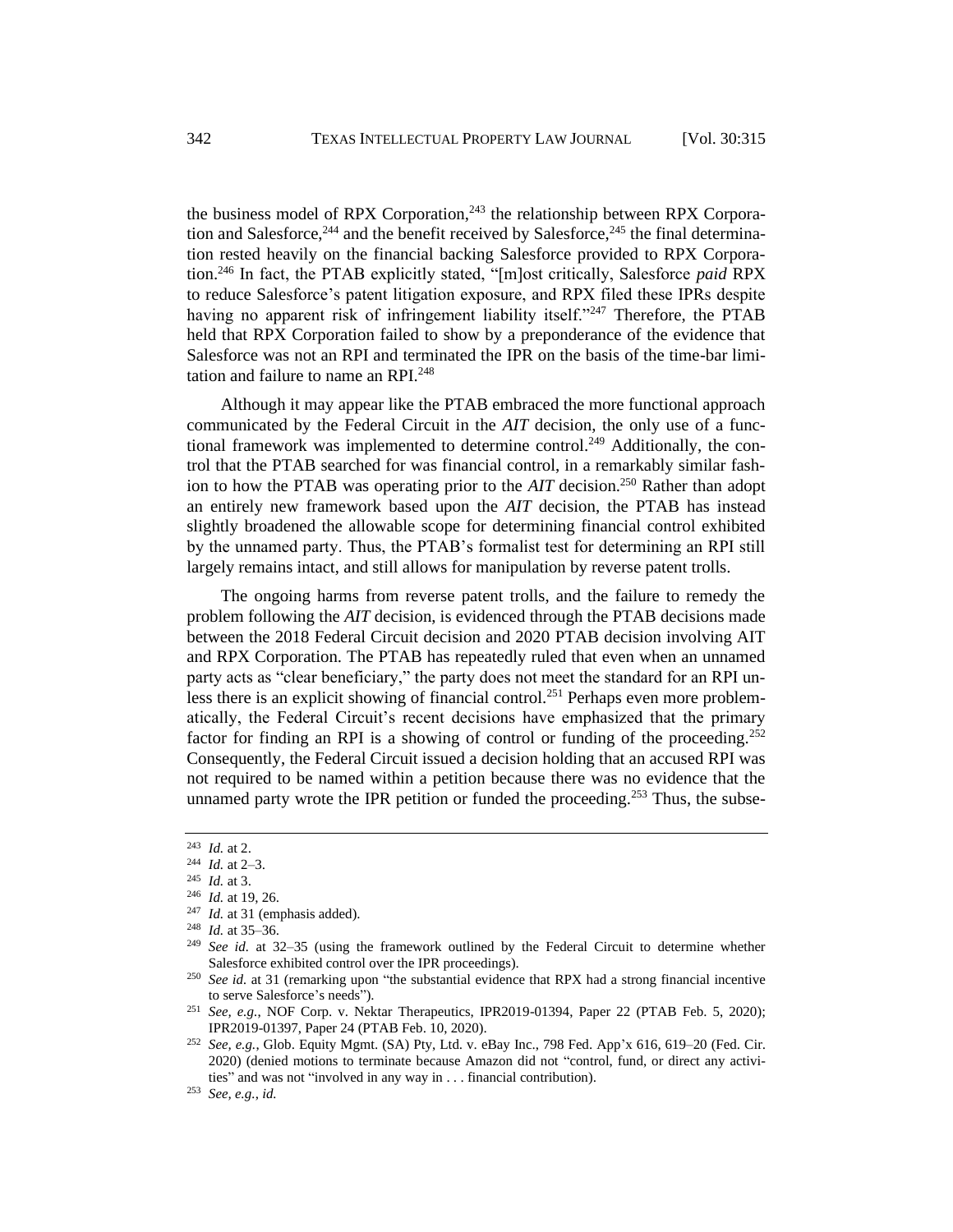quent decisions of both the PTAB and Federal Circuit display a trend away from the functional approach articulated in the *AIT* decision.

By continuing to utilize the highly formalist framework for determining RPIs—reducing the *AIT* decision to a new rule that reverse patent trolls cannot explicit advertise that their practices are at the behest of their clientele—reverse patent trolls have restructured their businesses to ensure that their clients can remain as hidden RPIs.<sup>254</sup> This practice is now often done by separating the legal sectors of the business from the sectors of the business that directly deal with clientele. As such, reverse patent trolls have learned from the *AIT* decision to outwardly project benefits other than litigation for their clients, while still offering the same representation for IPR petitions and proceedings. The continued harm to patentees displays the heightened need for a new standard to appropriately accomplish the policy goals that are expressed through the Supreme Court's decision in *Taylor* and the Federal Circuit's *AIT* decision.

# C. Formalism Over Functionalism

Much of the manipulation and avoidance of the RPI requirement has arisen because of the formalist test for RPIs utilized by the PTAB.<sup>255</sup> The PTAB and the Federal Circuit have both recognized that *Taylor* provides guiding case law for determining when there is privity between parties—a determination that has been deemed sufficient to constitute an RPI that must be named within an IPR petition. While *Taylor* articulates six categories that act as exceptions, the PTAB has focused on one particular category as the pivotal instance in which parties are held as RPIs. Specifically, the PTAB has placed too much focus on the fourth listed *Taylor* exception, whether "a nonparty is bound by a judgment if she 'assume[d] control' over the litigation in which that judgment was rendered."<sup>256</sup> While the Federal Circuit in *AIT* articulated the need to view this exception as merely a factor, the PTAB's precedent has established that this test for control is too centered upon a finding of direct control to adjust to a functional framework.<sup>257</sup>

Therefore, despite the Federal Circuit's opinions, there is still a substantially formalist framework set in place for determining whether an unnamed party is an RPI that needed to be included within an IPR petition. While the test for RPIs may initially seem to be a functional test, due to the examination of the relationship between the unnamed party and petitioner, in reality the PTAB has instituted a highly formal test, since all that the court is searching for is a financier to the petition or

<sup>254</sup> Silbersher, *supra* note 206.

<sup>255</sup> *See* discussion *supra*, Part V(B).

<sup>256</sup> Taylor v. Sturgell, 553 U.S. 880, 894 (2008) (citing Montana v. United States, 440 U.S. 147, 154  $(1979)$ ).

<sup>257</sup> Marc S. Blackman, *PTAB Focuses on IPR Control to Determine RPI*, JONES DAY PTAB LITIGATION BLOG (Mar. 21, 2020), https://www.ptablitigationblog.com/ptab-focuses-on-iprcontrol-to-determine-rpi/.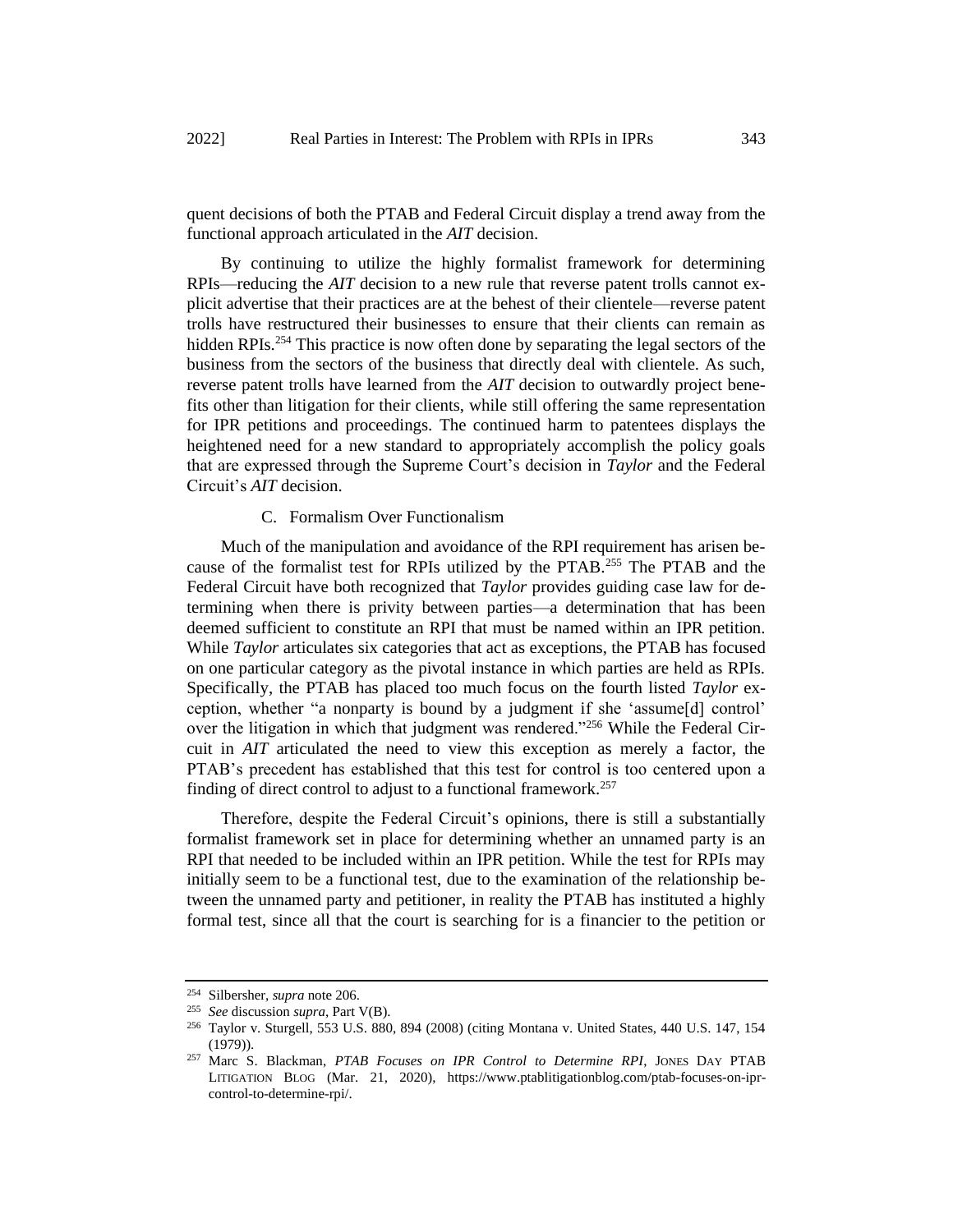proceeding.<sup>258</sup> If the court cannot point to an instance of direct financial control by the unnamed party, then the PTAB does not consider the unnamed party to be an RPI.<sup>259</sup> Thus, reverse patent trolls, and petitioners in general, are incentivized to hide the RPI. Since proof of a formalist display of control would often require extensive discovery, a petitioner may utilize the low amount of discovery allowed for IPR proceedings to hide the RPI through business layers between the client and petitioner.<sup>260</sup>

The need for a functional test for determining RPIs has been expressed since the enactment of the AIA, with Chief Judge Smith stating "[w]ho constitutes a real party in interest or privy is a highly fact-dependent question."<sup>261</sup> Further, the Chief Judge expressed that there is, and should be, "no 'bright-line test' for determining the necessary quantity or degree of participation to qualify as a 'real party in interest' or 'privy.'"<sup>262</sup> Nevertheless, the PTAB has established a formalist test has allowed RPIs to go unnamed with no repercussions—indicating a need for a new functionalist test for determining whether a party amounts to an RPI.<sup>263</sup>

# **VI. Proposal of Alternative RPI Requirement**

A common root of the problems, harms, and abuses of the RPI requirement are the severe repercussions associated with a failure to name an RPI.<sup>264</sup> However, after nearly a decade of petitioners finding ways to work around the RPI requirement,<sup>265</sup> merely changing the punitive damages for failing to name an RPI will not wholly fix the associated harms. The prior analyses—of the harms to petitioners, harms to patentees, and the shortcomings of the court's attempts at remedies—indicate that there are four questions that need to be answered regarding the RPI requirement.

The first, fundamental question is whether IPR petitions should explicitly include and name RPIs. As such, this Part begins with answering this question in the affirmative and provides the reasoning as to why the RPI requirement is vital to the patent scheme. The second question, which has plagued the courts, is how to deter-

<sup>258</sup> *See, e.g.*, Glob. Equity Mgmt. (SA) Pty, Ltd. v. eBay Inc., 798 Fed. App'x 616, 616 (Fed. Cir. 2020).

<sup>259</sup> *Id.*

<sup>260</sup> *See* Yin, *supra* note 188, at 135 (hedge fund manager took advantage of PTAB's reluctance to grant motions of discovery to "hide" funding).

<sup>261</sup> *Message from Chief Judge James Donald Smith, Board of Patent Appeals and Interferences: USPTO Discusses Key Aspects of New Administrative Patent Trials*, USPTO (May 21, 2012), http://www.uspto.gov/aia\_implementation/smith-blog-extravaganza.jsp#heading-2.

<sup>&</sup>lt;sup>262</sup> *Id.* (quoting Gonzalez v. Banco Cent. Corp., 27 F.3d 751, 759 (1st Cir. 1994) and WRIGHT & MILLER § 44512 ("The measure of control by a nonparty that justifies preclusion cannot be defined rigidly.")).

<sup>263</sup> *See, e.g.*, RPX Corp., IPR2015-01750, Paper 80 at 7.

<sup>264</sup> *See* discussion *supra*, Part III, IV.

<sup>&</sup>lt;sup>265</sup> Many reverse patent troll companies, such as Unified Patents, were founded shortly following the AIA in 2012 to institute IPRs on behalf of their clients. *FAQ*, UNIFIED PATENTS (Mar. 5, 2021), www.unifiedpatents.com/faq; *New Venture Enters Patent Fray*, WALL STREET J. (Apr. 7, 2013), https://www.wsj.com/articles/SB10001424127887323820304578408790085259404.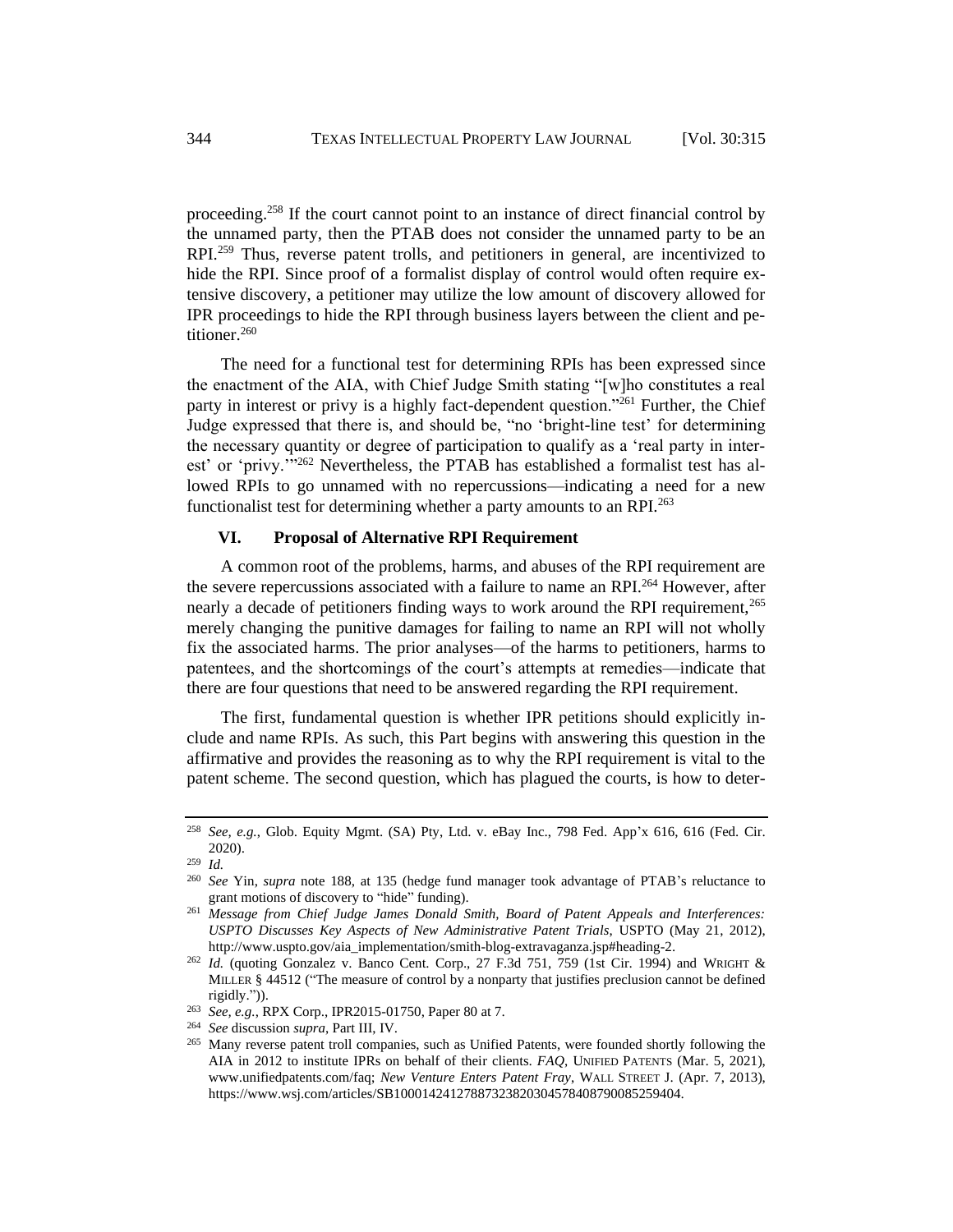mine whether an accused, unnamed party is an RPI. In response to this question, this Part proposes a solution to the question that embraces the functionalist framework that the Supreme Court expressed in its *Taylor* decision. Following, the third question is what constitutes an appropriate repercussion for failure to name an RPI. Correspondingly, this Part argues for the adoption of less severe penalties for failure to name an RPI and addresses likely concerns regarding such an adoption. Lastly, the fourth and final question is how this framework should be implemented; this Part answers by advocating for congressional action.

## A. Explicit Inclusion of Real Parties in Interest

As the AIA stands currently, the RPI requirement can be found in multiple sections pertaining to IPRs.<sup>266</sup> The section that leads to an immediate termination and denial of the IPR petition for failure to name an RPI is section  $312(a)(2)$ ; on its face, this provision of the AIA is remarkably straightforward, stating: "[a] petition [for IPR] may be considered only if . . . the petition *identifies all* real parties in interest."<sup>267</sup> The identification mentioned in the requirement has been understood to require a particular section within the IPR petition that explicitly designates all of the RPIs.<sup>268</sup> This requirement for identification, accompanied by the need to name *all*  RPIs, has served as the basis for the harms that have been articulated surrounding the petitioners and patentees. A proposed amendment to the RPI requirement, based upon a consideration of the substantial repercussions resulting from the requirement, must first raise the threshold question of whether there should be an explicit requirement to include all RPIs in a petition for IPR proceedings.

To ensure the balance between parties that is vital to the patent scheme, there must be some indication of the interested parties involved in IPR litigation.<sup>269</sup> Without the RPI requirement, the patentee would be subject to an unjustifiably difficult challenge in front of the PTAB, and the problems associated with invalidation would result in the "death squads, killing property rights" that critics of the IPR process have feared.<sup>270</sup> Thus, the ability to file an IPR without naming interested parties would pose too great of a threat to patentees to warrant an amendment that wholly removes the RPI requirement. Rather than removing the requirement altogether, the amendment must then involve an adjustment to determining which parties constitute RPIs and how to penalize a petitioner for failure to name such an RPI.

<sup>266</sup> 35 U.S.C. § 312(a); 35 U.S.C. §§ 315(a), (b), (e).

<sup>267</sup> 35 U.S.C. §§ 312(a)(1)–(2) (emphasis added).

 $^{268}$  37 C.F.R. § 42.8.<br> $^{269}$  See 157 Cong P

<sup>269</sup> *See* 157 CONG. REC. S952 (daily ed. Feb. 28, 2011) (statement of Sen. Grassley) (discussing that the requirements, such as the RPI requirement, work to reduce "the ability to use post-grant procedures for abusive serial challenges to patents.").

<sup>270</sup> Dutra, *supra* note 192.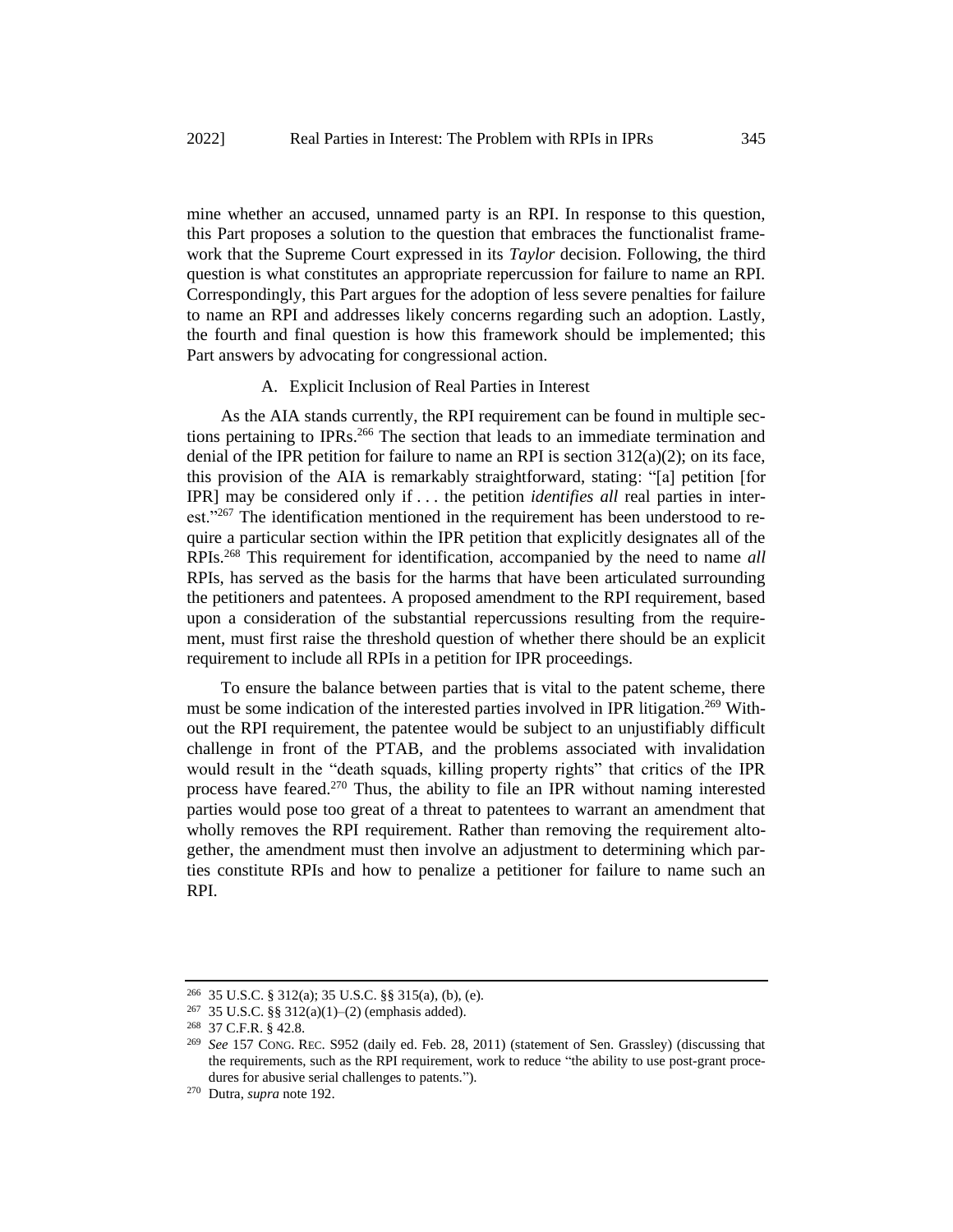#### B. Functional Test for a Real Party in Interest

The core critique of the Federal Circuit's decisions regarding the RPI requirement—and the likely reason that the *AIT* decision has not led to substantive changes in rulings on RPIs by the PTAB—is that the courts have been applying a formalist test under the guise of a functional test.<sup>271</sup> The court's focus on whether the accused RPI is exhibiting control has become simply a check to determine if the accused RPI is either financially or explicitly directing the actions of the litigants that have filed the petition.<sup>272</sup> While the Federal Circuit has instructed the courts to consider factors that are indicative of an RPI, and has expressed an understanding of the need for a functional test, $2^{73}$  the current formalist framework that is utilized by the PTAB is incompatible with the functionalist test that is needed to adequately identify RPIs. Thus, one of the main changes that needs to be made to the RPI requirement is the court's adoption of a wholly functionalist framework for identifying RPIs—a test that respects the Supreme Court's position on RPIs exemplified in its *Taylor* decision. $274$ 

As such, the new test should adopt a factor-based approach that does not center upon the exhibition of control, which can easily be hidden. The court should implement a test looking into all six of the *Taylor* factors: (1) whether the nonparty agrees to be bound to the judgment; (2) whether the nonparty was in privity with the petitioner—in other words, whether there existed a legal relationship between the petitioner and nonparty; (3) whether the nonparty was adequately represented by the petitioner as a representative; (4) whether the nonparty assumed control over litigation to which she is not a formal party; (5) whether the nonparty that has been bound to a judgment is using the petitioner to relitigate the issue; or (6) whether the statutory scheme precludes the nonparty.<sup>275</sup> Including the other factors as a part of the substantive and functionalist analysis would allow the courts to identify required RPIs, even when the unnamed parties are not exerting explicit financial control over the IPR proceedings. For example, if a reverse patent troll brings IPR litigation on behalf of one of its clients, then factors (2), (3), and (4)—the petitioner's relationship as a client, the client's interests being represented by the petitioner, and the client hiring the petitioner for the purpose of the litigation—would all be implicated. In the example, even if the reverse patent troll shields their clients through business restructuring and layering of control, the weight of the factors would indicate that the unnamed client is an RPI.

Additionally, the change to the court's standard for proving whether an unnamed party is an RPI should include an adjustment of what is considered persuad-

<sup>271</sup> *See* discussion *supra* Part V(C).

<sup>272</sup> *See, e.g.*, NOF Corporation v. Nektar Therapeutics, IPR2019-01394, Paper 22 (PTAB Feb. 5, 2020); IPR2019-01397, Paper 24 (PTAB Feb. 10, 2020).

<sup>273</sup> Applications in Internet Time, LLC v. RPX Corp., 897 F.3d 1336, 1342–43 (Fed. Cir. 2018).

<sup>274</sup> *See* Taylor v. Sturgell, 553 U.S. 880, 888 (2008) (displaying a functionalist framework).

<sup>&</sup>lt;sup>275</sup> See id. (laying out the factors for identifying a real party in interest, although not in the context of an IPR proceeding).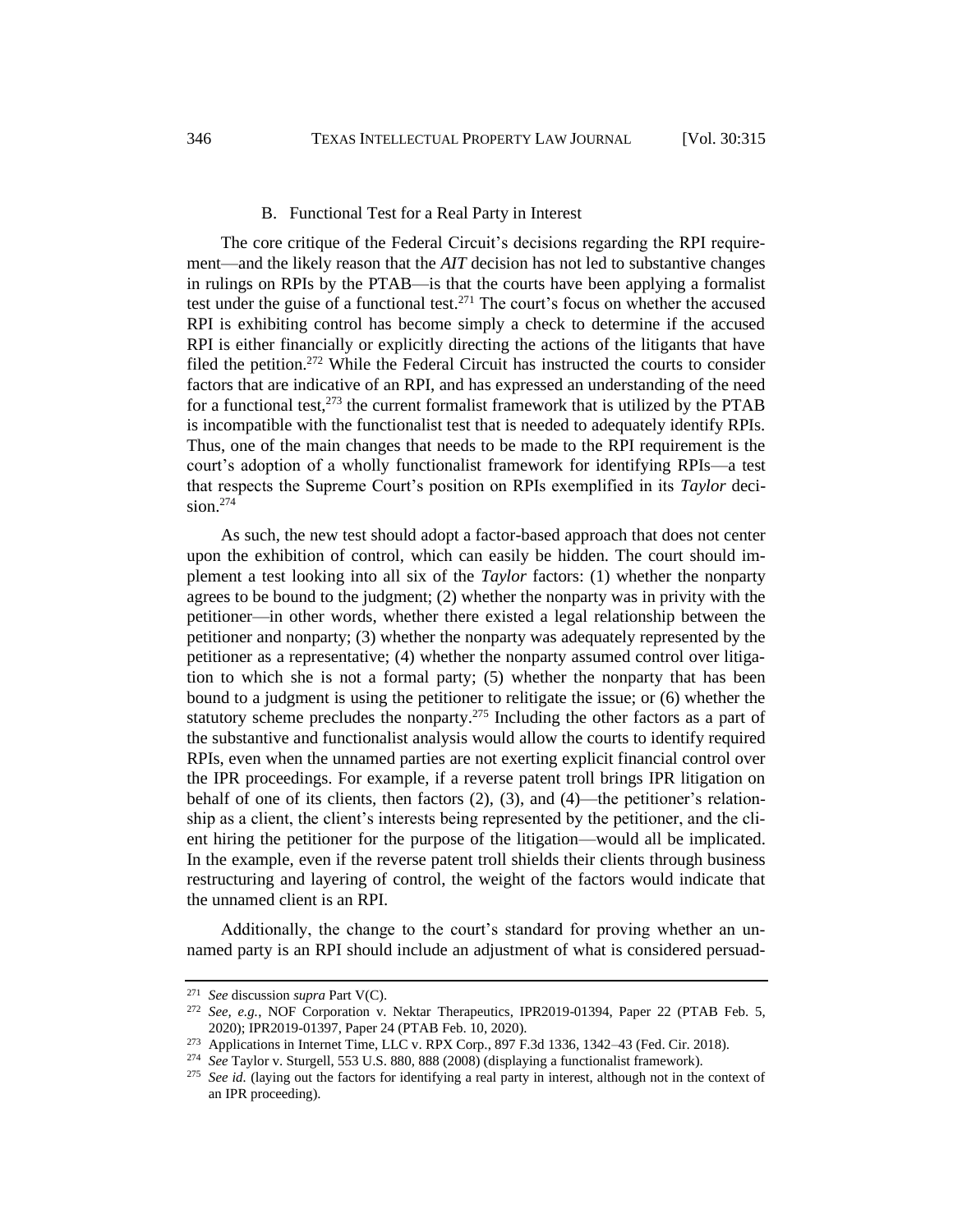ing per the burden of proof. Under the current RPI requirement's treatment by the court, the petitioner has the burden of persuasion to show that the RPIs listed in the petition are accurate.<sup>276</sup> As it stands, the petitioner may supply sworn affidavits and documentary evidence to show that the RPIs listed in the petition are accurate.<sup>277</sup> While this burden utilizes the appropriate standard of proof and is correctly placed upon the petitioner, there must be a modification as to what the court considers to constitute persuasive evidence.<sup>278</sup> Since the court is already well-aware of reverse patent trolls<sup>279</sup>—non-practicing entities that work to shield their interested clients through a layering of control—certain evidence, such as affidavits declaring that the clients are not exercising direct control of the proceedings, should not be given persuasive weight.

#### C. Repercussions for Failure to Name

The repercussions for failure to name an RPI are the main cause of many of the harms associated with petitioners and patentees involved in IPR proceedings.<sup>280</sup> As the current requirements stand, failure to name an IPR in the petition results in the denial of the entire petition.<sup>281</sup> Thus, the failure to include one sentence in a sixtypage petition statutorily bars the PTAB from considering any part of the petition.<sup>282</sup> While certain instances have led to exceptions, wherein the missing RPI was allowed to be added to the petition without an outright denial, this exception is currently far from a standard.<sup>283</sup> While the RPI requirement serves a necessary function, the current penalties are overly severe, as demonstrated by the extreme measures petitioners are willing to take to avoid the penalties.<sup>284</sup>

Thus, rather than simply allowing a minimally utilized exception to add the RPI, the statute should explicitly allow the petitioner to amend the IPR petition as a matter of first recourse. Allowing amendment of the petition, for all instances where the patentee asserts that the petitioner failed to name an RPI, would remove the denial of a costly and time-consuming petition. At the same time, this standard would still maintain the balance between petitioners and patentees by holding all parties to the time-bar limitation and binding all parties to the estoppel effects.

Critics of this standard could, and would likely, argue that allowing petitioners

<sup>276</sup> Worlds Inc. v. Bungie, Inc., 903 F.3d 1237, 1241–43 (2018).

<sup>277</sup> 37 C.F.R. § 1.131.

<sup>278</sup> *See In re* Schaub, 537 F.2d 509, 509 (CCPA 1976) (noting that test is whether the facts set out in the affidavit are such as would persuade one skilled in the art that the applicant possessed so much of the invention as is shown in the reference or activity).

<sup>279</sup> *See, e.g.*, Applications in Internet Time, LLC v. RPX Corp., 897 F.3d 1336, 1336 (Fed. Cir. 2018).

<sup>280</sup> *See* discussion *supra*, Part III(A), IV(A).

<sup>281</sup> *See* 35 U.S.C. § 312(a)(2) (only allowing the petition to be considered if all RPIs are named).

<sup>282</sup> *See, e.g.*, Sirius XM Radio, Inc. v. Fraunhofer-Gesellschaft zur Forderung der angewandten Förschung e. V, IPR2018-00681 (PTAB Sept. 6, 2018).

<sup>283</sup> *See, e.g.*, Mayne Pharma Int'l Pty. Ltd. v. Merck Sharp & Dohme Corp., 927 F.3d 1232, 1237–40 (Fed. Cir. 2019).

<sup>284</sup> *See* discussion *supra*, Part III(B).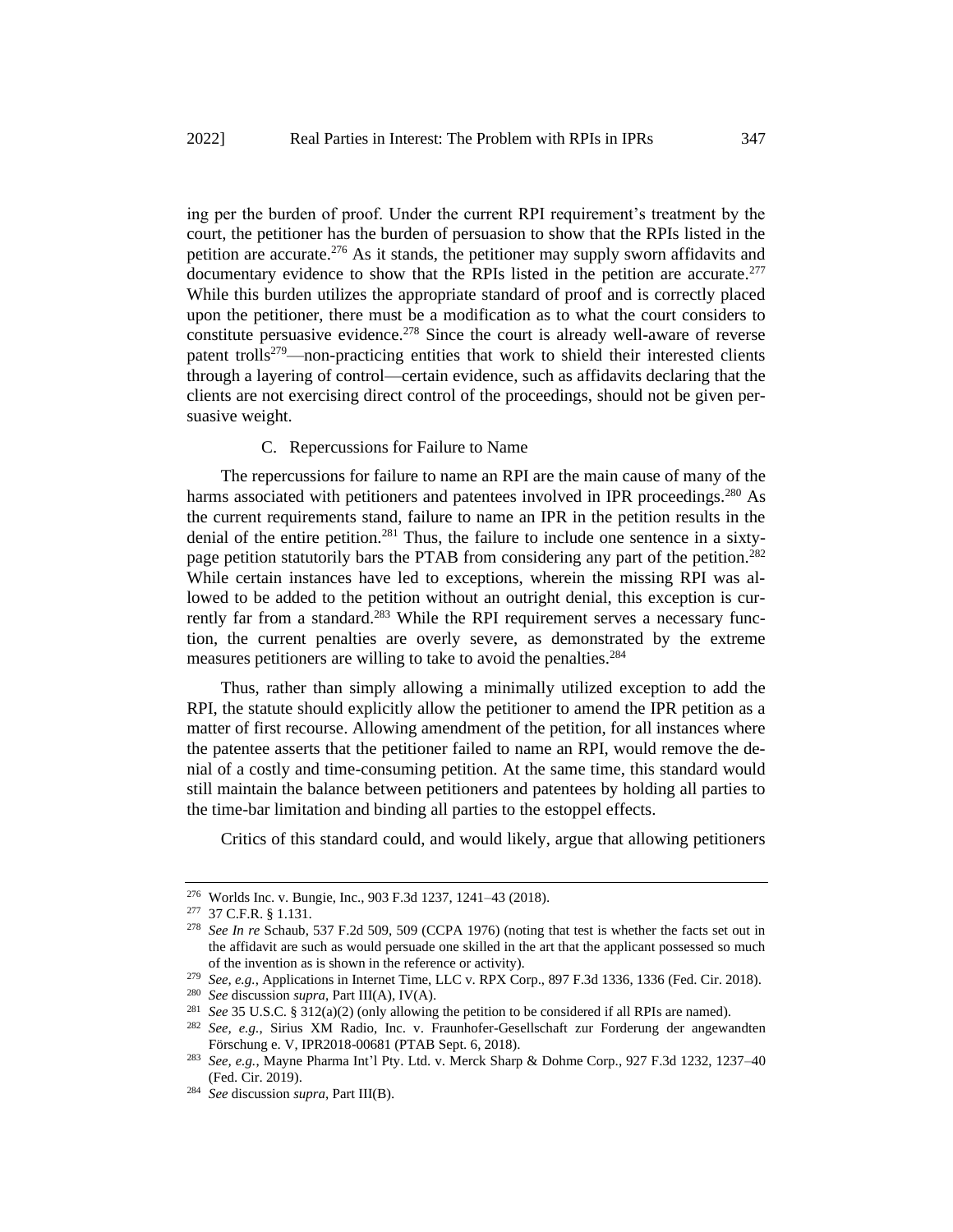to add unnamed RPIs to amended petitions without facing repercussions for failure to name in the first place will incentivize petitioners not to name RPIs. Such an argument would assert that a petitioner would not face repercussions for leaving off an RPI, would simply push a burden onto the patentee, and would benefit if the patentee failed to notice any RPIs that should have been named. However, to combat these fears, the rule should be modified in parallel to the current standard for correcting named inventors on patents.<sup>285</sup> Such a rule would allow the Director to correct the petition, so long as the petition is not deemed "uncorrectable" based on facts indicating inequitable conduct, laches, equitable estoppel or the like.<sup>286</sup> It is also worth noting that IPR petitions—along with all actions and filings in front of the USPTO—must be practiced in good faith.<sup>287</sup> As an effort to protect against the manipulation of the revised RPI requirement, making parallel requirements for naming RPIs in IPR proceedings and correcting named inventors on issued patents would explicitly alert the petitioner that willful failure to name a known RPI amounts to a violation of the duty of candor owed to the USPTO and will prohibit a Director from allowing the change.

D. Congressional Implementation

Although the Federal Circuit has already attempted to fix the problems associated with the RPI requirement, the fact that decisions of the courts have resulted in minimal remedies is indicative of a need for more than simply case law changes to the RPI requirement. Indeed, the changes to the RPI requirement that are needed to overcome the harms to both petitioners and patentees involve action from both the judicial and legislative branches of the government. While this paper has explained the proposed test for the judiciary—and administrative courts—to adopt,<sup>288</sup> the final determination is how to implement the changes to the statutory repercussions in the AIA. This paper advocates for legislative action through a congressional amendment to the sections of the AIA that correspond with IPR proceedings.

The executive agency has already openly recognized that the RPI requirement could benefit from amendment.<sup>289</sup> In fact, in comments made in response to a request by the Deputy Director of the USPTO in 2014<sup>290</sup> and the Director of the USPTO in  $2020$ ,  $^{291}$  there has been discussion of Congress taking action to amend

<sup>285</sup> *See* 35 U.S.C. § 256 (stating when an issued patent fails to name an inventor the "Director may, on application of all the parties and assignees, with proof of the facts and such other requirements as may be imposed, issue a certificate correcting such error").

<sup>286</sup> *See, e.g.*, Pannu v. Iolab Corp., 155 F.3d 1344, 1350 (Fed. Cir. 1998).

<sup>&</sup>lt;sup>287</sup> 37 C.F.R. § 1.56 (describing the requirements of good faith and duty of candor to the USPTO).

<sup>288</sup> *See* discussion *supra*, Part VI(B).

<sup>289</sup> United States Patent and Trademark Office, Proposed Rules, 79 FED. REG. 4105, 4108 (Jan. 2014) [hereinafter Proposed Rules] ("having updated ownership information would allow the Office to: (1) Verify that a bona fide third party is making the request for inter partes review . . . as required by 35 U.S.C. 311(a).").

<sup>290</sup> Email from Wayne P. Sobon, *supra* note 182.

<sup>291</sup> Email from Brian Scarpelli, *supra* note 184.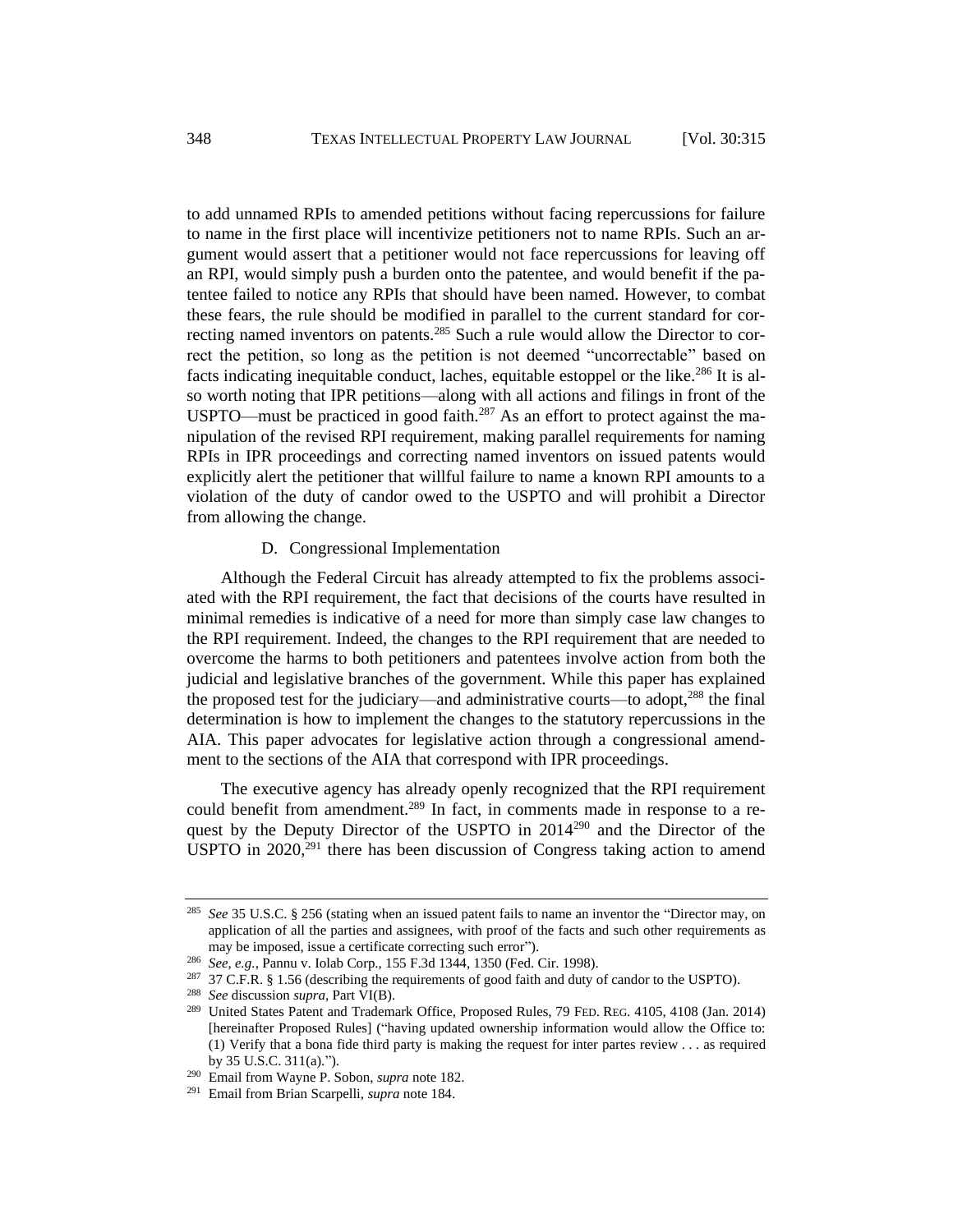the RPI requirement to protect patentees from the harms discussed in this paper. However, the current congressional proposals focus on providing an open-ended definition of an RPI.<sup>292</sup> Such a proposed definition includes terms like "attributable owner" and "hidden beneficial owners," which are directly aimed at preventing reverse patent trolls from hiding their clients as RPIs.<sup>293</sup> While these definitions seem beneficial, ultimately the provision of a definition of an RPI and examples of potential RPIs will not address the underlying problems that cause harm to the IPR process. Thus, Congress should enact a change that will have the ability to correct the problems that are ongoing within IPR petitions and proceedings; specifically, Congress should amend the IPR-related provisions in the manner outlined above  $294$  to act as a forward-looking prevention from further abuses of the patent system.

#### **VII. Conclusion**

The current RPI requirement tied to IPR proceedings presents courts with challenging legal questions about how to hold petitioners accountable without imposing too heavy of a burden. The increased circumvention of the requirement, through tactics such as hiding RPIs, has resulted in an unclear test on how to determine whether an unnamed party constitutes an RPI. As petitioners turn to the post-grant proceeding of IPR for patent litigation at an exponential rate, it is increasingly important to clarify the RPI requirement and evaluate whether the current framework coincides with the desired goals of IPRs within the patent scheme. The numerous hardships that petitioners and patentees alike face while entering the process of an IPR proceeding heavily evidence the flaws of the current requirement for naming RPIs. Additionally, the continued bypass of the RPI requirement and lack of beneficial changes to the IPR process following the Federal Circuit's explicit attempt at reform display the need to amend the statutory requirements involving RPIs in IPRs.

Thus, to resolve these problems, Congress should revise the RPI requirement in respect to IPR proceedings and enact a new requirement—one that respects the functionalist view for determining whether an accused party constitutes an RPI that the Supreme Court expressed in *Taylor*. As such, rather than simply focusing on the amount of "control" the potential RPI exerts on the proceeding, Congress should statutorily include the factors that are listed in *Taylor* when viewing the relationship between the petitioner and the potential RPI.

Furthermore, in amending the RPI requirement, Congress should alter the penalty for failing to name an RPI to lessen the severity; specifically, the RPI requirement should allow for the amendment of an IPR petition to include any unnamed parties without inherently terminating the petition. As illustrated above, such a change to the repercussions faced by petitioners, would retract from the incentive to

<sup>292</sup> Proposed Rules, *supra* note 289, at 4110.

<sup>293</sup> *Id.* 

<sup>294</sup> *See* discussion *supra*, Part VI(B), (C).